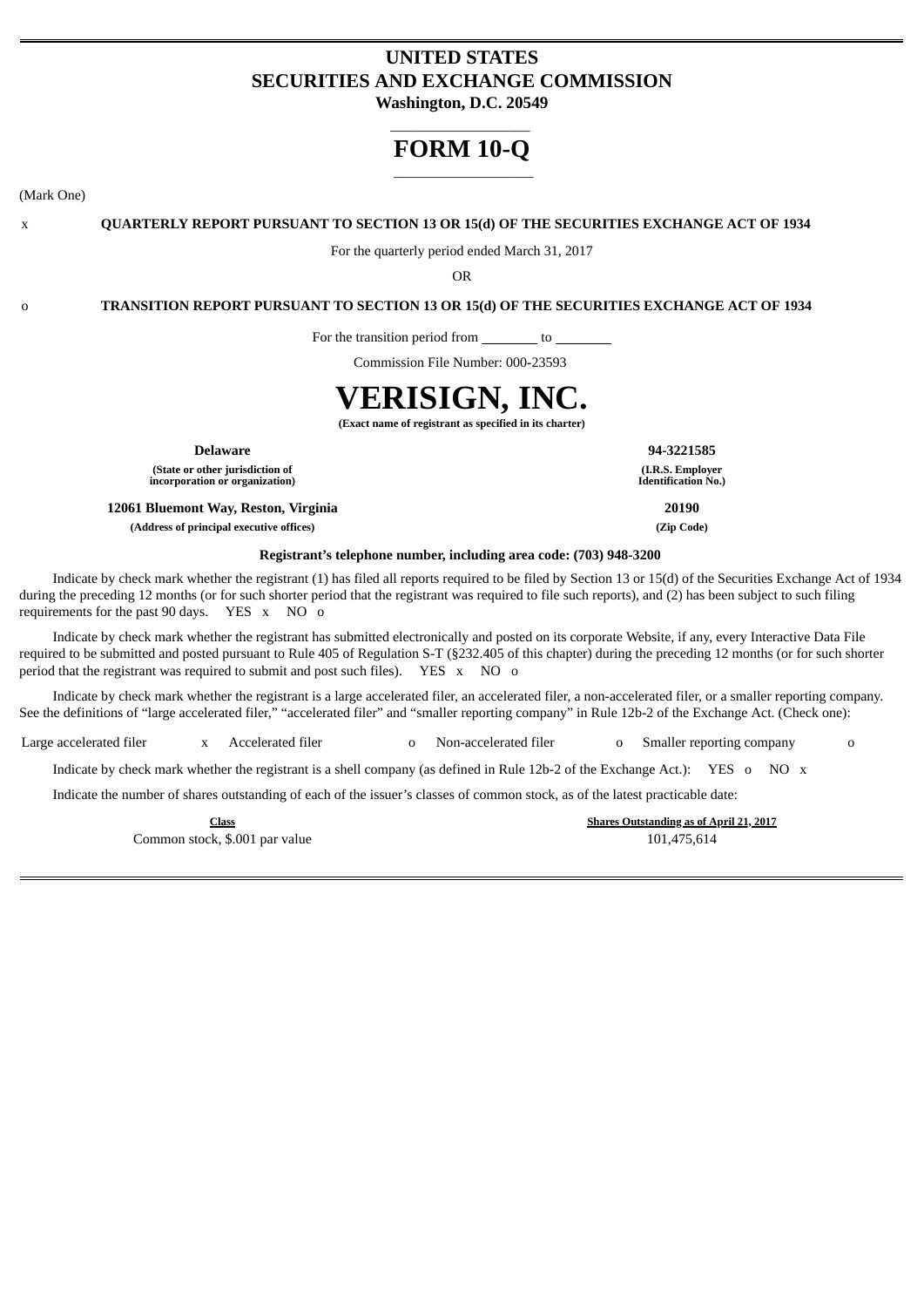# **TABLE OF CONTENTS**

<span id="page-1-0"></span>

|                   |                                                                                              | Page           |
|-------------------|----------------------------------------------------------------------------------------------|----------------|
|                   | <b>PART I-FINANCIAL INFORMATION</b>                                                          |                |
| Item 1.           | <b>Financial Statements</b>                                                                  | $\overline{3}$ |
| Item 2.           | <b>Management's Discussion and Analysis of Financial Condition and Results of Operations</b> | 13             |
| Item 3.           | <b>Quantitative and Qualitative Disclosures About Market Risk</b>                            | 21             |
| Item 4.           | <b>Controls and Procedures</b>                                                               | 21             |
|                   | <b>PART II-OTHER INFORMATION</b>                                                             |                |
| Item 1.           | <b>Legal Proceedings</b>                                                                     | 22             |
| Item 1A.          | <b>Risk Factors</b>                                                                          | 22             |
| Item 2.           | <b>Unregistered Sales of Equity Securities and Use of Proceeds</b>                           | 35             |
| Item 6.           | <b>Exhibits</b>                                                                              | 36             |
| <b>Signatures</b> |                                                                                              | 37             |
|                   |                                                                                              |                |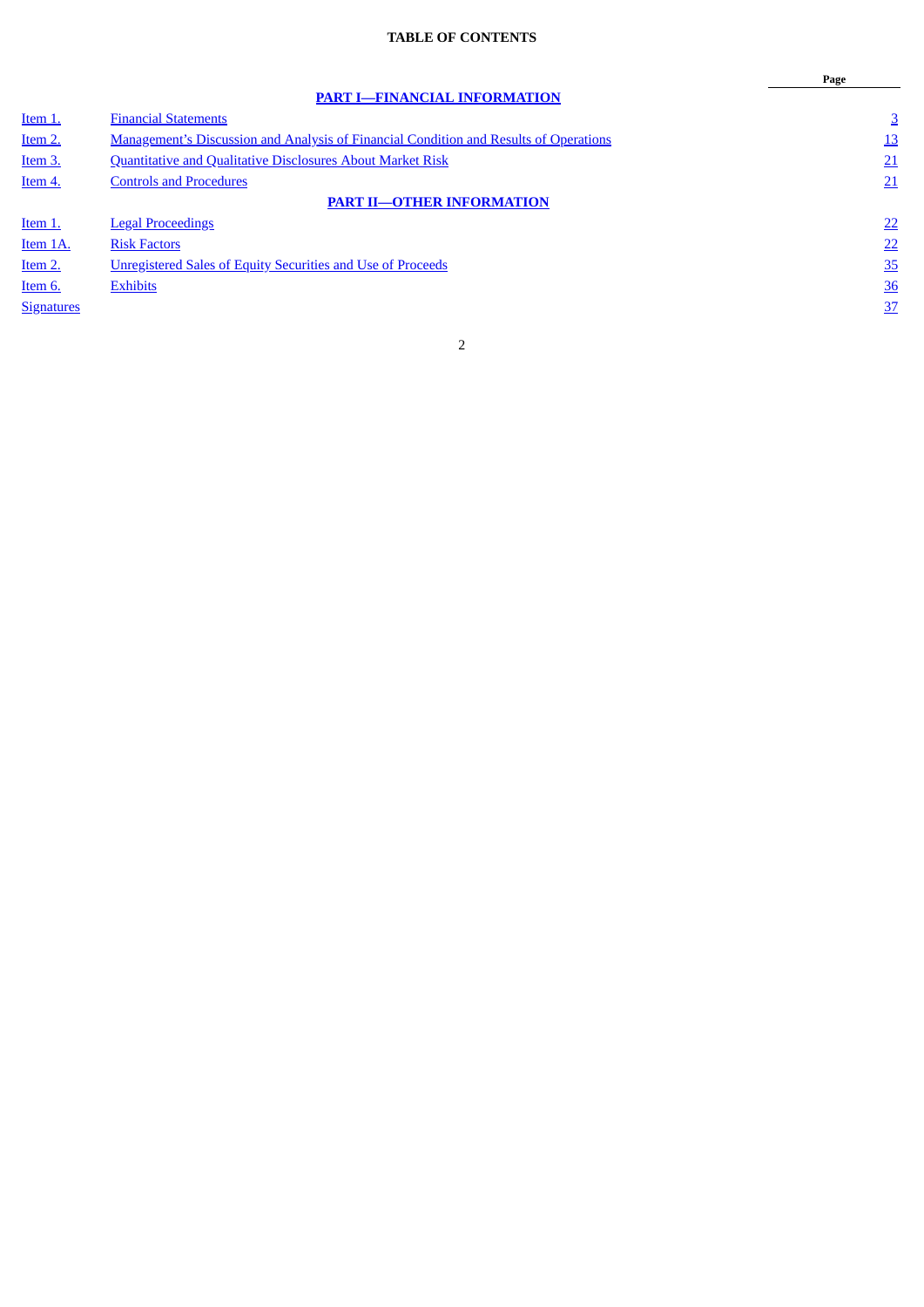# **PART I—FINANCIAL INFORMATION**

# <span id="page-2-1"></span><span id="page-2-0"></span>**ITEM 1. FINANCIAL STATEMENTS**

As required under Item 1—Financial Statements included in this section are as follows:

| Financial Statement Description                                                                              | Page |
|--------------------------------------------------------------------------------------------------------------|------|
| Condensed Consolidated Balance Sheets as of March 31, 2017 and December 31, 2016                             |      |
| Condensed Consolidated Statements of Comprehensive Income for the Three Months Ended March 31, 2017 and 2016 |      |
| Condensed Consolidated Statements of Cash Flows for the Three Months Ended March 31, 2017 and 2016           |      |
| Notes to Condensed Consolidated Financial Statements                                                         |      |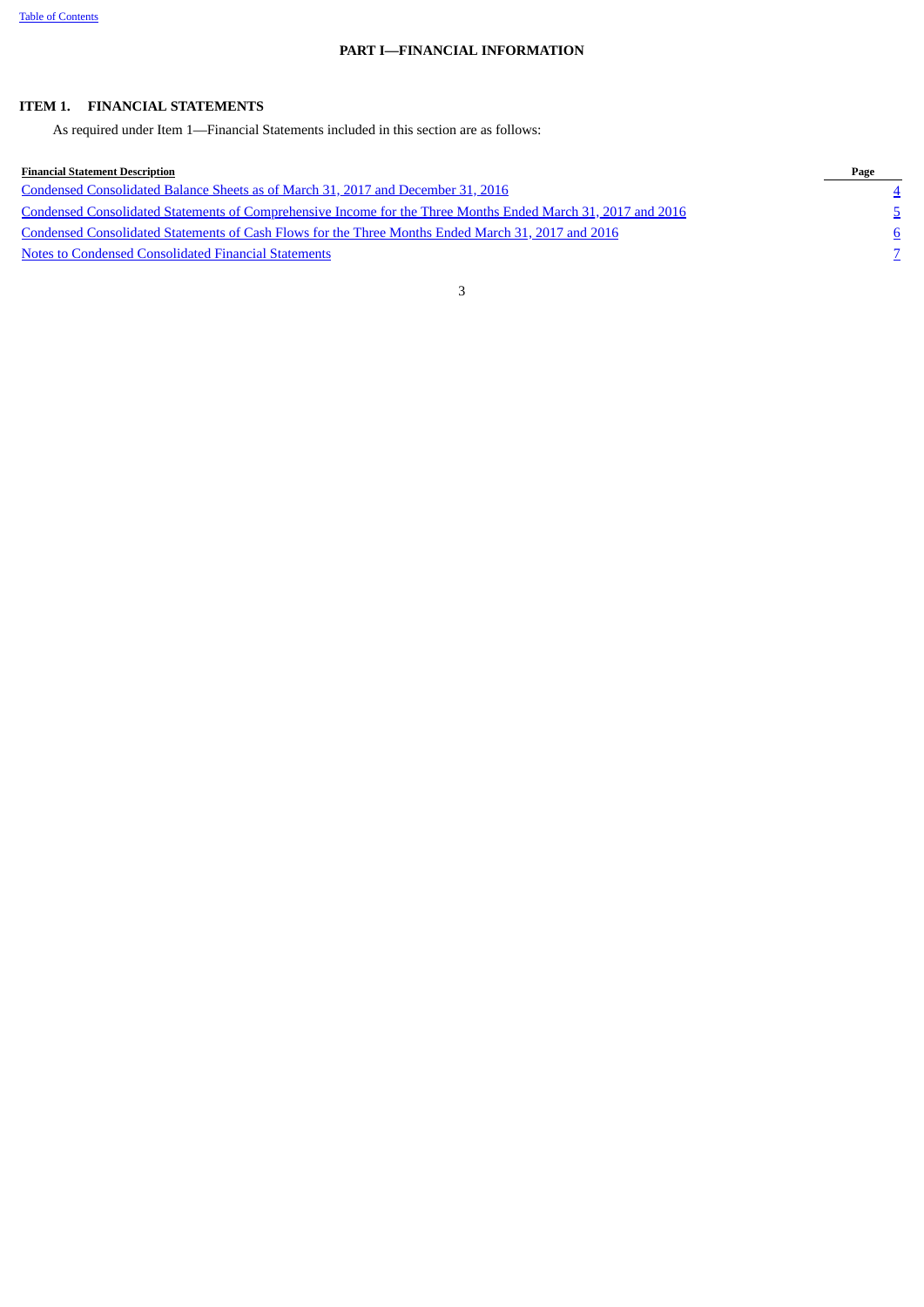# **VERISIGN, INC. CONDENSED CONSOLIDATED BALANCE SHEETS (In thousands, except par value) (Unaudited)**

<span id="page-3-0"></span>

|                                                                                                                                                                                                                                        |                | March 31,<br>2017 |            | December 31,<br>2016 |
|----------------------------------------------------------------------------------------------------------------------------------------------------------------------------------------------------------------------------------------|----------------|-------------------|------------|----------------------|
| <b>ASSETS</b>                                                                                                                                                                                                                          |                |                   |            |                      |
| Current assets:                                                                                                                                                                                                                        |                |                   |            |                      |
| Cash and cash equivalents                                                                                                                                                                                                              | $\mathfrak{S}$ | 454,592           | \$         | 231,945              |
| Marketable securities                                                                                                                                                                                                                  |                | 1,331,780         |            | 1,565,962            |
| Other current assets                                                                                                                                                                                                                   |                | 30,852            |            | 44,435               |
| Total current assets                                                                                                                                                                                                                   |                | 1,817,224         |            | 1,842,342            |
| Property and equipment, net                                                                                                                                                                                                            |                | 262,352           |            | 266,125              |
| Goodwill                                                                                                                                                                                                                               |                | 52,527            |            | 52,527               |
| Deferred tax assets                                                                                                                                                                                                                    |                | 20,264            |            | 9,385                |
| Deposits to acquire intangible assets                                                                                                                                                                                                  |                | 145,000           |            | 145,000              |
| Other long-term assets                                                                                                                                                                                                                 |                | 18,152            |            | 19,193               |
| Total long-term assets                                                                                                                                                                                                                 |                | 498,295           |            | 492,230              |
| Total assets                                                                                                                                                                                                                           | $\,$           | 2,315,519         | $\sqrt{3}$ | 2,334,572            |
| <b>LIABILITIES AND STOCKHOLDERS' DEFICIT</b>                                                                                                                                                                                           |                |                   |            |                      |
| <b>Current liabilities:</b>                                                                                                                                                                                                            |                |                   |            |                      |
| Accounts payable and accrued liabilities                                                                                                                                                                                               | \$             | 155,006           | \$         | 203,920              |
| Deferred revenues                                                                                                                                                                                                                      |                | 718,488           |            | 688,265              |
| Subordinated convertible debentures, including contingent interest derivative                                                                                                                                                          |                | 625,893           |            | 629,764              |
| Total current liabilities                                                                                                                                                                                                              |                | 1,499,387         |            | 1,521,949            |
| Long-term deferred revenues                                                                                                                                                                                                            |                | 293,890           |            | 287,424              |
| Senior notes                                                                                                                                                                                                                           |                | 1,237,648         |            | 1,237,189            |
| Deferred tax liabilities                                                                                                                                                                                                               |                | 359,137           |            | 371,433              |
| Other long-term tax liabilities                                                                                                                                                                                                        |                | 113,206           |            | 117,172              |
| Total long-term liabilities                                                                                                                                                                                                            |                | 2,003,881         |            | 2,013,218            |
| <b>Total liabilities</b>                                                                                                                                                                                                               |                | 3,503,268         |            | 3,535,167            |
| Commitments and contingencies                                                                                                                                                                                                          |                |                   |            |                      |
| Stockholders' deficit:                                                                                                                                                                                                                 |                |                   |            |                      |
| Preferred stock—par value \$.001 per share; Authorized shares: 5,000; Issued and outstanding shares: none                                                                                                                              |                |                   |            |                      |
| Common stock—par value \$.001 per share; Authorized shares: 1,000,000; Issued shares: 324,973 at March<br>31, 2017 and 324,118 at December 31, 2016; Outstanding shares: 101,843 at March 31, 2017 and 103,091 at<br>December 31, 2016 |                | 325               |            | 324                  |
| Additional paid-in capital                                                                                                                                                                                                             |                | 16,838,202        |            | 16,987,488           |
| Accumulated deficit                                                                                                                                                                                                                    |                | (18,023,169)      |            | (18, 184, 954)       |
| Accumulated other comprehensive loss                                                                                                                                                                                                   |                | (3,107)           |            | (3, 453)             |
| Total stockholders' deficit                                                                                                                                                                                                            |                | (1, 187, 749)     |            | (1,200,595)          |
| Total liabilities and stockholders' deficit                                                                                                                                                                                            | \$             | 2,315,519         | \$         | 2,334,572            |
|                                                                                                                                                                                                                                        |                |                   |            |                      |

See accompanying Notes to Condensed Consolidated Financial Statements.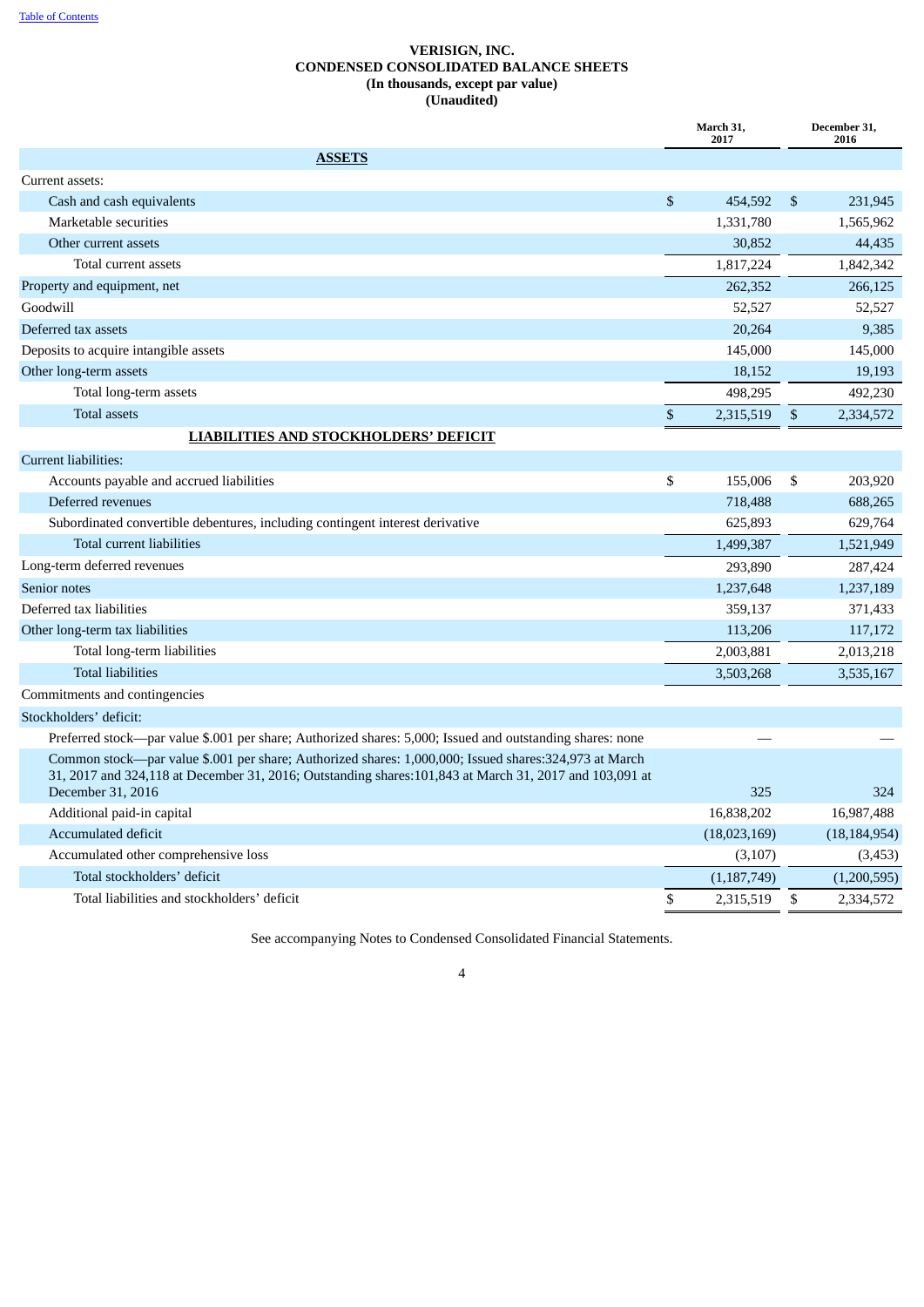# **VERISIGN, INC. CONDENSED CONSOLIDATED STATEMENTS OF COMPREHENSIVE INCOME (In thousands, except per share data) (Unaudited)**

<span id="page-4-0"></span>

|                                                      | Three Months Ended March 31, |                |           |  |
|------------------------------------------------------|------------------------------|----------------|-----------|--|
|                                                      | 2017                         |                | 2016      |  |
| Revenues                                             | \$<br>288,614                | $\mathfrak{S}$ | 281,876   |  |
| Costs and expenses:                                  |                              |                |           |  |
| Cost of revenues                                     | 50,669                       |                | 50,582    |  |
| Sales and marketing                                  | 18,322                       |                | 20,027    |  |
| Research and development                             | 13,344                       |                | 16,743    |  |
| General and administrative                           | 31,008                       |                | 27,757    |  |
| Total costs and expenses                             | 113,343                      |                | 115,109   |  |
| Operating income                                     | 175,271                      |                | 166,767   |  |
| Interest expense                                     | (29, 023)                    |                | (28, 804) |  |
| Non-operating income, net                            | 1,301                        |                | 3,121     |  |
| Income before income taxes                           | 147,549                      |                | 141,084   |  |
| Income tax expense                                   | (31, 137)                    |                | (33, 628) |  |
| Net income                                           | 116,412                      |                | 107,456   |  |
| Unrealized gain on investments                       | 365                          |                | 935       |  |
| Realized gain on investments, included in net income | (19)                         |                | (66)      |  |
| Other comprehensive income                           | 346                          |                | 869       |  |
| Comprehensive income                                 | \$<br>116,758                | $\$$           | 108,325   |  |
| Earnings per share:                                  |                              |                |           |  |
| <b>Basic</b>                                         | \$<br>1.14                   | \$             | 0.98      |  |
| <b>Diluted</b>                                       | \$<br>0.94                   | \$             | 0.82      |  |
| Shares used to compute earnings per share            |                              |                |           |  |
| <b>Basic</b>                                         | 102,467                      |                | 109,592   |  |
| Diluted                                              | 124,464                      |                | 131,581   |  |

See accompanying Notes to Condensed Consolidated Financial Statements.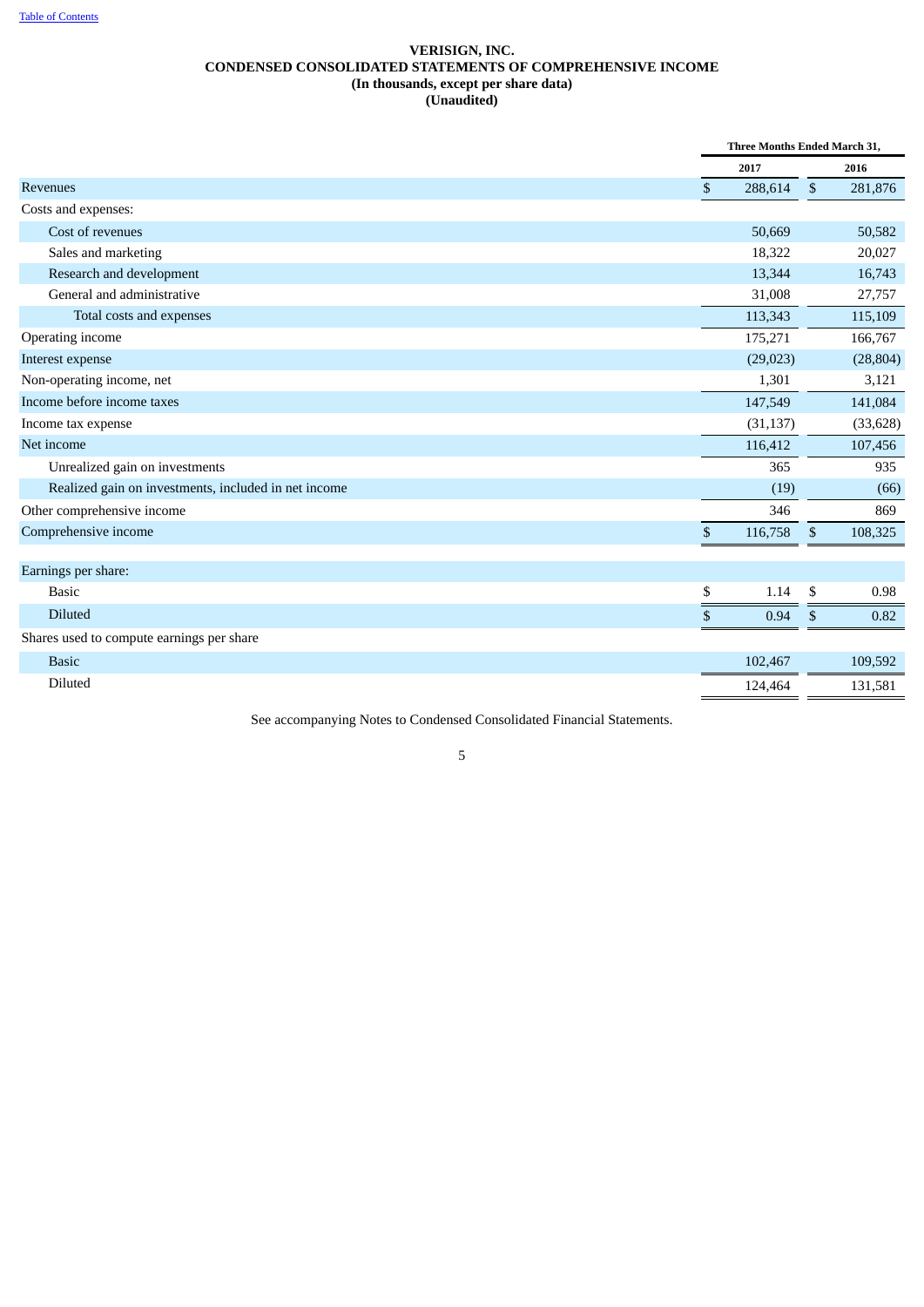# **VERISIGN, INC. CONDENSED CONSOLIDATED STATEMENTS OF CASH FLOWS (In thousands) (Unaudited)**

<span id="page-5-0"></span>

|                                                                                   |    | Three Months Ended March 31, |    |            |
|-----------------------------------------------------------------------------------|----|------------------------------|----|------------|
|                                                                                   |    | 2017                         |    | 2016       |
| Cash flows from operating activities:                                             |    |                              |    |            |
| Net income                                                                        | \$ | 116,412                      | \$ | 107,456    |
| Adjustments to reconcile net income to net cash provided by operating activities: |    |                              |    |            |
| Depreciation of property and equipment                                            |    | 13,102                       |    | 14,867     |
| Stock-based compensation                                                          |    | 12,563                       |    | 11,759     |
| Payment of contingent interest                                                    |    | (7, 719)                     |    | (6, 544)   |
| Amortization of debt discount and issuance costs                                  |    | 3,493                        |    | 3,267      |
| Other, net                                                                        |    | (1, 436)                     |    | (1, 844)   |
| Changes in operating assets and liabilities:                                      |    |                              |    |            |
| Other assets                                                                      |    | 14,196                       |    | 2,745      |
| Accounts payable and accrued liabilities                                          |    | (59, 889)                    |    | (31,537)   |
| Deferred revenues                                                                 |    | 36,689                       |    | 30,998     |
| Net deferred income taxes and other long-term tax liabilities                     |    | 20,775                       |    | 18,477     |
| Net cash provided by operating activities                                         |    | 148,186                      |    | 149,644    |
| Cash flows from investing activities:                                             |    |                              |    |            |
| Proceeds from maturities and sales of marketable securities                       |    | 1,049,795                    |    | 900,810    |
| Purchases of marketable securities                                                |    | (813, 459)                   |    | (874, 031) |
| Purchases of property and equipment                                               |    | (9,654)                      |    | (7,082)    |
| Other investing activities                                                        |    | 12,092                       |    |            |
| Net cash provided by investing activities                                         |    | 238,774                      |    | 19,697     |
| Cash flows from financing activities:                                             |    |                              |    |            |
| Proceeds from employee stock purchase plan                                        |    | 7,997                        |    | 8,084      |
| Repurchases of common stock                                                       |    | (173, 048)                   |    | (172, 360) |
| Net cash used in financing activities                                             |    | (165, 051)                   |    | (164, 276) |
| Effect of exchange rate changes on cash and cash equivalents                      |    | 738                          |    | 301        |
| Net increase in cash and cash equivalents                                         |    | 222,647                      |    | 5,366      |
| Cash and cash equivalents at beginning of period                                  |    | 231,945                      |    | 228,659    |
| Cash and cash equivalents at end of period                                        | \$ | 454,592                      | \$ | 234,025    |
| Supplemental cash flow disclosures:                                               |    |                              |    |            |
| Cash paid for interest                                                            | \$ | 28,189                       | S  | 27,028     |
| Cash paid for income taxes, net of refunds received                               | \$ | 17,861                       | \$ | 13,711     |

See accompanying Notes to Condensed Consolidated Financial Statements.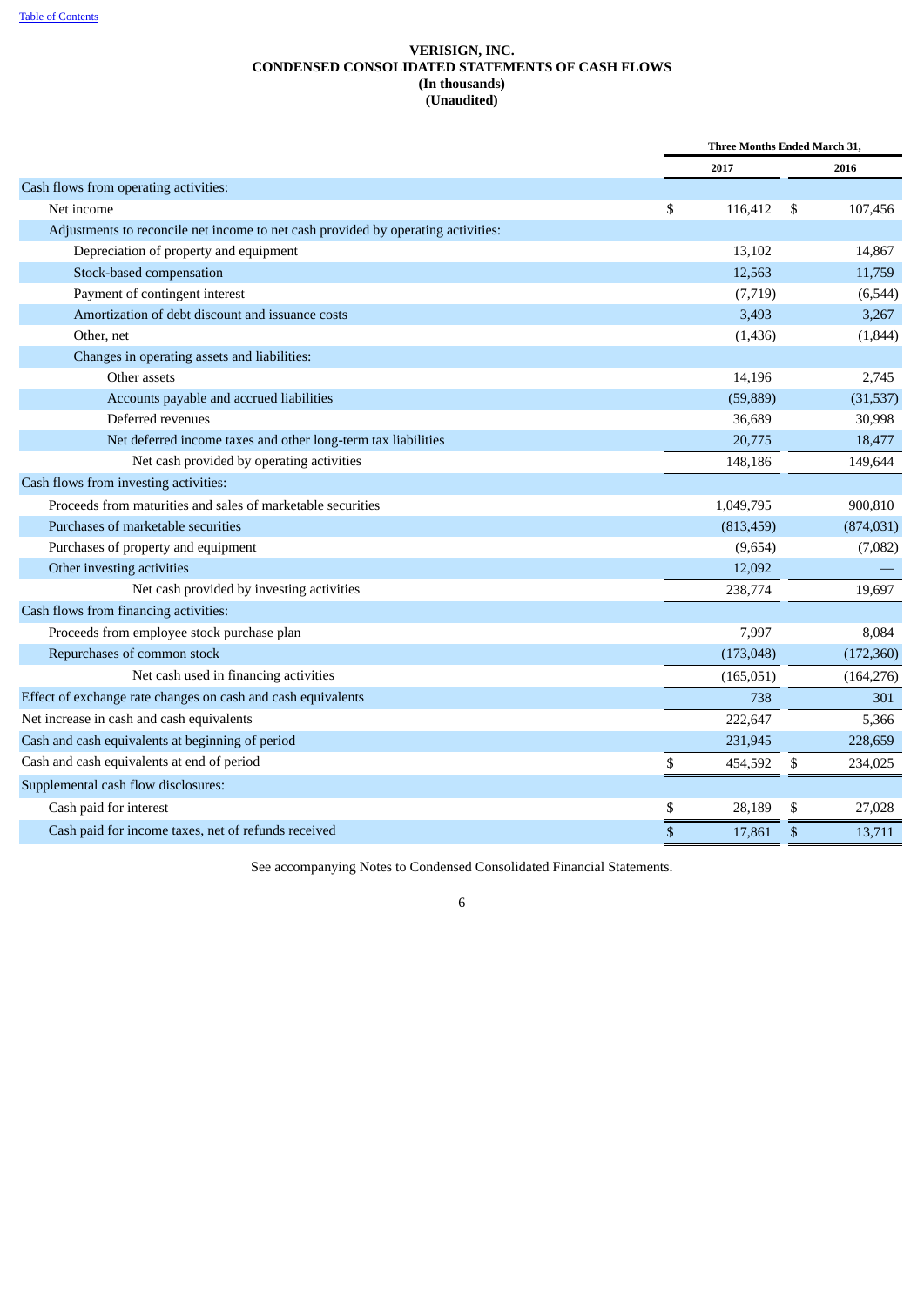#### **VERISIGN, INC. NOTES TO CONDENSED CONSOLIDATED FINANCIAL STATEMENTS (Unaudited)**

#### <span id="page-6-0"></span>**Note 1. Basis of Presentation**

#### *Interim Financial Statements*

The accompanying unaudited Condensed Consolidated Financial Statements have been prepared by VeriSign, Inc. ("Verisign" or the "Company") in accordance with the instructions to Form 10-Q pursuant to the rules and regulations of the Securities and Exchange Commission ("SEC") and, therefore, do not include all information and notes normally provided in audited financial statements. In the opinion of management, all adjustments (consisting of normal recurring accruals and other adjustments) considered necessary for a fair presentation have been included. The results of operations for any interim period are not necessarily indicative of, nor comparable to, the results of operations for any other interim period or for a full fiscal year. These unaudited Condensed Consolidated Financial Statements should be read in conjunction with the Consolidated Financial Statements and related notes contained in Verisign's fiscal 2016 Annual Report on Form 10-K (the "2016 Form 10-K") filed with the SEC on February 17, 2017.

#### *Reclassifications*

Certain reclassifications have been made to prior period amounts to conform to current period presentation. Such reclassifications have no effect on net income as previously reported.

# *Adoption of New Accounting Standards*

Effective January 1, 2017, the Company adopted Accounting Standards Update ("ASU") No. 2016-09, *Improvements to Employee Share-Based Payment Accounting*, issued by the Financial Accounting Standards Board ("FASB"). The new guidance requires excess tax benefits and tax deficiencies to be recorded as a discrete adjustment to income tax expense when stock awards vest, rather than in additional paid-in capital when they reduce income taxes payable. The Company also made the accounting policy election, as allowed by the new guidance, to account for forfeitures of stock awards as they occur, rather than estimating forfeitures. These changes were required to be applied on a modified retrospective basis through a cumulative-effect adjustment to the opening balance of retained earnings. The cumulative effect of adopting ASU 2016-09 was an increase in Deferred tax assets of \$11.0 million, a decrease in Deferred tax liabilities of \$36.9 million, an increase in Additional paid-in capital of \$2.5 million, and a decrease in Accumulated deficit of \$45.4 million, as of January 1, 2017, as a result of recognizing \$47.9 million previously unrecognized excess tax benefits from stock-based compensation, and a \$2.5 million adjustment related to the change in accounting policy for forfeitures. Additionally, the new guidance requires cash flows related to excess tax benefits from stock-based compensation to be recognized with other income tax cash flows in operating activities, rather than separately as a financing activity. The Company elected to apply this new cash flow presentation requirement retrospectively, which resulted in an increase to both net cash from operating activities and net cash used in financing activities of \$6.0 million for the three months ended March 31, 2016.

Effective January 1, 2017, the Company adopted ASU 2017-04, *Simplifying the Test for Goodwill Impairment,* which was issued by the FASB. The guidance in the ASU simplifies certain aspects of the goodwill impairment test, including the elimination of the requirement to perform a qualitative assessment of the likelihood of a goodwill impairment for reporting units with a negative carrying value. All of the Company's goodwill is included in the Registry Services reporting unit which has a negative carrying value. The Company will no longer be required to perform the qualitative assessment. The Company does not expect the adoption of this guidance to have any impact on its consolidated financial statements.

#### *Recent Accounting Pronouncements*

On May 28, 2014, the FASB issued ASU No. 2014-09, *Revenue from Contracts with Customers*, which requires an entity to recognize the amount of revenue to which it expects to be entitled for the transfer of promised goods or services to customers. The ASU will replace most existing revenue recognition guidance in U.S. GAAP when it becomes effective. The new standard will become effective for the Company on January 1, 2018. The FASB also issued several amendments to the standard, including clarification on accounting for licenses of intellectual property and identifying performance obligations. The Company's evaluation of the new revenue guidance is substantially complete. The Company does not currently expect the adoption of the new revenue standard to have a material impact on its consolidated financial statements.

In February 2016, the FASB issued ASU No. 2016-02, *Leases*. The guidance introduces a lessee model that requires most leases to be reported on the balance sheet. This ASU will become effective for the Company on January 1, 2019 and requires the modified retrospective transition method. The Company is currently evaluating the impact of this ASU on its consolidated financial statements and related disclosures.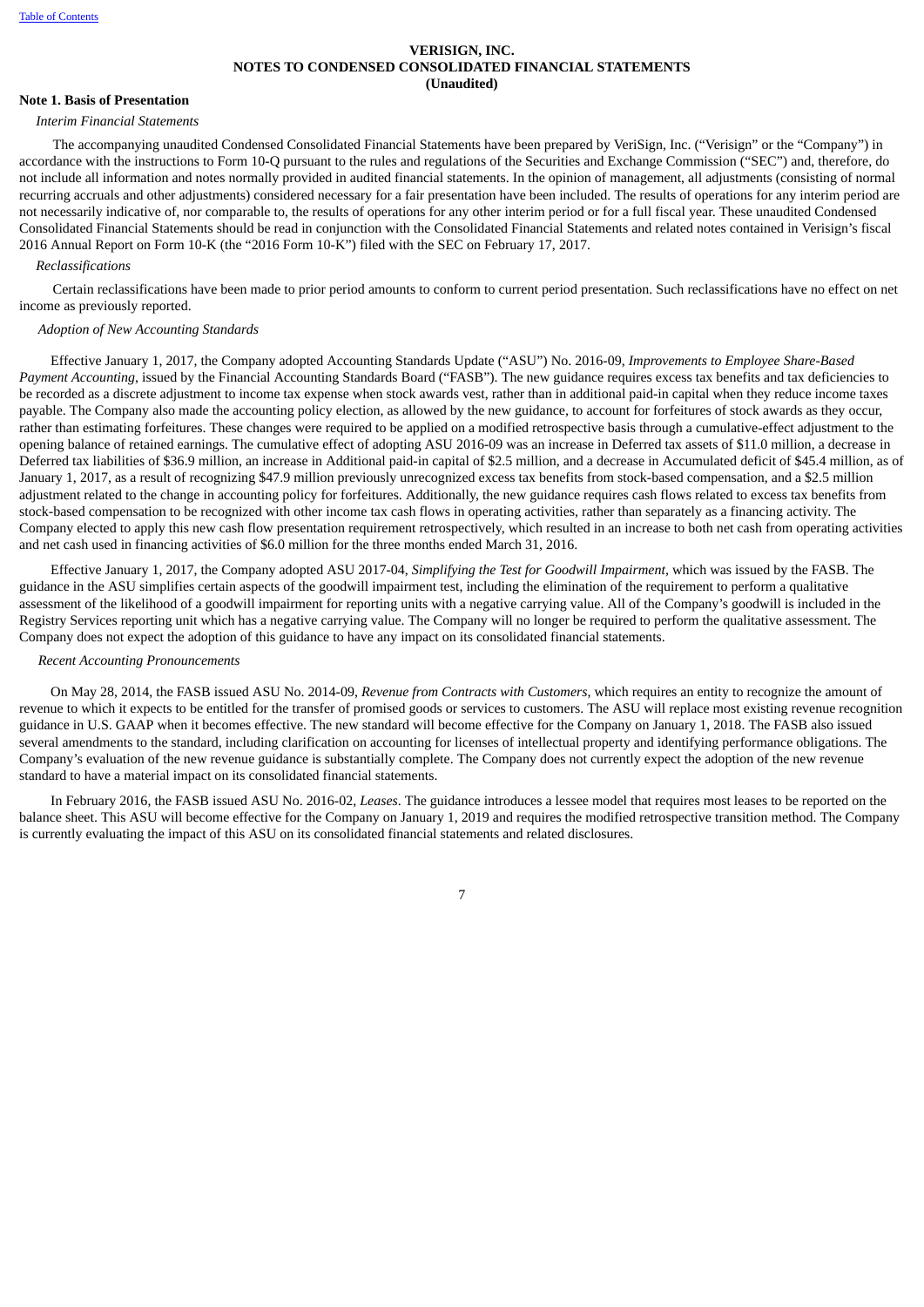# **Note 2. Cash, Cash Equivalents, and Marketable Securities**

The following table summarizes the Company's cash, cash equivalents, and marketable securities:

|                                                      |              | March 31,      |     | December 31, |
|------------------------------------------------------|--------------|----------------|-----|--------------|
|                                                      |              | 2017           |     | 2016         |
|                                                      |              | (In thousands) |     |              |
| Cash                                                 | $\mathbb{S}$ | 32,943         | -S  | 39,183       |
| Money market funds                                   |              | 192,524        |     | 134,790      |
| Time deposits                                        |              | 5,907          |     | 4,632        |
| Debt securities issued by the U.S. Treasury          |              | 1,561,918      |     | 1,626,764    |
| Equity securities of public companies                |              | 2,372          |     | 2,174        |
| Total                                                |              | 1,795,664      | \$. | 1,807,543    |
|                                                      |              |                |     |              |
| Included in Cash and cash equivalents                | \$           | 454,592        | \$  | 231,945      |
| Included in Marketable securities                    |              | 1,331,780      |     | 1,565,962    |
| Included in Other long-term assets (Restricted cash) |              | 9,292          |     | 9,636        |
| <b>Total</b>                                         |              | 1,795,664      | \$. | 1,807,543    |

The fair value of the debt securities held as of March 31, 2017 was \$1.6 billion, including less than \$0.5 million of gross and net unrealized gains. All of the debt securities held as of March 31, 2017 are scheduled to mature in less than one year.

# **Note 3. Fair Value of Financial Instruments**

The following table summarizes the Company's financial assets and liabilities measured at fair value on a recurring basis as of March 31, 2017 and December 31, 2016:

|                                                            |              |                         | <b>Fair Value Measurement Using</b> |           |              |           |    |           |
|------------------------------------------------------------|--------------|-------------------------|-------------------------------------|-----------|--------------|-----------|----|-----------|
|                                                            |              | <b>Total Fair Value</b> |                                     | (Level 1) |              | (Level 2) |    | (Level 3) |
|                                                            |              |                         | (In thousands)                      |           |              |           |    |           |
| As of March 31, 2017:                                      |              |                         |                                     |           |              |           |    |           |
| Assets:                                                    |              |                         |                                     |           |              |           |    |           |
| Investments in money market funds                          | $\mathbb{S}$ | 192,524                 | $\mathbb{S}$                        | 192,524   | $\mathbb{S}$ |           | \$ |           |
| Debt securities issued by the U.S. Treasury                |              | 1,561,918               |                                     | 1,561,918 |              |           |    |           |
| Equity securities of public companies                      | \$           | 2,372                   | \$                                  | 2,372     | \$           |           | \$ |           |
| Foreign currency forward contracts (1)                     |              | 40                      |                                     |           |              | 40        |    |           |
| <b>Total</b>                                               | \$           | 1,756,854               | $\mathfrak{S}$                      | 1,756,814 | \$           | 40        | \$ |           |
| Liabilities:                                               |              |                         |                                     |           |              |           |    |           |
| Foreign currency forward contracts (2)                     |              | 380                     |                                     |           |              | 380       |    |           |
| Total                                                      | \$           | 380                     | S                                   |           | \$           | 380       | \$ |           |
| As of December 31, 2016:                                   |              |                         |                                     |           |              |           |    |           |
| Assets:                                                    |              |                         |                                     |           |              |           |    |           |
| Investments in money market funds                          | \$           | 134,790                 | $\mathbb{S}$                        | 134,790   | $\mathbb{S}$ |           | \$ |           |
| Debt securities issued by the U.S. Treasury                |              | 1,626,764               |                                     | 1,626,764 |              |           |    |           |
| Equity securities of public companies                      |              | 2,174                   |                                     | 2,174     |              |           |    |           |
| Foreign currency forward contracts (1)                     |              | 242                     |                                     |           |              | 242       |    |           |
| <b>Total</b>                                               | \$           | 1,763,970               | $\mathbb{S}$                        | 1,763,728 | \$           | 242       | \$ |           |
| Liabilities:                                               |              |                         |                                     |           |              |           |    |           |
| Contingent interest derivative on Subordinated Convertible |              |                         |                                     |           |              |           |    |           |
| <b>Debentures</b>                                          | \$           | 14,339                  | <sup>\$</sup>                       |           | \$           |           | \$ | 14,339    |
| Foreign currency forward contracts (2)                     |              | 87                      |                                     |           |              | 87        |    |           |
| <b>Total</b>                                               | \$           | 14,426                  | \$                                  |           | \$           | 87        | \$ | 14,339    |

(1) Included in Other current assets

(2) Included in Accounts payable and accrued liabilities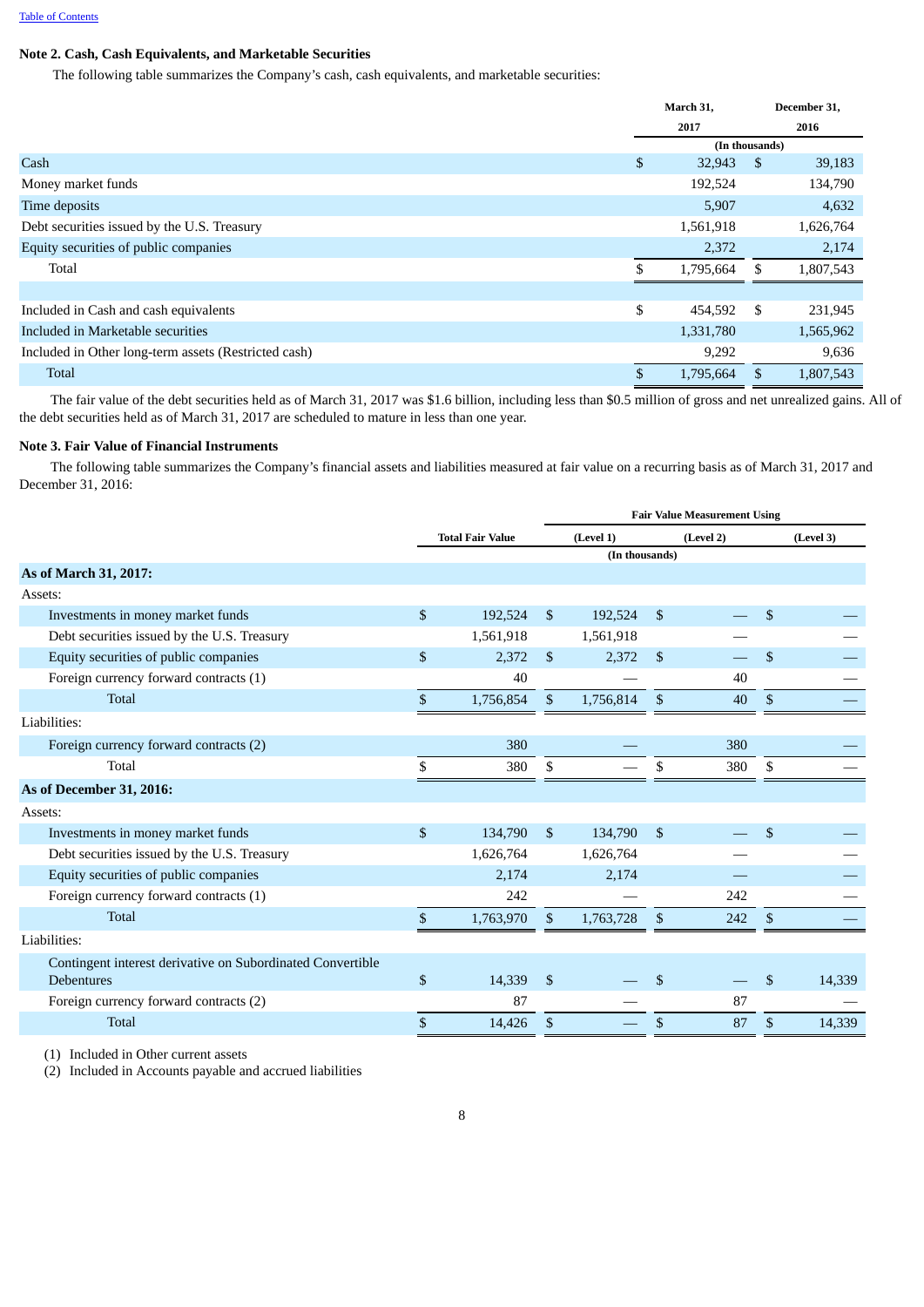The fair value of the Company's investments in money market funds approximates their face value. Such instruments are classified as Level 1 and are included in Cash and cash equivalents. The fair value of the debt securities consisting of U.S. Treasury bills is based on their quoted market prices and are classified as Level 1. Debt securities purchased with original maturities in excess of three months are included in Marketable securities. The fair value of the equity securities of public companies is based on quoted market prices and are classified as Level 1. Investments in equity securities of public companies are included in Marketable securities. The fair value of the Company's foreign currency forward contracts is based on foreign currency rates quoted by banks or foreign currency dealers and other public data sources.

The \$14.3 million contingent interest derivative on the Subordinated Convertible Debentures as of December 31, 2016 includes \$7.7 million contingent interest that was paid in February 2017, and \$6.6 million estimated fair value of the contingent interest to be paid in August 2017. As of March 31, 2017, the derivative represents only the \$7.5 million contingent interest amount, as determined in February 2017, and to be paid in August 2017. Verisign will have the right to redeem the Subordinated Convertible Debentures under the terms of the indenture, starting August 15, 2017. Therefore, the fair value of the contingent interest embedded derivative for periods after August 15, 2017 is negligible.

The Company's other financial instruments include cash, accounts receivable, restricted cash, and accounts payable. As of March 31, 2017, the carrying value of these financial instruments approximated their fair value. The fair value of the Company's Subordinated Convertible Debentures was \$3.2 billion as of March 31, 2017. The fair values of the senior notes due 2023 (the "2023 Senior Notes") and the senior notes due 2025 (the "2025 Senior Notes") were \$761.3 million and \$515.0 million, respectively, as of March 31, 2017. The fair values of these debt instruments are based on available market information from public data sources and are classified as Level 2.

#### **Note 4. Other Balance Sheet Items**

#### *Other Current Assets*

Other current assets consist of the following:

|                            | March 31,      |          | December 31, |
|----------------------------|----------------|----------|--------------|
|                            | 2017           |          | 2016         |
|                            | (In thousands) |          |              |
| Prepaid expenses           | \$<br>16,076   | - \$     | 14,385       |
| Accounts receivable, net   | \$<br>8,054    | <b>S</b> | 13,051       |
| Income taxes receivable    | 5,262          |          | 15,328       |
| Other                      | 1,460          |          | 1,671        |
| Total other current assets | 30,852         | - \$     | 44,435       |

The Income taxes receivable as of December 31, 2016 primarily consists of the remaining U.S. federal income tax overpayment from prior years, which has been used in 2017 to offset current year income taxes.

#### *Accounts Payable and Accrued Liabilities*

Accounts payable and accrued liabilities consist of the following:

|                                                | March 31,      |      | December 31, |
|------------------------------------------------|----------------|------|--------------|
|                                                | 2017           |      | 2016         |
|                                                | (In thousands) |      |              |
| Accounts payable                               | \$<br>18,938   | - \$ | 19,455       |
| Accrued employee compensation                  | 28,704         |      | 61,426       |
| Deposits, net                                  | 53,571         |      | 52,173       |
| Interest Payable                               | 32,779         |      | 27,701       |
| Income taxes payable and other tax liabilities | 6,037          |      | 23,144       |
| Other accrued liabilities                      | 14,977         |      | 20,021       |
| Total accounts payable and accrued liabilities | 155,006        | - S  | 203,920      |

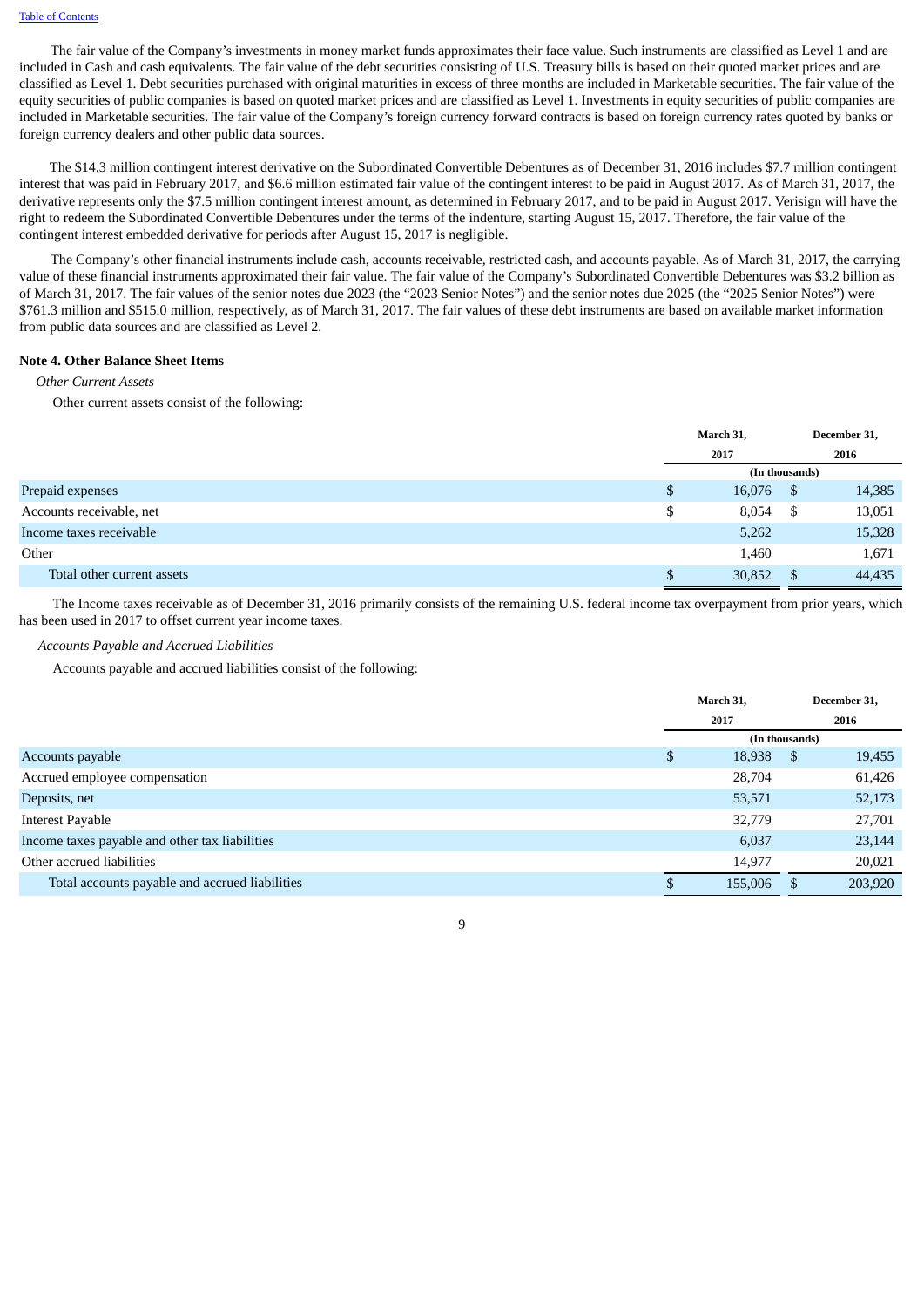Accrued employee compensation primarily consists of liabilities for employee leave, salaries, payroll taxes, employee contributions to the employee stock purchase plan, and incentive compensation. Accrued employee incentive compensation as of December 31, 2016, was paid during the three months ended March 31, 2017. As of March 31, 2017, Deposits, net includes partial proceeds received from the sale of the Company's iDefense business, which was completed on April 1, 2017. Interest payable includes coupon interest on the Subordinated Convertible Debentures, the 2023 Senior Notes and the 2025 Senior Notes. Income taxes payable and other tax liabilities as of December 31, 2016 includes liabilities for foreign income taxes which were paid during the three months ended March 31, 2017.

#### **Note 5. Stockholders' Deficit**

On February 9, 2017, the Company's Board of Directors authorized the repurchase of approximately \$640.9 million of its common stock, in addition to the \$359.1 million remaining available for repurchase under the previous share repurchase program for a total repurchase authorization of up to \$1.0 billion of its common stock. The share repurchase program has no expiration date. Purchases made under the program could be effected through open market transactions, block purchases, accelerated share repurchase agreements or other negotiated transactions. During the three months ended March 31, 2017 the Company repurchased 1.8 million shares of its common stock at an average stock price of \$82.25. The aggregate cost of the repurchases in the three months ended March 31, 2017 was \$150.0 million. As of March 31, 2017, \$920.1 million remained available for further repurchases under the share repurchase program.

During the three months ended March 31, 2017, the Company placed 0.3 million shares, at an average stock price of \$82.63, and for an aggregate cost of \$23.0 million, into treasury stock for purposes related to tax withholding upon vesting of Restricted Stock Units ("RSUs").

Since inception the Company has repurchased 223.1 million shares of its common stock for an aggregate cost of \$8.3 billion, which is presented as a reduction of Additional paid-in capital.

#### **Note 6. Calculation of Earnings per Share**

The following table presents the computation of weighted-average shares used in the calculation of basic and diluted earnings per share:

|                                                                | Three Months Ended March 31, |         |
|----------------------------------------------------------------|------------------------------|---------|
|                                                                | 2017                         | 2016    |
|                                                                | (In thousands)               |         |
| Weighted-average shares of common stock outstanding            | 102,467                      | 109,592 |
| Weighted-average potential shares of common stock outstanding: |                              |         |
| Conversion spread related to Convertible Debentures            | 21,327                       | 21,073  |
| Unvested RSUs and ESPP                                         | 670                          | 916     |
| Shares used to compute diluted earnings per share              | 124,464                      | 131.581 |

The calculation of diluted weighted average shares outstanding, excludes potentially dilutive securities, the effect of which would have been antidilutive, as well as performance-based RSUs granted by the Company for which the relevant performance criteria have not been achieved. The number of potential shares excluded from the calculation was not significant in any period presented.

#### **Note 7. Stock-based Compensation**

Stock-based compensation is classified in the Condensed Consolidated Statements of Comprehensive Income in the same expense line items as cash compensation. The following table presents the classification of stock-based compensation:

|                                        |    | Three Months Ended March 31, |                |        |
|----------------------------------------|----|------------------------------|----------------|--------|
|                                        |    | 2017                         | 2016           |        |
|                                        |    |                              | (In thousands) |        |
| Cost of revenues                       | \$ | 1,735                        | S              | 1,841  |
| Sales and marketing                    |    | 1,429                        |                | 1,633  |
| Research and development               |    | 1,496                        |                | 1,703  |
| General and administrative             |    | 7,903                        |                | 6,582  |
| Total stock-based compensation expense |    | 12,563                       |                | 11,759 |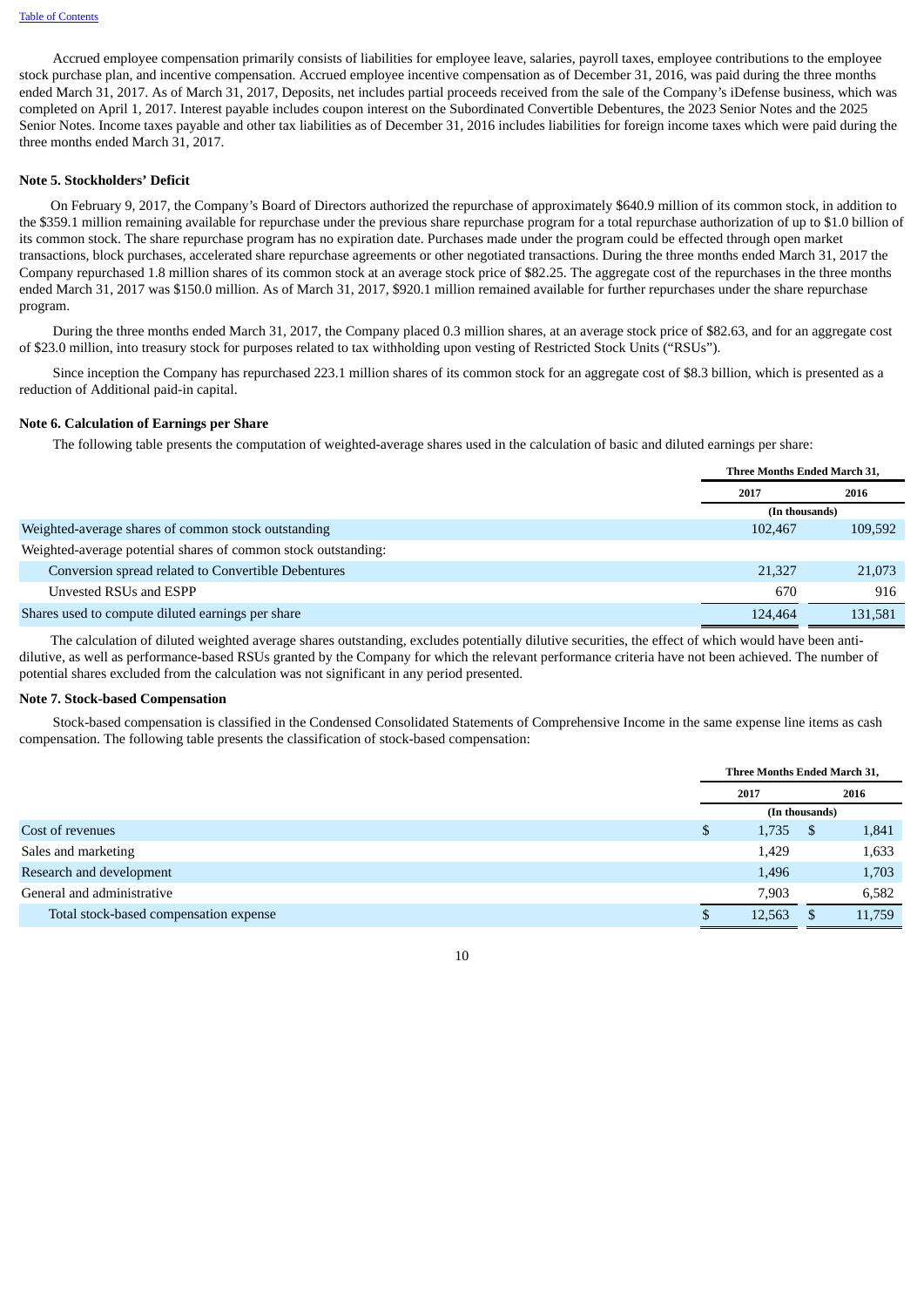The following table presents the nature of the Company's total stock-based compensation:

|                                                          | Three Months Ended March 31, |        |                |        |
|----------------------------------------------------------|------------------------------|--------|----------------|--------|
|                                                          |                              | 2017   |                | 2016   |
|                                                          |                              |        | (In thousands) |        |
| <b>RSUs</b>                                              | S                            | 9,154  | S              | 9,133  |
| Performance-based RSUs                                   |                              | 3,088  |                | 2,377  |
| <b>ESPP</b>                                              |                              | 981    |                | 848    |
| Capitalization (Included in Property and equipment, net) |                              | (660)  |                | (599)  |
| Total stock-based compensation expense                   |                              | 12,563 |                | 11,759 |

#### **Note 8. Interest Expense**

The following table presents the components of the Company's interest expense:

|                                                                      | <b>Three Months Ended March 31.</b> |        |                |        |  |
|----------------------------------------------------------------------|-------------------------------------|--------|----------------|--------|--|
|                                                                      | 2017                                |        | 2016           |        |  |
|                                                                      |                                     |        | (In thousands) |        |  |
| Contractual interest on Subordinated Convertible Debentures          | \$                                  | 10,156 |                | 10,156 |  |
| Contractual interest on Senior Notes                                 |                                     | 15,235 |                | 15,235 |  |
| Amortization of debt discount on Subordinated Convertible Debentures |                                     | 2.911  |                | 2,689  |  |
| Credit facility fees and other interest expense                      |                                     | 721    |                | 724    |  |
| Total interest expense                                               |                                     | 29,023 |                | 28,804 |  |

#### **Note 9. Non-operating Income, Net**

The following table presents the components of Non-operating income, net:

|                                                                                                 | Three Months Ended March 31, |                |      |       |
|-------------------------------------------------------------------------------------------------|------------------------------|----------------|------|-------|
|                                                                                                 | 2017                         |                | 2016 |       |
|                                                                                                 |                              | (In thousands) |      |       |
| Unrealized (loss) gain on contingent interest derivative on Subordinated Convertible Debentures | S                            | (893)          |      | 1,065 |
| Interest income                                                                                 |                              | 2,245          |      | 1,042 |
| Other, net                                                                                      |                              | (51)           |      | 1,014 |
| Total non-operating income, net                                                                 |                              | 1,301          |      | 3,121 |

#### **Note 10. Income Taxes**

The following table presents income tax expense and the effective tax rate:

|  | Three Months Ended March 31, |                |        |
|--|------------------------------|----------------|--------|
|  | 2017                         |                | 2016   |
|  | (Dollars in thousands)       |                |        |
|  | 31,137                       | $\mathfrak{s}$ | 33,628 |
|  | 21%                          |                | 24%    |

The effective tax rate for the three months ended March 31, 2017 and 2016 was lower than the statutory federal rate of 35% primarily due to tax benefits from foreign income taxed at lower rates, partially offset by state income taxes. Additionally, the effective tax rate for three months ended March 31, 2017 is also reduced by \$6.2 million of excess tax benefits related to stock-based compensation, which are included in income tax expense, pursuant to the adoption of ASU 2016-09 *Improvements to Employee Share-Based Payment Accounting* as discussed in Note 1.

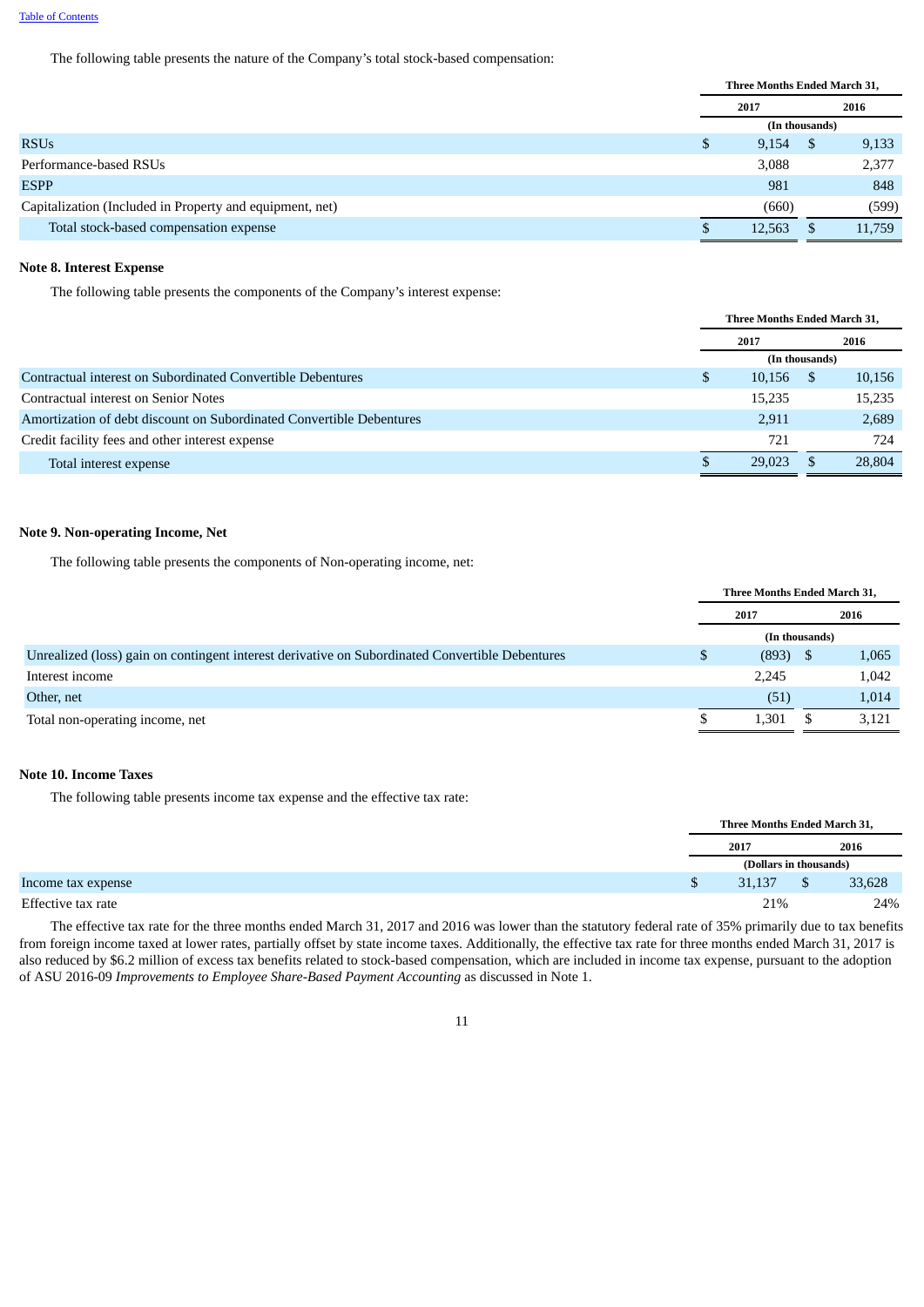# Table of [Contents](#page-1-0)

Deferred tax liabilities as of March 31, 2017 reflect the use of a portion of U.S. foreign tax credits during the three months ended March 31, 2017, and an increase in the deferred tax liability related to the Subordinated Convertible Debentures as well as the deferred tax asset, net of a valuation allowance, for tax credit and tax loss carryforwards related to previously unrecognized excess tax benefits on stock awards which were recorded pursuant to the Company's adoption of ASU 2016-09.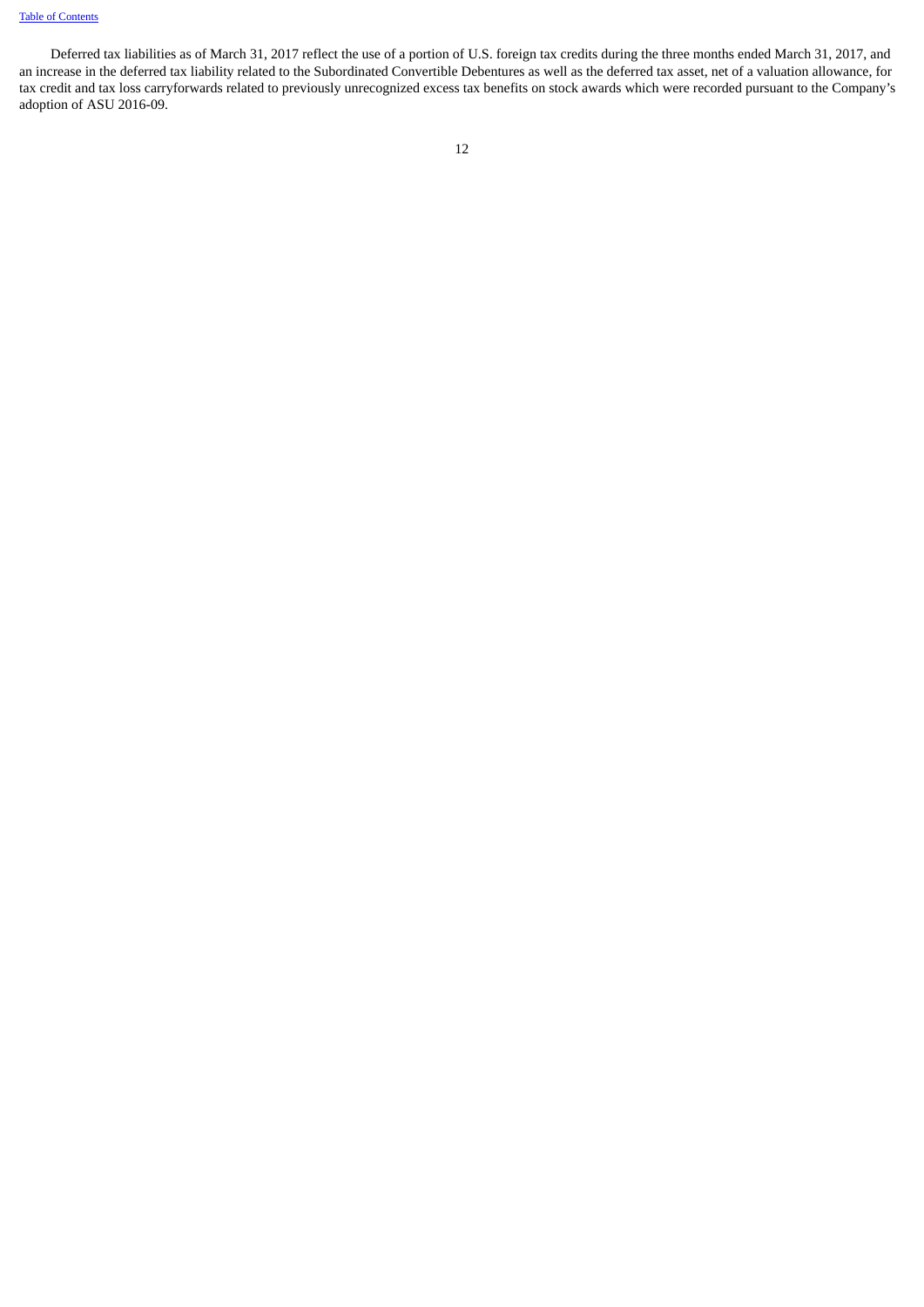#### <span id="page-12-0"></span>**ITEM 2. MANAGEMENT'S DISCUSSION AND ANALYSIS OF FINANCIAL CONDITION AND RESULTS OF OPERATIONS**

You should read the following discussion in conjunction with the interim unaudited Condensed Consolidated Financial Statements and related notes.

This Quarterly Report on Form 10-Q contains forward-looking statements within the meaning of Section 27A of the Securities Act of 1933, as amended, and Section 21E of the Securities Exchange Act of 1934, as amended (the "Exchange Act"). These forward-looking statements involve risks and uncertainties, including, among other things, statements regarding our anticipated costs and expenses and revenue mix. Forward-looking statements include, among others, those statements including the words "expects." "anticipates." "intends." "believes" and similar language. Our actual results may differ significantly from those projected in the forward-looking statements. Factors that might cause or contribute to such differences include, but are not limited to, those discussed in the section titled "Risk Factors" in Part II, Item 1A of this Quarterly Report on Form 10-Q. You should also carefully review the risks described in other documents we file from time to time with the Securities and Exchange Commission, including the Quarterly Reports on Form 10-Q or Current Reports on Form 8-K that we file in 2017 and our 2016 Form 10-K, which was filed on February 17, 2017, which discuss our business in greater detail. You are cautioned not to place undue reliance on the forward-looking statements, which speak only as of the date of this Quarterly Report on Form 10-Q. We undertake no obligation to publicly release any revisions to the forward-looking statements or reflect events or circumstances after the date of this document.

#### **Overview**

We are a global provider of domain name registry services and internet security, enabling internet navigation for many of the world's most recognized domain names and providing protection for websites and enterprises around the world. Our Registry Services ensure the security, stability and resiliency of key internet infrastructure and services, including the *.com* and *.net* domains, two of the internet's root servers, and the operation of the root zone maintainer function for the core of the internet's DNS. Our product suite also includes Security Services, consisting of DDoS Protection Services, and Managed DNS Services. Revenues from Security Services are not significant in relation to our consolidated revenues. We completed the sale of our iDefense business on April 1, 2017.

As of March 31, 2017, we had approximately 143.6 million *.com* and *.net* registrations in the domain name base. The number of domain names registered is largely driven by continued growth in online advertising, e-commerce, and the number of internet users, which is partially driven by greater availability of internet access, as well as marketing activities carried out by us and our registrars. Growth in the number of domain name registrations under our management may be hindered by certain factors, including overall economic conditions, competition from ccTLDs, the introduction of new gTLDs, and ongoing changes in the internet practices and behaviors of consumers and businesses. Factors such as the evolving practices and preferences of internet users, and how they navigate the internet, as well as the motivation of domain name registrants and how they will manage their investment in domain names, can negatively impact our business and the demand for new domain name registrations and renewals.

#### *Business Highlights and Trends*

- We recorded revenues of \$288.6 million during the three months ended March 31, 2017. This represents an increase of 2% as compared to the same period in 2016.
- We recorded operating income of \$175.3 million during the three months ended March 31, 2017. This represents an increase of 5% as compared to the same period in 2016.
- We finished the first quarter with 143.6 million *.com* and *.net* registrations in the domain name base, which represents a 1% increase from March 31, 2016, and a net increase of 1.4 million domain name registrations from December 31, 2016.
- During the three months ended March 31, 2017, we processed 9.5 million new domain name registrations for *.com* and *.net* as compared to 10.0 million for the same period in 2016.
- The final .*com* and .*net* renewal rate for the fourth quarter of 2016 was 67.6% compared with 73.3% for the same quarter in 2016. Renewal rates are not fully measurable until 45 days after the end of the quarter.
- On February 9, 2017, our Board authorized the repurchase of approximately \$640.9 million of our common stock, in addition to the \$359.1 million of our common stock remaining available for repurchase under the previous share repurchase program, for a total repurchase authorization of up to \$1.0 billion of our common stock.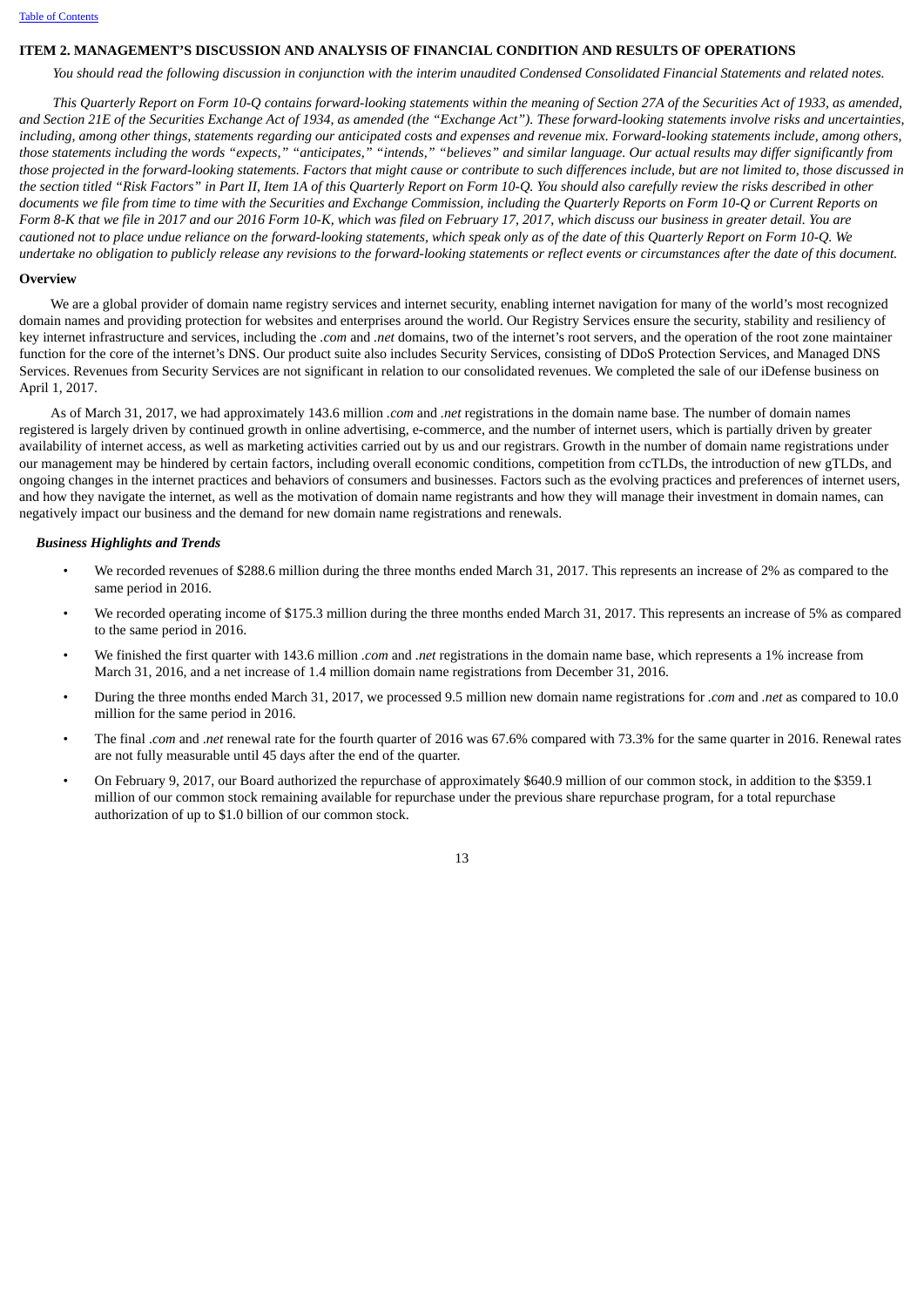- During the three months ended March 31, 2017, we repurchased 1.8 million shares of our common stock under the share repurchase program for \$150.0 million. As of March 31, 2017, \$920.1 million remained available for further repurchases under our share repurchase program.
- Through April 26, 2017, we repurchased an additional 0.5 million shares for \$40.6 million under our share repurchase program.
- We generated cash flows from operating activities of \$148.2 million during the three months ended March 31, 2017, compared to \$149.6 million in the same period last year.

Pursuant to our agreements with ICANN, we make available on our website (at www.Verisign.com/zone) files containing all active domain names registered in the .*com* and .*net* registries. At the same website address, we make available a summary of the active zone count registered in the .*com* and .*net* registries and the number of .*com* and .*net* domain name registrations in the domain name base. The domain name base is the active zone plus the number of domain name registrations that are registered but not configured for use in the respective top level domain zone file plus the number of domain name registrations that are in a client or server hold status. These files and the related summary data are updated at least once per day. The update times may vary each day. The number of domain name registrations provided in this Form 10-Q are as of midnight of the date reported. Information available on, or accessible through, our website is not incorporated herein by reference.

# **Results of Operations**

The following table presents information regarding our results of operations as a percentage of revenues:

|                            | <b>Three Months Ended March 31,</b> |        |  |
|----------------------------|-------------------------------------|--------|--|
|                            | 2017                                | 2016   |  |
| Revenues                   | 100.0%                              | 100.0% |  |
| Costs and expenses:        |                                     |        |  |
| Cost of revenues           | 17.6                                | 17.9   |  |
| Sales and marketing        | 6.3                                 | 7.1    |  |
| Research and development   | 4.6                                 | 5.9    |  |
| General and administrative | 10.8                                | 9.9    |  |
| Total costs and expenses   | 39.3                                | 40.8   |  |
| Operating income           | 60.7                                | 59.2   |  |
| Interest expense           | (10.1)                              | (10.2) |  |
| Non-operating income, net  | 0.5                                 | 1.1    |  |
| Income before income taxes | 51.1                                | 50.1   |  |
| Income tax expense         | (10.8)                              | (12.0) |  |
| Net income                 | 40.3%                               | 38.1 % |  |

#### *Revenues*

Revenues related to our Registry Services are primarily derived from registrations for domain names in the *.com* and *.net* domain name registries. We also derive revenues from operating domain name registries for several other TLDs and from providing back-end registry services to a number of TLD registry operators, all of which are not significant in relation to our consolidated revenues. For domain names registered with the .*com* and .*net* registries we receive a fee from registrars per annual registration that is fixed pursuant to our agreements with ICANN. Individual customers, called registrants, contract directly with registrars or their resellers, and the registrars in turn register the domain names with Verisign. Changes in revenues are driven largely by changes in the number of new domain name registrations and the renewal rate for existing registrations as well as the impact of new and prior price increases, to the extent permitted by ICANN and the DOC. New registrations and the renewal rate for existing registrations are impacted by continued growth in online advertising, e-commerce, and the number of internet users, as well as marketing activities carried out by us and our registrars. We increased the annual fee for a *.net* domain name registration from \$6.79 to \$7.46 on February 1, 2016, and from \$7.46 to \$8.20 on February 1, 2017. The annual fee for a *.com* domain name registration is \$7.85 for the duration of the current *.com* Registry Agreement through November 30, 2024, except that prices may be raised by up to 7% each year due to the imposition of any new Consensus Policy or documented extraordinary expense resulting from an attack or threat of attack on the Security and Stability (each as defined in the *.com* Registry Agreement) of the DNS, subject to approval of the DOC. We offer promotional marketing programs for our registrars based upon market conditions and the business environment in which the registrars operate. All fees paid to us for *.com* and *.net* registrations are in U.S. dollars. Revenues from Security Services are not significant in relation to our total consolidated revenues.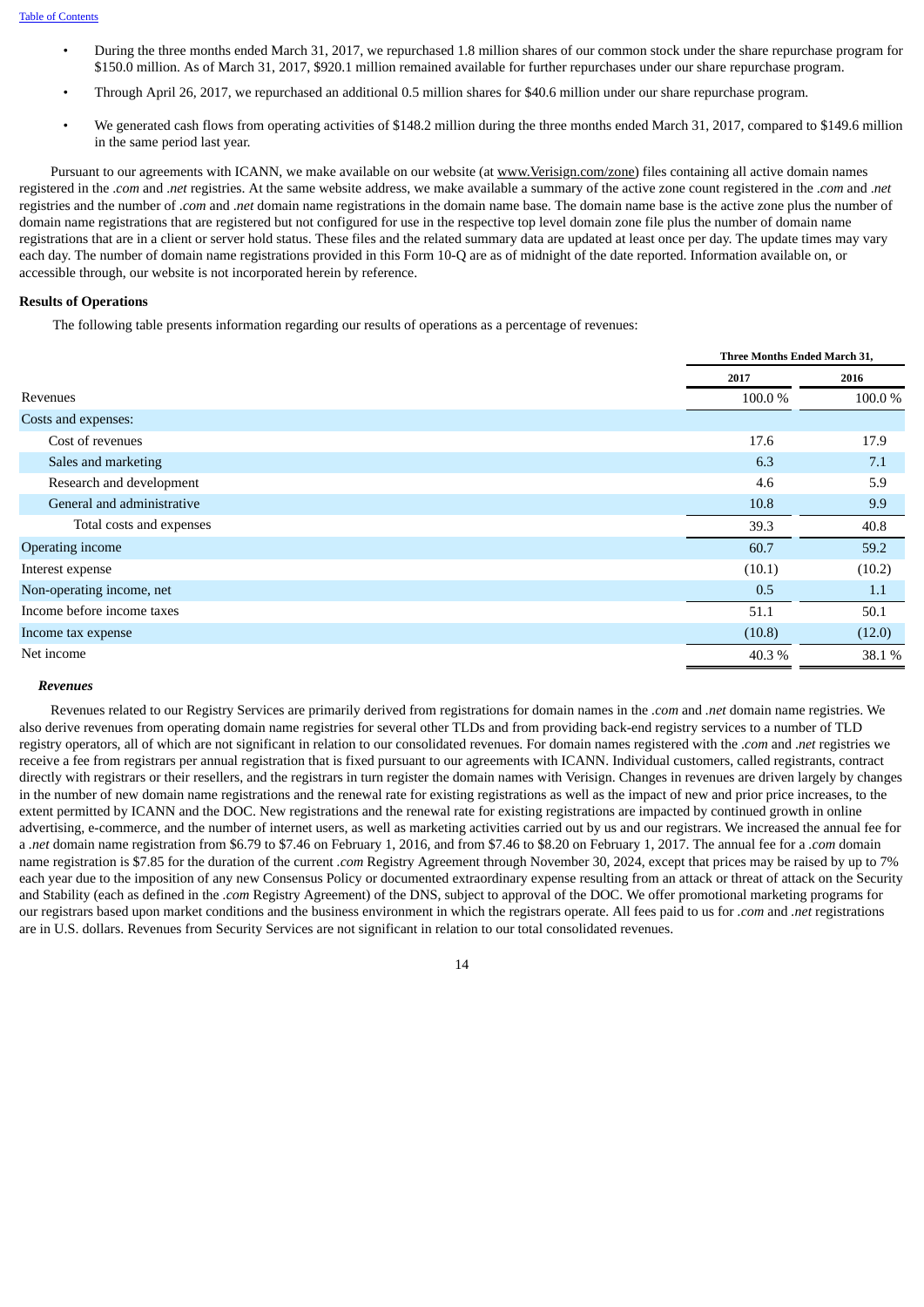#### A comparison of revenues is presented below:

|  |         | Three Months Ended March 31. |         |
|--|---------|------------------------------|---------|
|  | 2017    | % Change                     | 2016    |
|  |         | (Dollars in thousands)       |         |
|  | 288,614 | 2%<br><b>CD</b>              | 281,876 |

The following table compares the *.com* and *.net* domain name registrations in the domain name base managed by our Registry Services business:

|                                                                 | <b>March 31, 2017</b> | % Change | March 31, 2016 |
|-----------------------------------------------------------------|-----------------------|----------|----------------|
| .com and .net domain name registrations in the domain name base | 143.6 million         | 1%       | 142.5 million  |

Revenues increased by \$6.7 million during the three months ended March 31, 2017 as compared to the same period last year, primarily due to an increase in revenues from the operation of the registries for the .*com* and *.net* TLD, which was driven by a 1% increase in the domain name base for .*com* and .*net* and an increase in the .*net* domain name registration fees in February 2016 and 2017.

Growth in the domain name base has been primarily driven by continued internet growth and marketing activities carried out by us and our registrars. During the second half of 2015 and the first quarter of 2016 we experienced an increased volume of new domain name registrations primarily from our registrars in China. The volume of these new registrations was inconsistent and episodic compared to prior periods, and by the end of the first quarter of 2016, reverted back to a more normalized registration pace. However, ongoing economic uncertainty, competitive pressure from ccTLDs, the introduction of new gTLDs, ongoing changes in internet practices and behaviors of consumers and business, as well as the motivation of existing domain name registrants and how they will manage their investment in domain names, has limited the rate of growth of the domain name base in recent years and may continue to do so in the remainder of 2017 and beyond.

We expect the rate of revenue growth to decrease slightly during the remainder of 2017 compared to the three months ended March 31, 2017, factoring in the impact of the revenue lost from the sale of the iDefense business.

#### *Geographic revenues*

We generate revenues in the U.S.; Europe, the Middle East and Africa ("EMEA"); China; and certain other countries including Canada, Australia and Japan.

The following table presents a comparison of our geographic revenues:

|                | Three Months Ended March 31, |       |          |         |  |
|----------------|------------------------------|-------|----------|---------|--|
|                | 2017<br>% Change             |       |          | 2016    |  |
|                | (Dollars in thousands)       |       |          |         |  |
| U.S.           | \$<br>173,082                | 6 %   | <b>S</b> | 164,042 |  |
| EMEA           | 52,727                       | 3 %   |          | 50,956  |  |
| China          | 27,453                       | (12)% |          | 31,199  |  |
| Other          | 35,352                       | (1)%  |          | 35,679  |  |
| Total revenues | \$<br>288,614                |       |          | 281,876 |  |

Revenues for our Registry Services business are attributed to the country of domicile and the respective regions in which our registrars are located, however, this may differ from the regions where the registrars operate or where registrants are located. Revenue growth for each region may be impacted by registrars reincorporating, relocating, or from acquisitions or changes in affiliations of resellers. Revenue growth for each region may also be impacted by registrars domiciled in one region, registering domain names in another region. Although revenues continued to grow in the more mature markets of the U.S. and EMEA for the three months ended March 31, 2017, as compared to the same period last year, revenues from China decreased. Revenues from China for the three months ended March 31, 2016 benefited from the increased volume of registrations in the second half of 2015 and first quarter of 2016, discussed earlier. However, a significant portion of those registrations did not renew, resulting in the decline in revenues from China.

#### *Cost of revenues*

Cost of revenues consist primarily of salaries and employee benefits expenses for our personnel who manage the operational systems, depreciation expenses, operational costs associated with the delivery of our services, fees paid to ICANN,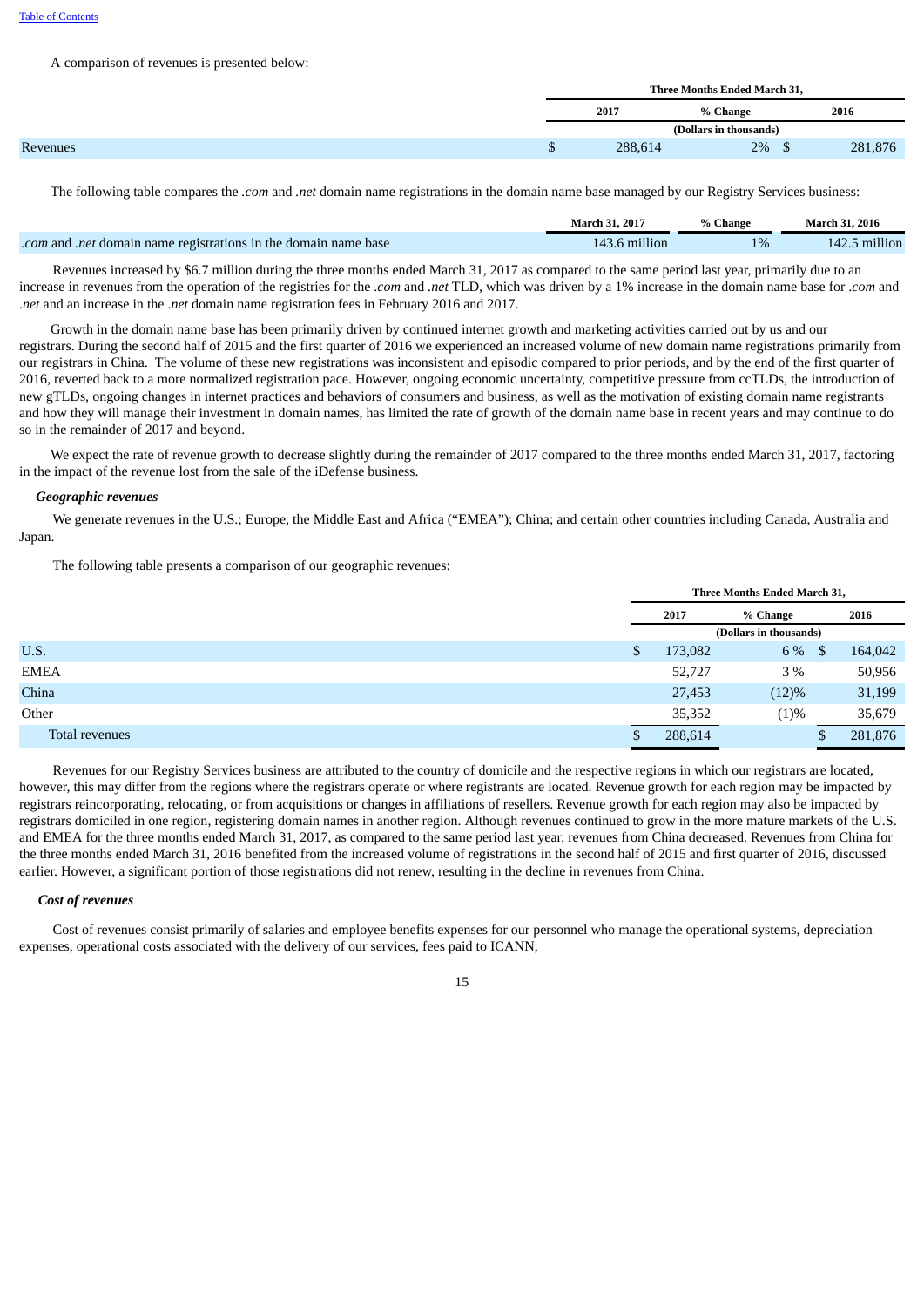customer support and training, consulting and development services, costs of facilities and computer equipment used in these activities, telecommunications expense and allocations of indirect costs such as corporate overhead.

A comparison of cost of revenues is presented below:

|  |        | Three Months Ended March 31, |        |
|--|--------|------------------------------|--------|
|  | 2017   | % Change                     | 2016   |
|  |        | (Dollars in thousands)       |        |
|  | 50,669 | $-$ % \$                     | 50,582 |

Cost of revenues remained consistent during the three months ended March 31, 2017, as compared to the same period last year.

We expect cost of revenues as a percentage of revenues to decrease slightly during the remainder of 2017 compared to the three months ended March 31, 2017, as a result of the sale of the iDefense business.

#### *Sales and marketing*

Sales and marketing expenses consist primarily of salaries, sales commissions, sales operations and other personnel-related expenses, travel and related expenses, trade shows, costs of lead generation, costs of computer and communications equipment and support services, facilities costs, consulting fees, costs of marketing programs, such as online, television, radio, print and direct mail advertising costs, and allocations of indirect costs such as corporate overhead.

A comparison of sales and marketing expenses is presented below:

|                     | Three Months Ended March 31, |        |                        |        |
|---------------------|------------------------------|--------|------------------------|--------|
|                     |                              | 2017   | % Change               | 2016   |
|                     |                              |        | (Dollars in thousands) |        |
| Sales and marketing |                              | 18,322 | (9)%                   | 20,027 |

Sales and marketing expenses decreased by \$1.7 million during the three months ended March 31, 2017, as compared to the same period last year due to a number of factors, none of which were individually significant.

We expect sales and marketing expenses as a percentage of revenues to increase slightly during the remainder of 2017 compared to the three months ended March 31, 2017 as the volume of marketing initiatives increases.

#### *Research and development*

Research and development expenses consist primarily of costs related to research and development personnel, including salaries and other personnelrelated expenses, consulting fees, facilities costs, computer and communications equipment, support services used in our service and technology development, and allocations of indirect costs such as corporate overhead.

A comparison of research and development expenses is presented below:

Research and development expenses decreased by \$3.4 million during the three months ended March 31, 2017, as compared to the same period last year, primarily due to a decrease in salary and employee benefits expenses resulting from a reduction in headcount.

We expect research and development expenses as a percentage of revenues to remain consistent during the remainder of 2017 compared to the three months ended March 31, 2017.

#### *General and administrative*

General and administrative expenses consist primarily of salaries and other personnel-related expenses for our executive, administrative, legal, finance, information technology and human resources personnel, costs of facilities, computer and communications equipment, management information systems, support services, professional services fees, certain tax and license fees, and bad debt expense, offset by allocations of indirect costs such as facilities and shared services expenses to other cost types.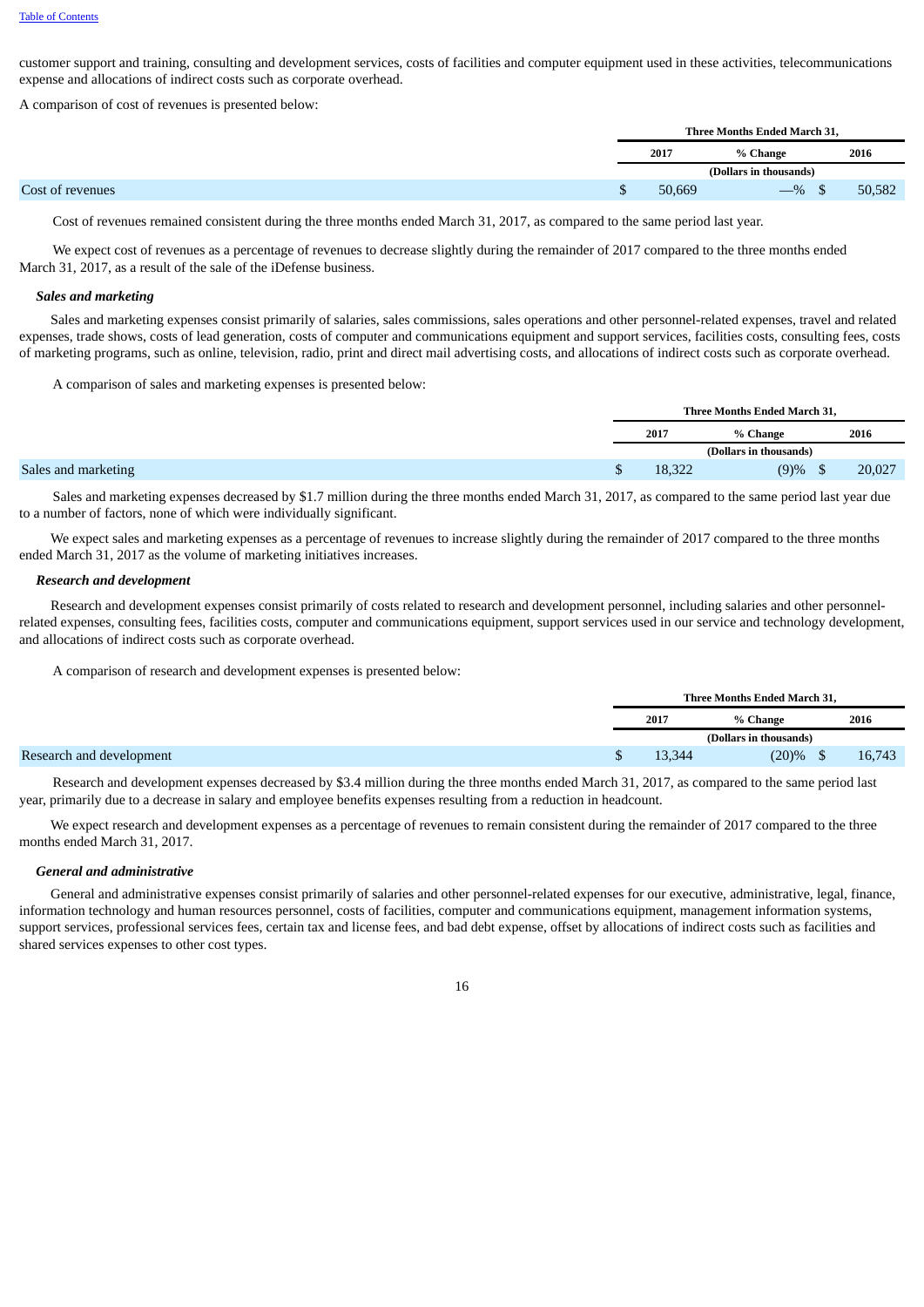A comparison of general and administrative expenses is presented below:

|                            | Three Months Ended March 31, |                        |        |  |  |
|----------------------------|------------------------------|------------------------|--------|--|--|
|                            | 2017                         | % Change               | 2016   |  |  |
|                            |                              | (Dollars in thousands) |        |  |  |
| General and administrative | 31,008                       | $12\%$ \$              | 27,757 |  |  |

General and administrative expenses increased by \$3.3 million during the three months ended March 31, 2017, as compared to the same period last year, primarily due to a \$2.5 million increase in salary and employee benefits expenses, including stock-based compensation expenses resulting from an increase in average headcount and higher projected achievement levels on certain performance-based RSU grants.

We expect general and administrative expenses as a percentage of revenues to remain consistent during the remainder of 2017 compared to the three months ended March 31, 2017.

#### *Interest expense*

The following table presents the components of Interest expense:

|                                                                      | Three Months Ended March 31, |        |                |        |  |
|----------------------------------------------------------------------|------------------------------|--------|----------------|--------|--|
|                                                                      | 2017                         |        |                | 2016   |  |
|                                                                      |                              |        | (In thousands) |        |  |
| Contractual interest on Subordinated Convertible Debentures          | \$                           | 10,156 | S              | 10,156 |  |
| Contractual interest on Senior Notes                                 |                              | 15,235 |                | 15,235 |  |
| Amortization of debt discount on Subordinated Convertible Debentures |                              | 2,911  |                | 2,689  |  |
| Credit facility fees and other interest expense                      |                              | 721    |                | 724    |  |
| Total interest expense                                               |                              | 29,023 |                | 28,804 |  |

We expect interest expense to increase slightly during the remainder of 2017 as compared to the three months ended March 31, 2017, as any contingent interest related to our Subordinated Convertible Debentures that may be triggered in August 2017 will be recorded as interest expense in the third and fourth quarters of 2017 rather than as an offset to the balance of the contingent interest embedded derivative.

# *Non-operating income, net*

The following table presents the components of Non-operating income, net:

|                                                                                                 | <b>Three Months Ended March 31.</b> |       |                |       |
|-------------------------------------------------------------------------------------------------|-------------------------------------|-------|----------------|-------|
|                                                                                                 | 2016<br>2017                        |       |                |       |
|                                                                                                 |                                     |       | (In thousands) |       |
| Unrealized (loss) gain on contingent interest derivative on Subordinated Convertible Debentures | \$                                  | (893) | <sup>\$</sup>  | 1,065 |
| Interest income                                                                                 |                                     | 2,245 |                | 1,042 |
| Other, net                                                                                      |                                     | (51)  |                | 1,014 |
| Total non-operating income, net                                                                 |                                     | 1,301 |                | 3,121 |

Unrealized gains and losses on the contingent interest derivative on the Subordinated Convertible Debentures reflect the change in value of the derivative that results primarily from changes in our stock price.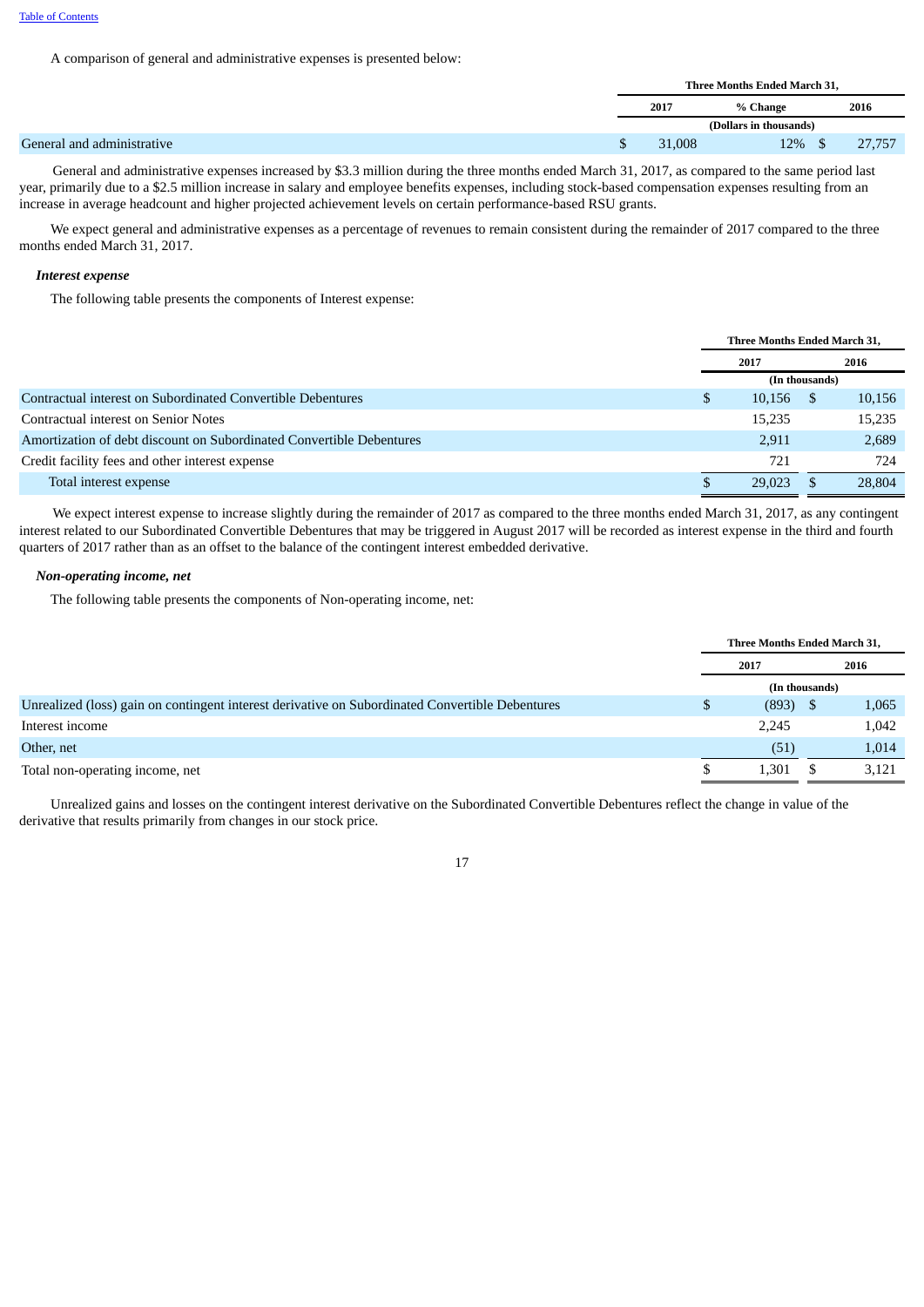#### *Income tax expense*

The following table presents income tax expense and the effective tax rate:

|  | Three Months Ended March 31, |    |        |
|--|------------------------------|----|--------|
|  | 2017                         |    | 2016   |
|  | (Dollars in thousands)       |    |        |
|  | 31.137                       | \$ | 33,628 |
|  | 21%                          |    | 24%    |
|  |                              |    |        |

The effective tax rate for the three months ended March 31, 2017 and 2016 was lower than the statutory federal rate of 35% primarily due to tax benefits from foreign income taxed at lower rates, partially offset by state income taxes. Additionally, the effective tax rate for three months ended March 31, 2017 is also reduced by \$6.2 million of excess tax benefits related to stock-based compensation, pursuant to the adoption of ASU 2016-09 - *Improvements to Employee Share-Based Payment Accounting*, effective January 1, 2017, as discussed in Note 1 to our Condensed Consolidated Financial Statements.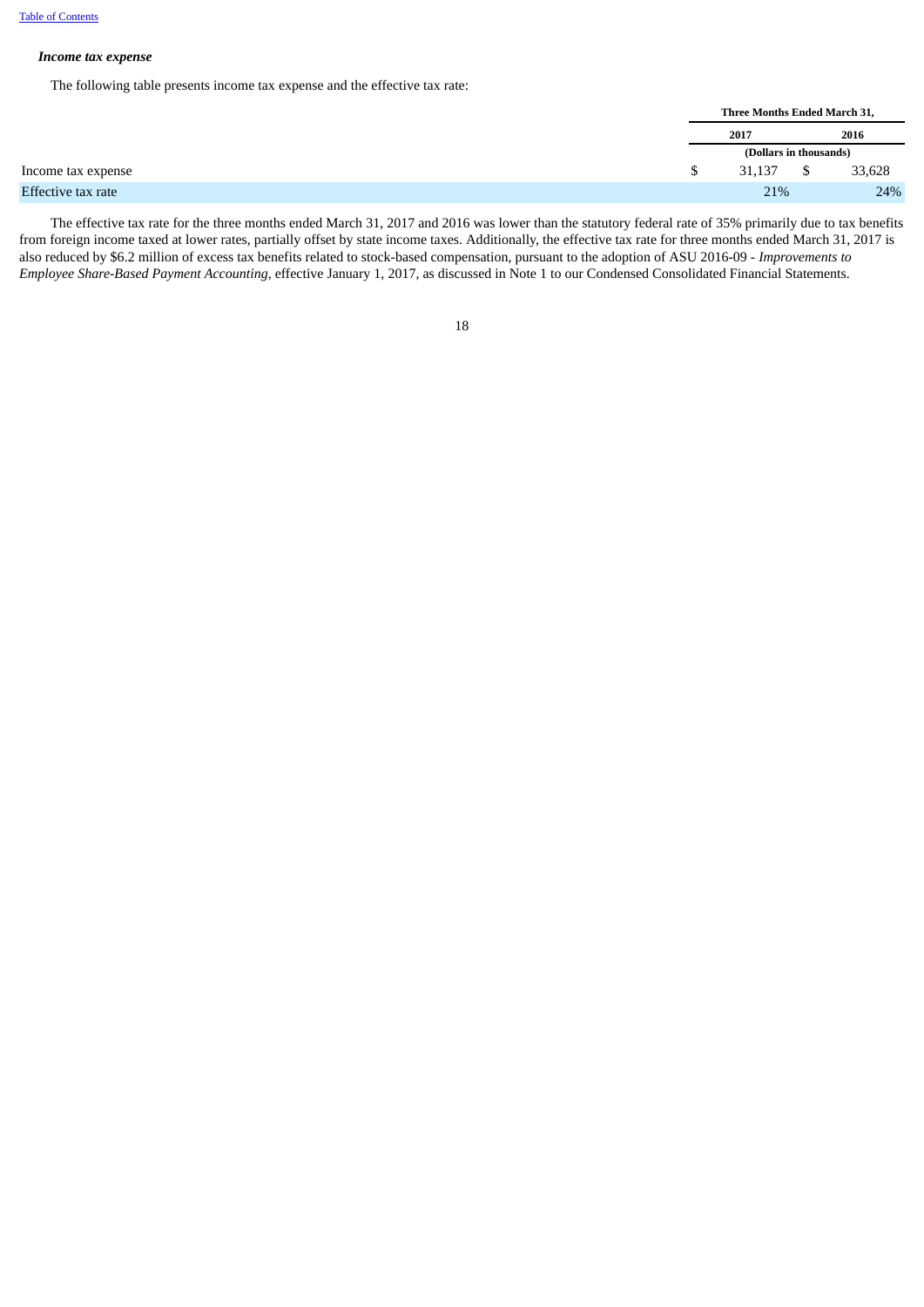# **Liquidity and Capital Resources**

|                           | March 31,      |  | December 31, |
|---------------------------|----------------|--|--------------|
|                           | 2017           |  | 2016         |
|                           | (In thousands) |  |              |
| Cash and cash equivalents | 454,592        |  | 231,945      |
| Marketable securities     | 1,331,780      |  | 1,565,962    |
| Total                     | 1,786,372      |  | 1,797,907    |

As of March 31, 2017, our principal source of liquidity was \$454.6 million of cash and cash equivalents and \$1.3 billion of marketable securities. The marketable securities primarily consist of debt securities issued by the U.S. Treasury meeting the criteria of our investment policy, which is focused on the preservation of our capital through investment in investment grade securities. The cash equivalents consist of amounts invested in money market funds and U.S. Treasury bills purchased with original maturities of less than 90 days. As of March 31, 2017, all of our debt securities have contractual maturities of less than one year. Our cash and cash equivalents are readily accessible. For additional information on our investment portfolio, see Note 2, "Cash, Cash Equivalents, and Marketable Securities," of our Notes to Condensed Consolidated Financial Statements in Part I, Item I of this Quarterly Report on Form 10- Q.

As of March 31, 2017, the amount of cash and cash equivalents and marketable securities held by foreign subsidiaries was \$1.5 billion. Our intent remains to indefinitely reinvest these funds outside of the U.S. and accordingly, we have not provided deferred U.S. taxes for these funds. In the event funds from foreign operations are needed to fund operations in the U.S. and if U.S. tax has not already been provided, we would be required to accrue and pay additional U.S. taxes in order to repatriate these funds.

As of March 31, 2017, we had \$500.0 million principal amount outstanding of the 5.25% senior unsecured notes due 2025 and \$750.0 million principal amount outstanding of the 4.625% senior unsecured notes due 2023.

As of March 31, 2017, there were no borrowings outstanding under the \$200.0 million unsecured revolving credit facility that will expire in 2020.

As of March 31, 2017, we had \$1.25 billion principal amount outstanding of 3.25% subordinated convertible debentures due 2037. The price of our common stock exceeded the conversion price threshold trigger during the first quarter of 2017. Accordingly, the Subordinated Convertible Debentures are convertible at the option of each holder through June 30, 2017. We do not expect a material amount of the Subordinated Convertible Debentures to be converted in the near term as the trading price of the debentures exceeds the value that is likely to be received upon conversion. However, we cannot provide any assurance that the trading price of the debentures will continue to exceed the value that would be derived upon conversion or that the holders will not elect to convert the Subordinated Convertible Debentures. If a holder elects to convert its Subordinated Convertible Debentures, we are permitted under the Indenture to pursue an exchange in lieu of conversion or to settle the conversion value (as defined in the Indenture) in cash, stock, or a combination thereof. If we choose not to pursue or cannot complete an exchange in lieu of conversion, we currently have the intent and the ability (based on current facts and circumstances) to settle the principal amount of the Subordinated Convertible Debentures in cash. However, if the principal amount of the Subordinated Convertible Debentures that holders actually elect to convert exceeds our cash on hand and cash from operations, we will need to draw cash from existing financing or pursue additional sources of financing to settle the Subordinated Convertible Debentures in cash. We cannot provide any assurances that we will be able to obtain new sources of financing on terms acceptable to us or at all, nor can we assure that we will be able to obtain such financing in time to settle the Subordinated Convertible Debentures that holders elect to convert. The Subordinated Convertible Debentures continue to generate cash tax benefits while they remain outstanding and they are an important part of our capital structure. Although we will have the right to redeem these debentures under the terms of the indenture starting in August 2017, our intention, based on current conditions, is to not redeem these debentures, which will allow the cash tax benefits to continue to accrue.

We paid \$7.7 million of contingent interest, in addition to the normal coupon interest, to holders of the Subordinated Convertible Debentures in February of 2017, and we will pay an additional \$7.5 million in August 2017.

We derive significant tax savings from the Subordinated Convertible Debentures. For 2017, the interest deduction for income tax purposes, related to our Subordinated Convertible Debentures, is projected to be \$191.5 million, compared to cash interest, including contingent interest, of \$55.9 million. For income tax purposes, we deduct interest expense on the Subordinated Convertible Debentures calculated at 8.5% of the adjusted issue price, subject to adjustment for actual versus projected contingent interest. The adjusted issue price, and consequently the interest deduction for income tax purposes, grows over the term due to the difference between the interest deduction taken using a comparable yield of 8.5% on the adjusted issue price, and the coupon rate of 3.25% on the principal amount, compounded annually. The interest deduction taken is subject to recapture upon settlement to the extent that the amount paid (in cash or stock) to settle the Subordinated Convertible Debentures is less than the adjusted issue price. Interest recognized in accordance with GAAP, which is calculated at 8.39% of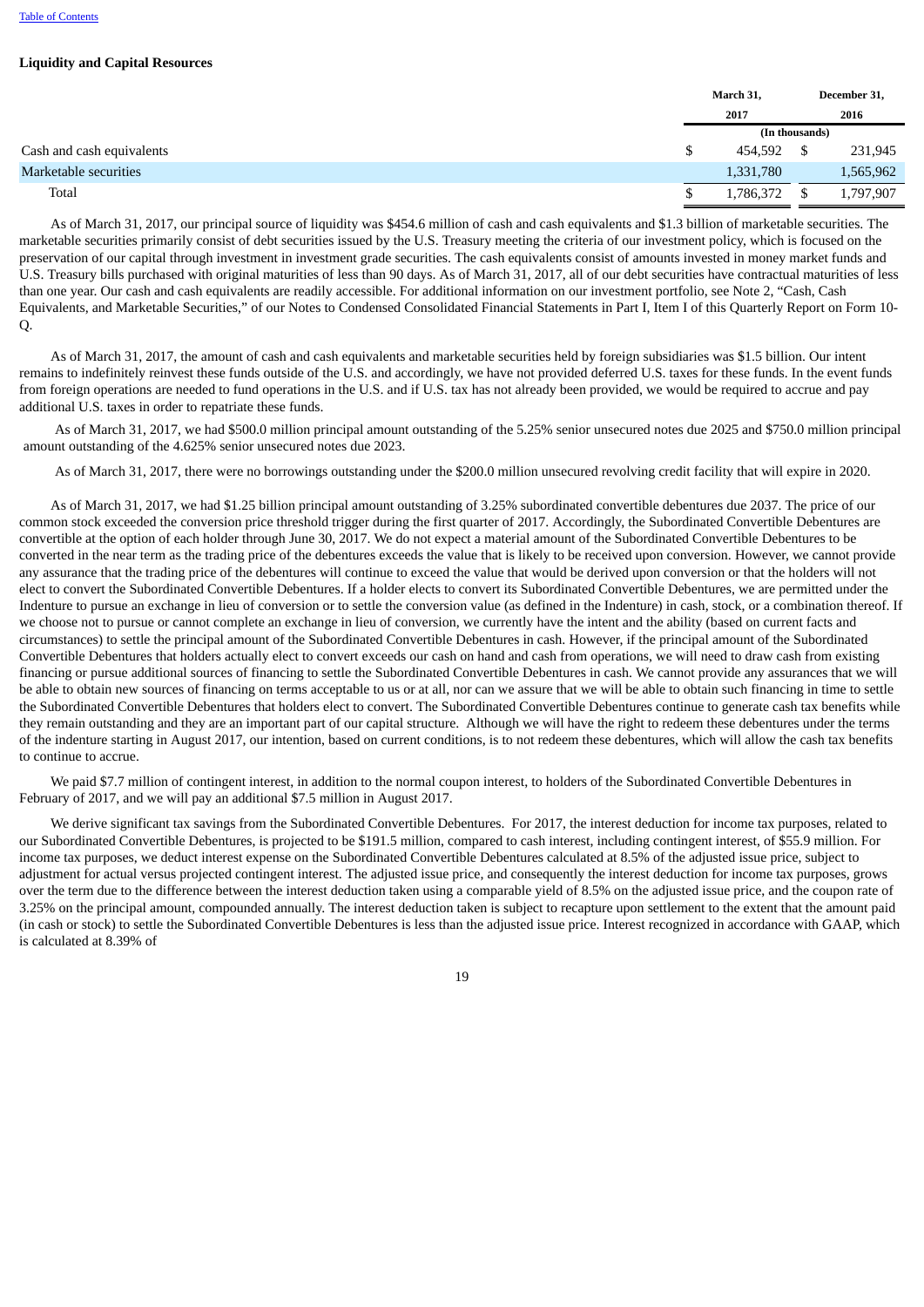the liability component of the Subordinated Convertible Debentures, will also grow over the term, but at a slower rate. This difference will result in a continuing increase in the deferred tax liability on our Condensed Consolidated Balance Sheet.

We believe existing cash, cash equivalents and marketable securities, and funds generated from operations, together with our borrowing capacity under the unsecured revolving credit facility should be sufficient to meet our working capital, capital expenditure requirements, and to service our debt for at least the next 12 months. We regularly assess our cash management approach and activities in view of our current and potential future needs.

In summary, our cash flows for the three months ended March 31, 2017 and 2016 are as follows:

|                                                              | <b>Three Months Ended March 31.</b> |                |  |            |  |
|--------------------------------------------------------------|-------------------------------------|----------------|--|------------|--|
|                                                              | 2017                                |                |  | 2016       |  |
|                                                              |                                     | (In thousands) |  |            |  |
| Net cash provided by operating activities                    |                                     | 148,186        |  | 149,644    |  |
| Net cash provided by investing activities                    |                                     | 238,774        |  | 19,697     |  |
| Net cash used in financing activities                        |                                     | (165,051)      |  | (164, 276) |  |
| Effect of exchange rate changes on cash and cash equivalents |                                     | 738            |  | 301        |  |
| Net increase in cash and cash equivalents                    |                                     | 222,647        |  | 5,366      |  |

#### *Cash flows from operating activities*

Our largest source of operating cash flows is cash collections from our customers. Our primary uses of cash from operating activities are for personnel related expenditures, and other general operating expenses, as well as payments related to taxes, interest and facilities.

Net cash provided by operating activities decreased slightly during the three months ended March 31, 2017, as compared to the same period last year, primarily due to an increase in cash paid to employees and vendors and cash paid for income taxes, partially offset by an increase in cash collected from customers. Cash paid to employees and vendors increased primarily due to higher employee incentive compensation payments. Cash paid for income taxes increased due to higher foreign income tax payments. Cash received from customers increased primarily due to higher renewal domain name registrations, and the increases in the .*net* domain name registration fees in February 2016 and 2017.

#### *Cash flows from investing activities*

The changes in cash flows from investing activities primarily relate to purchases, maturities and sales of marketable securities, and purchases of property and equipment and proceeds from the sale of businesses.

Net cash provided by investing activities increased during the three months ended March 31, 2017, as compared to the same period last year, primarily due to an increase in sales and maturities of marketable securities, net of purchases, and the proceeds received from the sale of our iDefense business, partially offset by an increase in purchases of property and equipment.

#### *Cash flows from financing activities*

The changes in cash flows from financing activities primarily relate to share repurchases and our employee stock purchase plan.

Cash used in financing activities remained consistent during the three months ended March 31, 2017, as compared to the same period last year.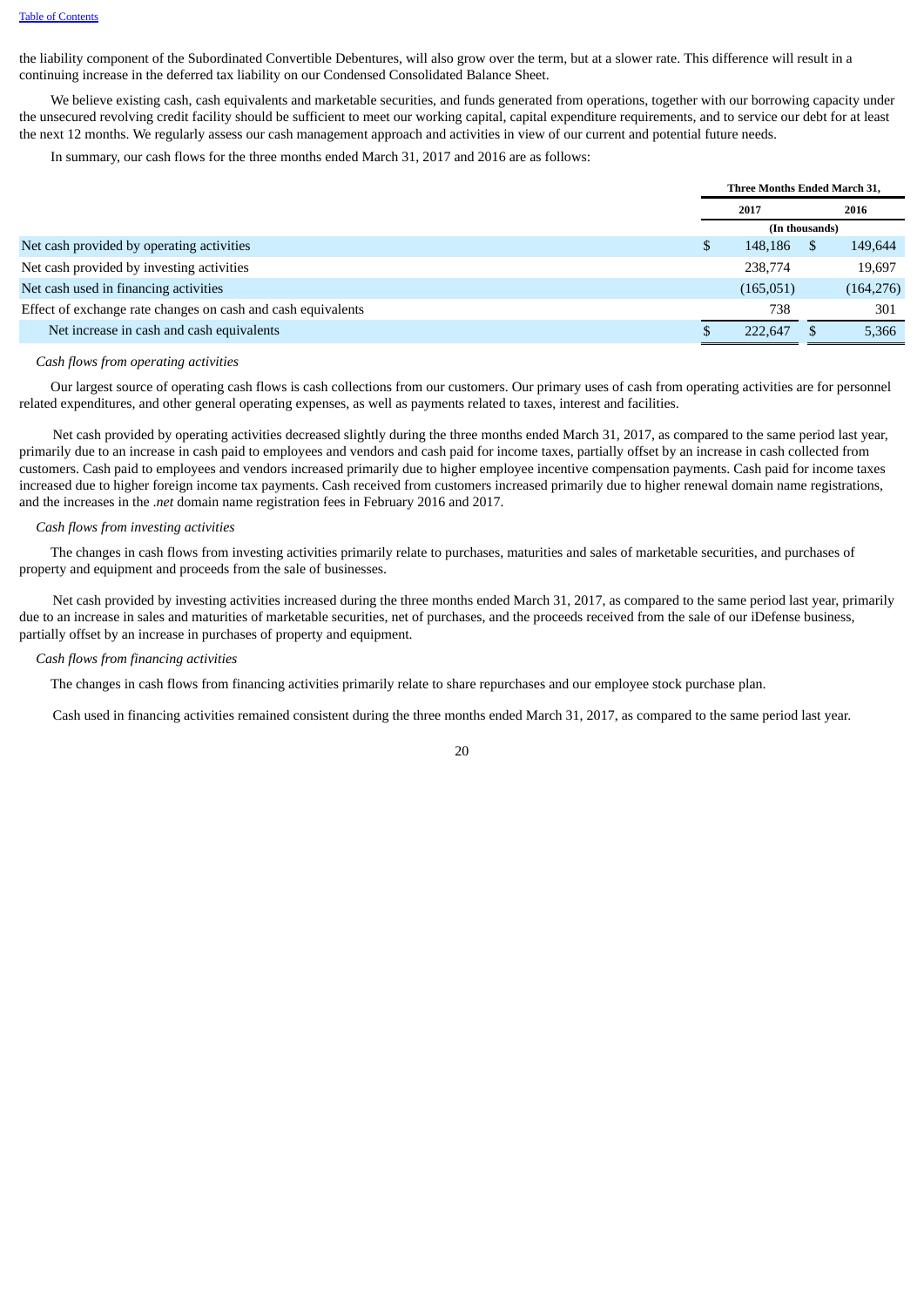# <span id="page-20-0"></span>**ITEM 3. QUANTITATIVE AND QUALITATIVE DISCLOSURES ABOUT MARKET RISK**

There have been no significant changes in our market risk exposures since December 31, 2016.

#### <span id="page-20-1"></span>**ITEM 4. CONTROLS AND PROCEDURES**

Based on our management's evaluation, with the participation of our Chief Executive Officer (our principal executive officer) and our Chief Financial Officer (our principal financial officer), as of March 31, 2017, our principal executive officer and principal financial officer have concluded that our disclosure controls and procedures (as defined in Rules 13a-15(e) and 15d-15(e) under the Exchange Act) are effective to ensure that information required to be disclosed by us in reports that we file or submit under the Exchange Act is recorded, processed, summarized and reported within the time periods specified in SEC rules and forms and is accumulated and communicated to our management, including our principal executive officer and principal financial officer, as appropriate, to allow timely decisions regarding required disclosure.

#### **Changes in Internal Control over Financial Reporting**

There was no change in our internal control over financial reporting (as such term is defined in Rules 13a-15(f) and 15d-15(f) under the Exchange Act) during the three months ended March 31, 2017 that has materially affected, or is reasonably likely to materially affect, the Company's internal control over financial reporting.

#### **Inherent Limitations of Disclosure Controls and Internal Control over Financial Reporting**

Because of their inherent limitations, our disclosure controls and procedures and our internal control over financial reporting may not prevent material errors or fraud. A control system, no matter how well conceived and operated, can provide only reasonable, not absolute, assurance that the objectives of the control system are met. The effectiveness of our disclosure controls and procedures and our internal control over financial reporting is subject to risks, including that the control may become inadequate because of changes in conditions or that the degree of compliance with our policies or procedures may deteriorate.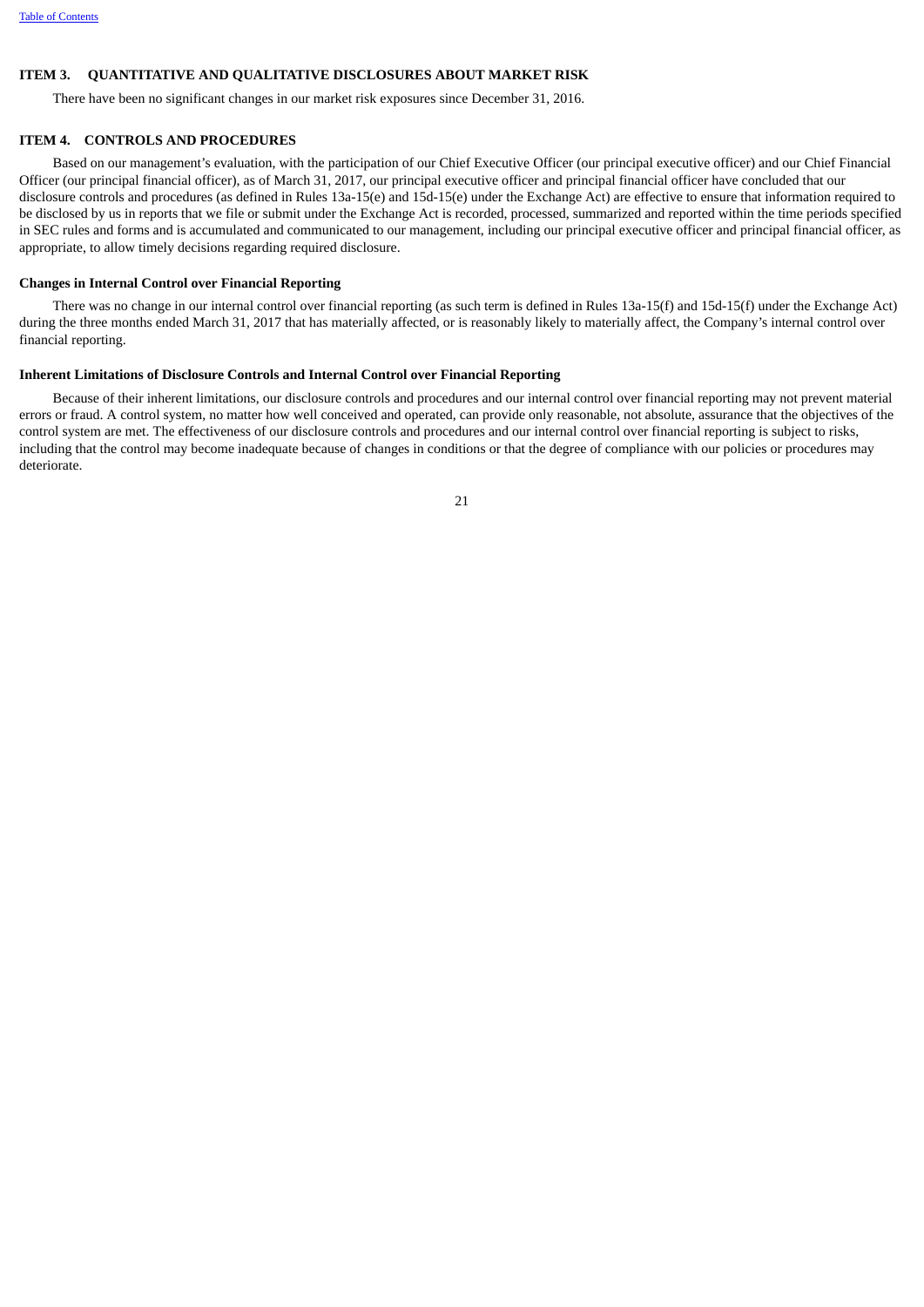#### **PART II—OTHER INFORMATION**

#### <span id="page-21-1"></span><span id="page-21-0"></span>**ITEM 1. LEGAL PROCEEDINGS**

On January 18, 2017, the Company received a Civil Investigative Demand ("CID") from the Antitrust Division of the United States Department of Justice requesting certain material related to the Company becoming the registry operator for the .*web* gTLD. We are cooperating with the DOJ. It is not possible at this time to estimate a range of potential financial and non-financial outcomes in connection with this matter.

Verisign is also involved in various investigations, claims and lawsuits arising in the normal conduct of its business, none of which, in its opinion, will have a material adverse effect on its financial condition, results of operations, or cash flows. The Company cannot assure you that it will prevail in any litigation. Regardless of the outcome, any litigation may require the Company to incur significant litigation expense and may result in significant diversion of management attention.

#### <span id="page-21-2"></span>**ITEM 1A. RISK FACTORS**

In addition to other information in this Form 10-O, the following risk factors should be carefully considered in evaluating us and our business because these factors currently have a significant impact or may have a significant impact on our business, operating results or financial condition. Actual results could differ materially from those projected in the forward-looking statements contained in this Form 10-O as a result of the risk factors discussed below and *elsewhere in this Form 10-Q and in other filings we make with the SEC.*

#### Risks arising from our agreements governing our Registry Services business could limit our ability to maintain or grow our business.

We are parties to (i) a Cooperative Agreement (as amended) with the DOC with respect to the .*com* gTLD and (ii) Registry Agreements with ICANN for *.com*, *.net, .name,* and other gTLDs including our IDN gTLDs. As substantially all of our revenues are derived from our Registry Services business, limitations and obligations in, or changes or challenges to, these agreements, particularly the agreements that involve .*com* and .*net*, could have a material adverse impact on our business. Certain competing registries, such as the ccTLDs, do not face the same limitations or obligations that we face in our agreements.

*Modifications or Amendments.* In October 2016, the Company and ICANN entered into an amendment to extend the term of the *.com* Registry Agreement to November 30, 2024 (the "*.com* Amendment"). As part of the *.com* Amendment, the Company and ICANN agreed to negotiate in good faith to amend the terms of the *.com* Registry Agreement: (i) by October 20, 2018, to preserve and enhance the security and stability of the internet or the *.com* TLD, and (ii) as a result of any changes to, or the termination or expiration of, the Cooperative Agreement. We can provide no assurance that any new terms for the *.com* Registry Agreement that we agree to as a result of the above obligations will not have a material adverse impact on our business, operating results, financial condition, and cash flows.

The DOC approved the .*com* Amendment under amendment 34 to the Cooperative Agreement. The DOC did not extend the term of the Cooperative Agreement, which will expire on November 30, 2018, unless the DOC, in its sole discretion, extends the term. Under amendment 34, the DOC has the right to conduct a public interest review for the sole purpose of determining whether the DOC will exercise its right to extend the term of the Cooperative Agreement. In connection with the aforementioned review, we agreed to cooperate fully and to work in good faith to reach a mutual agreement with the DOC to resolve issues identified in such review and to work in good faith to implement any agreed upon changes as of the expiration of the current term of the Cooperative Agreement. We can provide no assurance that any changes that we agree to as a result of the above obligations will not have a material adverse impact on our business, operating results, financial condition, and cash flows.

In addition, our Registry Agreements for new gTLDs, including the Registry Agreements for our IDN gTLDs, include ICANN's right to amend the agreements without our consent, which could impose unfavorable contract obligations on us that could impact our plans and competitive positions with respect to new gTLDs. At the time of renewal of our *.com* or *.net* Registry Agreements, ICANN might also attempt to impose this same unilateral right to amend these registry agreements under certain conditions. ICANN has also included new mandatory obligations on new gTLD registry operators, including us, that may increase the risks and potential liabilities associated with operating new gTLDs. ICANN might seek to impose these new mandatory obligations in our other Registry Agreements under certain conditions. We can provide no assurance that any changes to our Registry Agreements as a result of the above obligations will not have a material adverse impact on our business, operating results, financial condition, and cash flows.

*Pricing*. Under the terms of the Cooperative Agreement with the DOC and the *.com* Registry Agreement with ICANN, we are restricted during the term of the Registry Agreement from increasing the price of registrations or renewals of .*com* domain names above \$7.85, except that we are entitled to increase the price up to 7%, with the prior approval of the DOC, due to the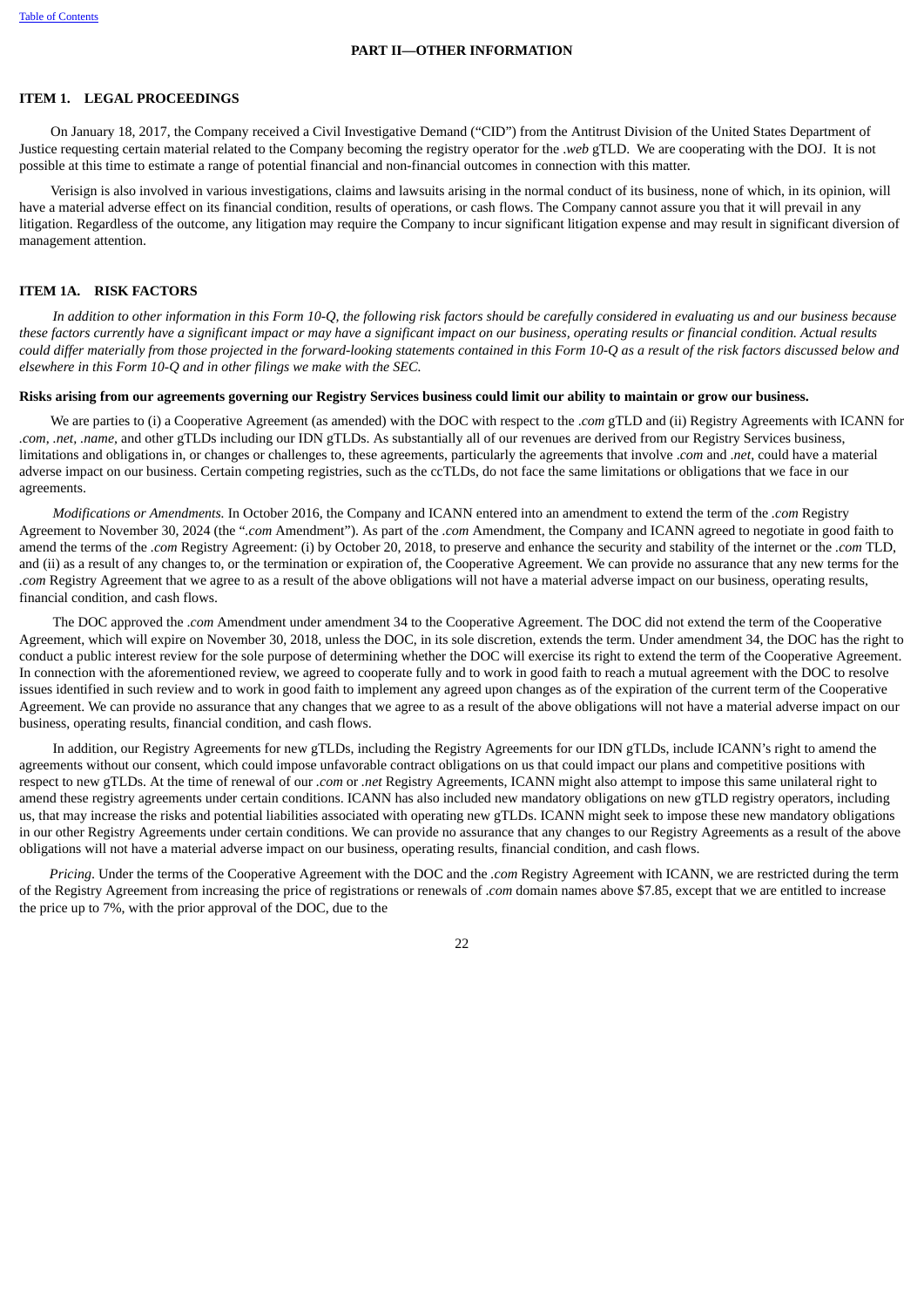imposition of any new Consensus Policies, as established and defined under ICANN's bylaws and due process, and covering certain items listed in the .*com* Registry Agreement, or documented extraordinary expense resulting from an attack or threat of attack on the security and stability of the DNS. However, it is uncertain that such circumstances will arise, or if they do, whether we would seek, or the DOC would approve, any request to increase the price for *.com* domain name registrations. We also have the right under the Cooperative Agreement to seek the removal of these pricing restrictions if we demonstrate that market conditions no longer warrant such restrictions. However, it is uncertain when such circumstances will arise, or when they do, whether the DOC will agree to the removal of these pricing restrictions. In comparison, under the terms of the *.net* and *.name* Registry Agreements with ICANN, we are permitted to increase the price of domain name registrations and renewals in these TLDs up to 10% per year. Additionally, ICANN's registry agreements for the new gTLDs do not contain such pricing restrictions.

*Vertical integration*. Under the *.com*, .*net,* and .*name* Registry Agreements with ICANN, as well as the Cooperative Agreement with the DOC, we are not permitted to acquire, directly or indirectly, control of, or a greater than 15% ownership interest in, any ICANN-accredited registrar. Historically, all gTLD registry operators were subject to this vertical integration prohibition; however, ICANN has established a process whereby registry operators may seek ICANN's approval to remove this restriction, and ICANN has approved such removal in some instances. If we were to seek removal of the vertical integration restrictions contained in our agreements, it is uncertain whether ICANN and/or DOC approval would be obtained. Additionally, ICANN's registry agreement for new gTLDs generally permits such vertical integration, with certain limitations including ICANN's right, but not the obligation, to refer such vertical integration activities to competition authorities. Furthermore, such vertical integration restrictions do not generally apply to ccTLD registry operators. If registry operators of new or existing gTLDs, or ccTLDs, are able to obtain competitive advantages through such vertical integration, it could materially harm our business.

*Renewal and Termination*. Our .*com*, .*net,* and .*name* Registry Agreements with ICANN contain "presumptive" rights of renewal upon the expiration of their current terms on November 30, 2024, June 30, 2017 and August 15, 2018 respectively. The Registry Agreements for our new gTLDs including our IDN gTLDs are subject to a 10-year term and contain similar "presumptive" renewal rights. If certain terms in our *.com* and *.net* Registry Agreements are not similar to such terms generally in effect in the registry agreements of the five largest gTLDs, then a renewal of these agreements shall be upon terms reasonably necessary to render such terms similar to the registry agreements for those other gTLDs. There can be no assurance that such terms, if they apply, will not have a material adverse impact on our business. A renewal of the .*com* Registry Agreement must be approved by the DOC, which, under certain circumstances, could refuse to grant its approval to the renewal of the *.com* Registry Agreement on similar terms, or at all. A failure (i) by ICANN or the DOC to approve the renewal of the *.com* Registry Agreement prior to the expiration of its current term on November 30, 2024, or (ii) by ICANN to approve the renewal of the .*net* Registry Agreement prior to or upon the expiration of its current term on June 30, 2017, would have, absent an extension, a material adverse effect on our business. ICANN could terminate or refuse to renew our .*com* or .*net* Registry Agreements if, upon proper notice, (i) we fail to cure a fundamental and material breach of certain specified obligations, and (ii) we fail to timely comply with a final decision of an arbitrator or court. ICANN's termination or refusal to renew either the .*com* or .*net* Registry Agreement would have a material adverse effect on our business.

*Consensus Policies*. Our Registry Agreements with ICANN require us to implement Consensus Policies and specifications or policies established on a temporary basis ("Temporary Policies"). ICANN could adopt Consensus Policies or Temporary Policies that are unfavorable to us as the registry operator of *.com*, *.net* and our other gTLDs, that are inconsistent with our current or future plans, that impose substantial costs on our business, that subject the Company to additional legal risks, or that affect our competitive position. Such Consensus Policies or Temporary Policies could have a material adverse effect on our business. As an example, ICANN implemented a Consensus Policy that requires Verisign to receive and display thick-Whois data for *.com* and .*net*. The costs of complying or failing to comply with this policy as well as laws and regulations regarding publicly identifiable information and data privacy, such as domestic and various foreign privacy regimes, could expose us to compliance costs and substantial liability, and result in costly and time-consuming litigation.

*Legal challenges*. Our Registry Agreements have faced, and could continue to face, challenges, including possible legal challenges, resulting from our activities or the activities of ICANN, registrars, registrants, and others, and any adverse outcome from such challenges could have a material adverse effect on our business.

# Governmental regulation and the application of new and existing laws in the U.S. and overseas may slow business growth, increase our costs of doing **business, create potential liability and have an adverse effect on our business.**

Application of new and existing laws and regulations in the U.S. or overseas to the internet and communications industry can be unclear. The costs of complying or failing to comply with these laws and regulations could limit our ability to operate in our current markets, expose us to compliance costs and substantial liability, and result in costly and time-consuming litigation. For example, the government of the People's Republic of China ("PRC") has indicated that it will issue new regulations, and has begun to enforce existing regulations, that could impose additional costs on our provision of Registry Services in the PRC and could impact the growth or renewal rates of domain name registrations in the PRC. In addition to impacting registry operators,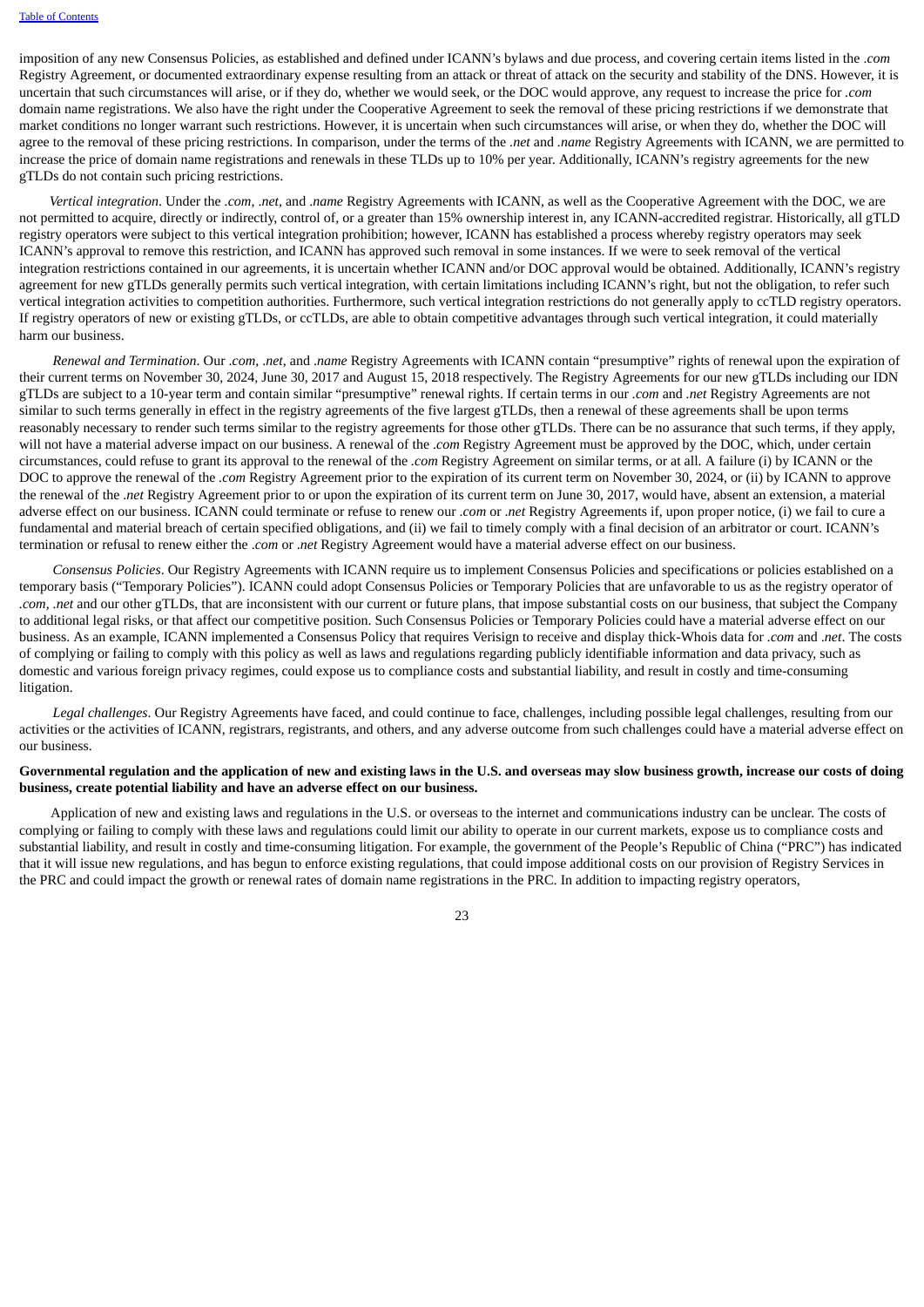the regulations will require registrars to obtain a government-issued license for each TLD whose domain name registrations they intend to sell directly to registrants. Any failure to obtain the required licenses, or to comply with any license requirements or any updates thereto, by us or our registrars could impact the growth of our business in the PRC.

Foreign, federal or state laws could have an adverse impact on our business, financial condition, results of operations and cash flows, and our ability to conduct business in certain foreign countries. For example, laws designed to restrict who can register and who can distribute domain names, the online distribution of certain materials deemed harmful to children, online gambling, counterfeit goods, and cybersquatting; laws designed to require registrants to provide additional documentation or information in connection with domain name registrations; and laws designed to promote cyber security may impose significant additional costs on our business or subject us to additional liabilities. We have contracts pursuant to which we provide services to the U.S. government and they impose compliance costs, including compliance with the Federal Acquisition Regulation, which could be significant to the Company.

Due to the nature of the internet, it is possible that state or foreign governments might attempt to regulate internet transmissions or prosecute us for violations of their laws. We might unintentionally violate such laws, such laws may be modified, and new laws may be enacted in the future. In addition, as we launch our IDN gTLDs and increase our marketing efforts of our other TLDs in foreign countries, we may raise our profile in certain foreign countries thereby increasing the regulatory and other scrutiny of our operations. Any such developments could increase the costs of regulatory compliance for us, affect our reputation, force us to change our business practices or otherwise materially harm our business. In addition, any such new laws could impede growth of or result in a decline in domain name registrations, as well as impact the demand for our services.

#### Undetected or unknown defects in our service, security breaches, and DDoS attacks could expose us to liability and harm our business and **reputation.**

Services as complex as those we offer or develop could contain undetected defects or errors. Despite testing, defects or errors may occur in our existing or new services, which could result in compromised customer data, including DNS data, diversion of development resources, injury to our reputation, tort or contract claims, increased insurance costs or increased service costs, any of which could harm our business. Performance of our services could have unforeseen or unknown adverse effects on the networks over which they are delivered as well as, more broadly, on internet users and consumers, and thirdparty applications and services that utilize our services, which could result in legal claims against us, harming our business. Our failure to identify, remediate and mitigate security breaches or our inability to meet customer expectations in a timely manner could also result in loss of or delay in revenues, loss of market share, failure to achieve market acceptance, injury to our reputation and increased costs.

In addition to undetected defects or errors, we are also subject to cyber-attacks and attempted security breaches. We retain certain customer and employee information in our data centers and various domain name registration systems. It is critical to our business strategy that our facilities and infrastructure remain secure and are perceived by the marketplace to be secure. The Company, as an operator of critical internet infrastructure, is frequently targeted and experiences a high rate of attacks. These include the most sophisticated forms of attacks, such as advanced persistent threat attacks and zero-hour threats. These forms of attacks involve situations where the threat is not compiled or has been previously unobserved within our observation and threat indicators space until the moment it is launched. In addition, these forms of attacks may target specific unidentified or unresolved vulnerabilities that exist only within the target's operating environment, making these attacks virtually impossible to anticipate and difficult to defend against. In addition to external threats, we may be subject to insider threats from current, former or contract employees; these threats can be realized from intentional or unintentional actions of such employees. The Shared Registration System, the root zone servers, the Root Zone Management System, the TLD name servers and the TLD zone files that we operate are critical to our Registry Services operations. Despite the significant time and money expended on our security measures, we have been subject to a security breach, as disclosed in our Quarterly Report on Form 10-Q for the quarter ended September 30, 2011, and our infrastructure may in the future be vulnerable to physical break-ins, outages resulting from destructive malcode, computer viruses, attacks by hackers or nefarious actors or similar disruptive problems, including hacktivism. It is possible that we may have to expend additional financial and other resources to address such problems. Any physical or electronic break-in or other security breach or compromise of the information stored at our data centers or domain name registration systems may cause an outage of or jeopardize the security of information stored on our premises or in the computer systems and networks of our customers. In such an event, we could face significant liability, customers could be reluctant to use our services and we could be at risk for loss of various security and standardsbased compliance certifications needed for operation of our businesses, all or any of which could adversely affect our reputation and harm our business. Such an occurrence could also result in adverse publicity and therefore adversely affect the market's perception of the security of e-commerce and communications over the internet as well as of the security or reliability of our services.

We use externally developed technology, systems and services including both hardware and software, for a variety of purposes, including, without limitation, encryption and authentication, employee email, back-office support, and other functions.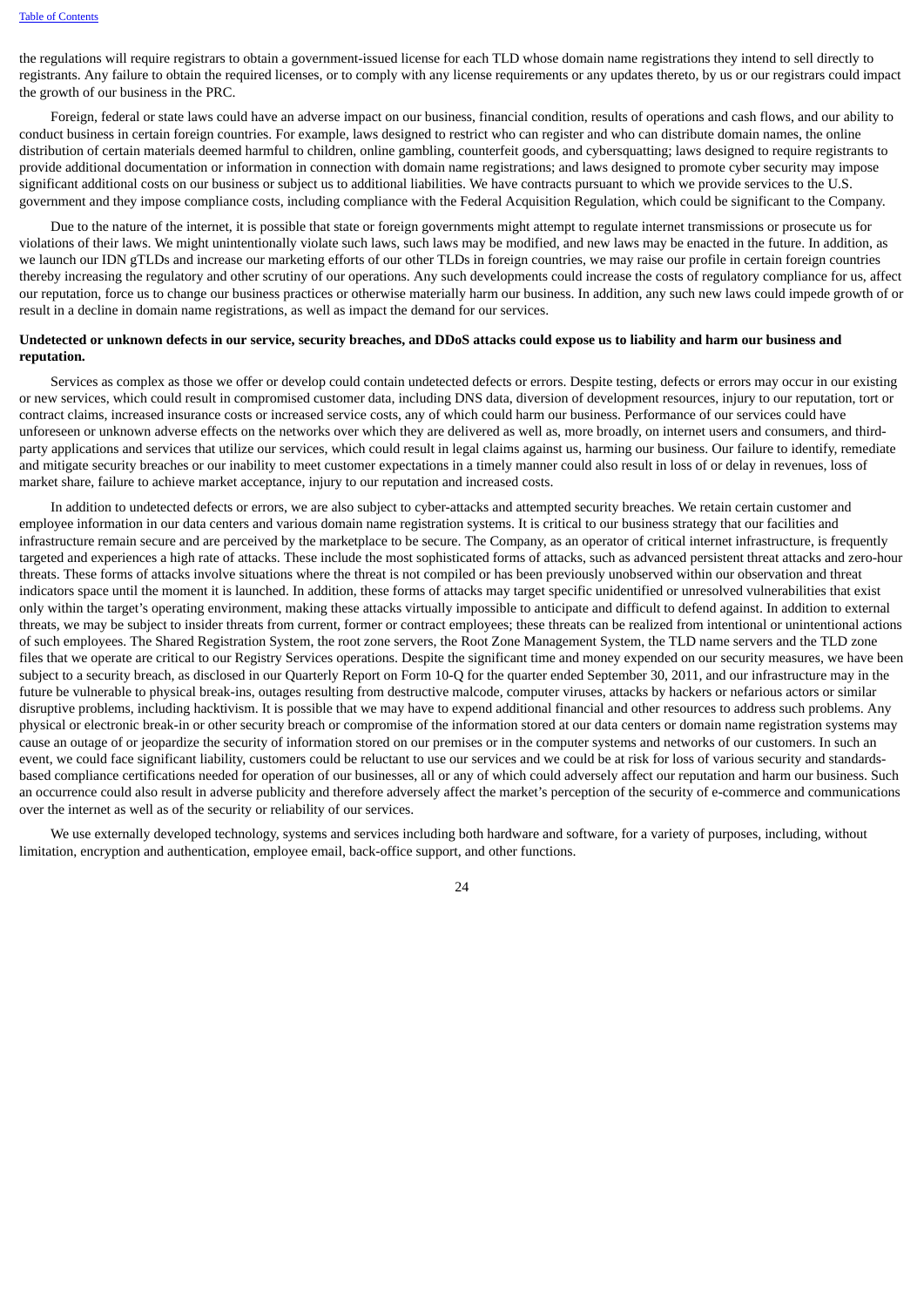While we have developed operational policies and procedures to reduce the impact of a security breach at a vendor where Company data is stored or processed, such measures cannot provide absolute security. Breaches of our vendors' technology, systems and services could expose us or our customers to a risk of loss or misuse of Company data, including but not limited to personal information.

Additionally, our networks have been, and likely will continue to be, subject to DDoS attacks. Recent attacks against others have demonstrated that DDoS attacks continue to grow in size and sophistication and have an ability to widely disrupt internet services. While we have adopted mitigation techniques, procedures and strategies to defend against such attacks, there can be no assurance that we will be able to defend against every attack, especially as the attacks increase in size and sophistication. Any attack, even if only partially successful, could disrupt our networks, increase response time, negatively impact our ability to meet our contracted service level obligations, and generally hamper our ability to provide reliable service to our Registry Services customers and the broader internet community. Further, we sell DDoS protection services to our Security Services customers. Although we increase our knowledge of and develop new techniques in the identification and mitigation of attacks through the protection of our Security Services customers, the DDoS protection services share some of the infrastructure used in our Registry Services business. Therefore the provision of such services might expose our critical Registry Services infrastructure to temporary degradations or outages caused by DDoS attacks against those customers, in addition to any directed specifically against us and our networks.

#### **Changes to the multi-stakeholder model of internet governance could materially and adversely impact our business.**

The internet is governed under a multi-stakeholder model comprising civil society, the private sector including for-profit and not-for-profit organizations such as ICANN, governments including the U.S. government, academia, non-governmental organizations and international organizations.

*Role of the U.S. Government*. In the fourth quarter of 2016, the United States government completed a transition of the historic role played by NTIA in the coordination of the DNS. Changes arising from this transition to the multi-stakeholder model of internet governance could materially and adversely impact our business. For example, ICANN has adopted bylaws that are designed, in part, to enhance accountability through a new organization called the Empowered Community, which is comprised of a cross section of stakeholders. ICANN or the Empowered Community may assert positions that could negatively impact our strategy or our business.

Furthermore, as part of the transition, the NTIA discharged us from our obligations under the Cooperative Agreement to perform the Root Zone Maintainer functions and we entered into a new agreement with ICANN, the Root Zone Maintainer Service Agreement ("RZMA") under which we now perform the Root Zone Maintainer functions on behalf of ICANN. As we perform the Root Zone Maintainer functions under the RZMA, we may be subject to claims challenging the agreement or our performance under the agreement, and we may not have immunity from, or sufficient indemnification for, such claims.

By completing the transition discussed above, the U.S. Government through the NTIA has ended its coordination and management of important aspects of the DNS including the IANA functions and the root zone. There can be no assurance that the removal of the U.S. Government oversight of these key functions will not negatively impact our business.

*Role of ICANN*. ICANN plays a central coordination role in the multi-stakeholder system. ICANN is mandated through its bylaws to uphold a private sector-led multi-stakeholder approach to internet governance for the public benefit. If ICANN or the Empowered Community fails to uphold or significantly redefines the multi-stakeholder model, it could harm our business. Additionally, the Empowered Community could adversely impact ICANN, which could negatively impact its ability to coordinate the multi-stakeholder system of governance, or negatively affect our interests. Also, legal, regulatory or other challenges could be brought challenging the legal authority underlying the roles and actions of ICANN, the Empowered Community or us.

*Role of foreign governments*. Some governments and members of the multi-stakeholder community have questioned ICANN's role with respect to internet governance and, as a result, could seek a multilateral oversight body as a replacement. Additionally, the role of ICANN's Governmental Advisory Committee, which is comprised of representatives of national governments, could change, giving governments more control of internet governance. Some governments and governmental authorities outside the U.S. have in the past disagreed, and may in the future disagree, with the actions, policies or programs of ICANN, the U.S. Government and us relating to the DNS. Changes to the roles that foreign governments play in internet governance could materially and adversely impact our business.

We operate two root zone servers and are contracted to perform the Root Zone Maintainer functions. Under ICANN's New gTLD Program, we face **increased risk from these operations.**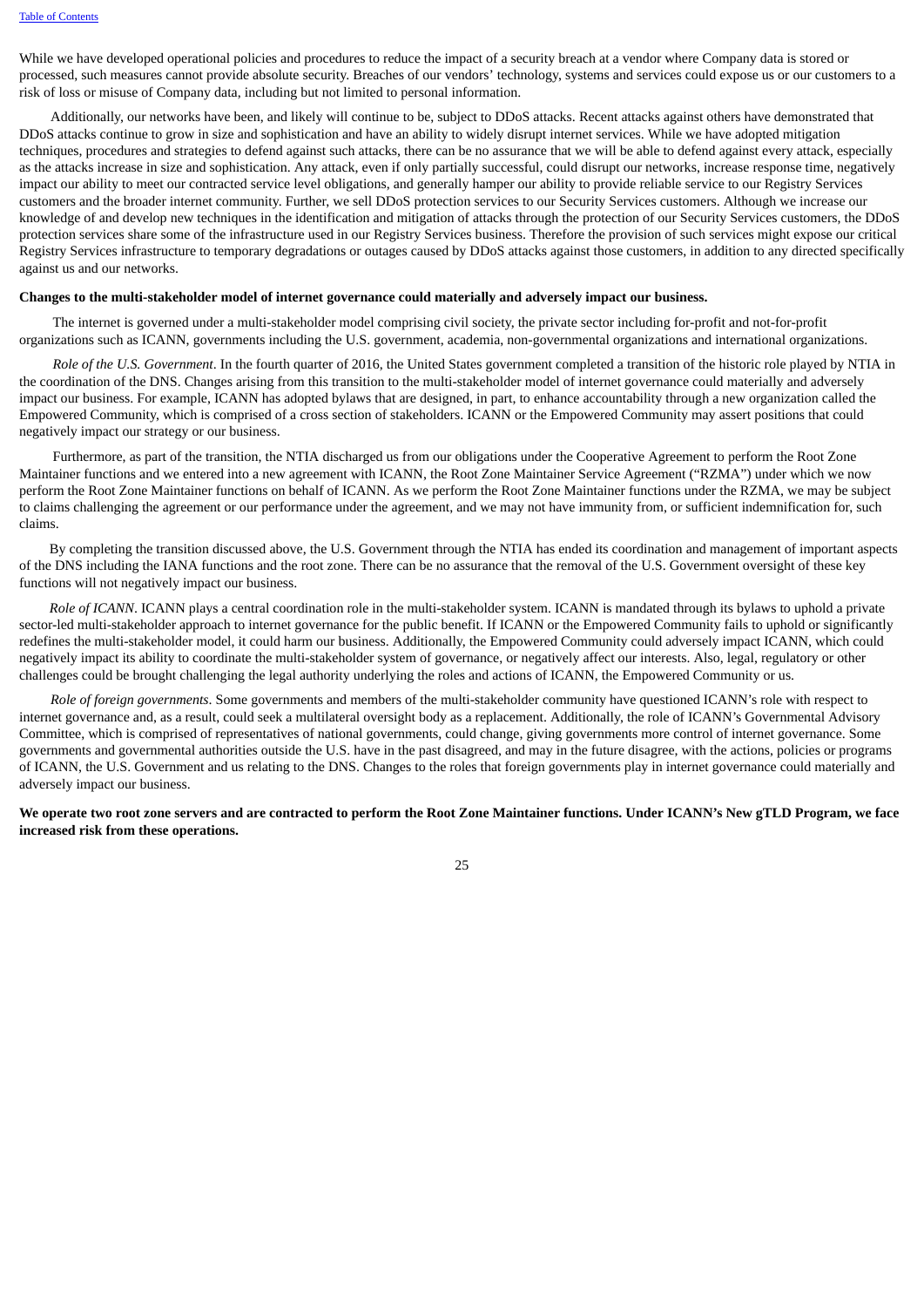We operate two of the 13 root zone servers. Root zone servers are name servers that contain authoritative data for the very top of the DNS hierarchy. These servers have the software and DNS configuration data necessary to locate name servers that contain authoritative data for the TLDs. These root zone servers are critical to the functioning of the internet. Under the RZMA, we play a key operational role in support of the IANA function as the Root Zone Maintainer. In this role, we provision and publish the authoritative root zone data and make it available to all root server operators.

Under its New gTLD Program, ICANN has recommended delegations into the root zone of a large number of new gTLDs. In view of our role as the Root Zone Maintainer, and as a root server operator, we face increased risks should ICANN's delegation of these new gTLDs, which represent unprecedented changes to the root zone in volume and frequency, cause security and stability problems within the DNS and/or for parties who rely on the DNS. Such risks include potential instability of the DNS including potential fragmentation of the DNS should ICANN's delegations create sufficient instability, and potential claims based on our role in the root zone provisioning and delegation process. These risks, alone or in the aggregate, have the potential to cause serious harm to our Registry Services business. Further, our business could also be harmed through security, stability and resiliency degradation if the delegation of new gTLDs into the root zone causes problems to certain components of the DNS ecosystem or other aspects of the global DNS, or other relying parties are negatively impacted as a result of domain name collisions or other new gTLD security issues, such as exposure or other leakage of private or sensitive information.

Additionally, DNSSEC enabled in the root zone and at other levels of the DNS requires new preventative maintenance functions and complex operational practices that did not exist prior to the introduction of DNSSEC. Any failure by us or ICANN to comply with stated practices, such as those outlined in relevant DNSSEC Practice Statements, introduces risk to DNSSEC relying parties and other internet users and consumers of the DNS, which could have a material adverse impact on our business.

#### The evolution of internet practices and behaviors and the adoption of substitute technologies may impact the demand for domain names.

Domain names and the domain name system have been used by consumers and businesses to access or disseminate information, conduct e-commerce, and develop an online identity for many years. The growth of technologies such as social media, mobile devices, apps and the dominance of search engines has evolved and changed the internet practices and behaviors of consumers and businesses alike. These changes can impact the demand for domain names by those who purchase domain names for personal, commercial and investment reasons. Factors such as the evolving practices and preferences of internet users and how they navigate the internet as well as the motivation of domain name registrants and how they will monetize their investment in domain names can negatively impact our business. Some domain name registrars and registrants seek to purchase and resell domain names following an increase in their value. Adverse changes in the resale value of domain names could result in a decrease in the demand and/or renewal rates for domain names in our TLDs obtained for resale.

Some domain name registrants use a domain name to access or disseminate information, conduct e-commerce, and develop an online identity. Currently, internet users often navigate to a website either by directly typing its domain name into a web browser, the use of an app on their smart phone or mobile device, the use of a voice recognition technology such as Alexa, Cortana, Google Assistant, or Siri, or through the use of a search engine. If (i) web browser or internet search technologies were to change significantly; (ii) internet users' preferences or practices shift away from recognizing and relying on web addresses for navigation through the use of new and existing technologies; (iii) internet users were to significantly decrease the use of web browsers in favor of applications to locate and access content; or (iv) internet users were to increasingly use third level domains or alternate identifiers, such as social networking and microblogging sites, in each case the demand for domain names in our TLDs could decrease. This may trigger current or prospective customers and parties in our target markets to reevaluate their need for registration or renewal of domain names.

Some domain name registrars and registrants seek to generate revenue through advertising on their websites; changes in the way these registrars and registrants are compensated (including changes in methodologies and metrics) by advertisers and advertisement placement networks, such as Google, Yahoo!, Baidu and Bing, have, and may continue to, adversely affect the market for those domain names favored by such registrars and registrants which has resulted in, and may continue to result in, a decrease in demand and/or the renewal rate for those domain names. For example, according to published reports, Google has in the past changed (and may change in the future) its search algorithm, which may decrease site traffic to certain websites and provide less pay-per-click compensation for certain types of websites. This has made such websites less profitable which has resulted in, and may continue to result in, fewer domain registrations and renewals. In addition, as a result of the general economic environment, spending on online advertising and marketing may not increase or may be reduced, which in turn, may result in a further decline in the demand for those domain names.

If any of the above factors negatively impact the renewal of domain names or the demand for new domain names, we may experience material adverse impacts on our business, operating results, financial condition and cash flows.

# Many of our markets are evolving, and if these markets fail to develop or if our products and services are not widely accepted in these markets, our **business could be harmed.**

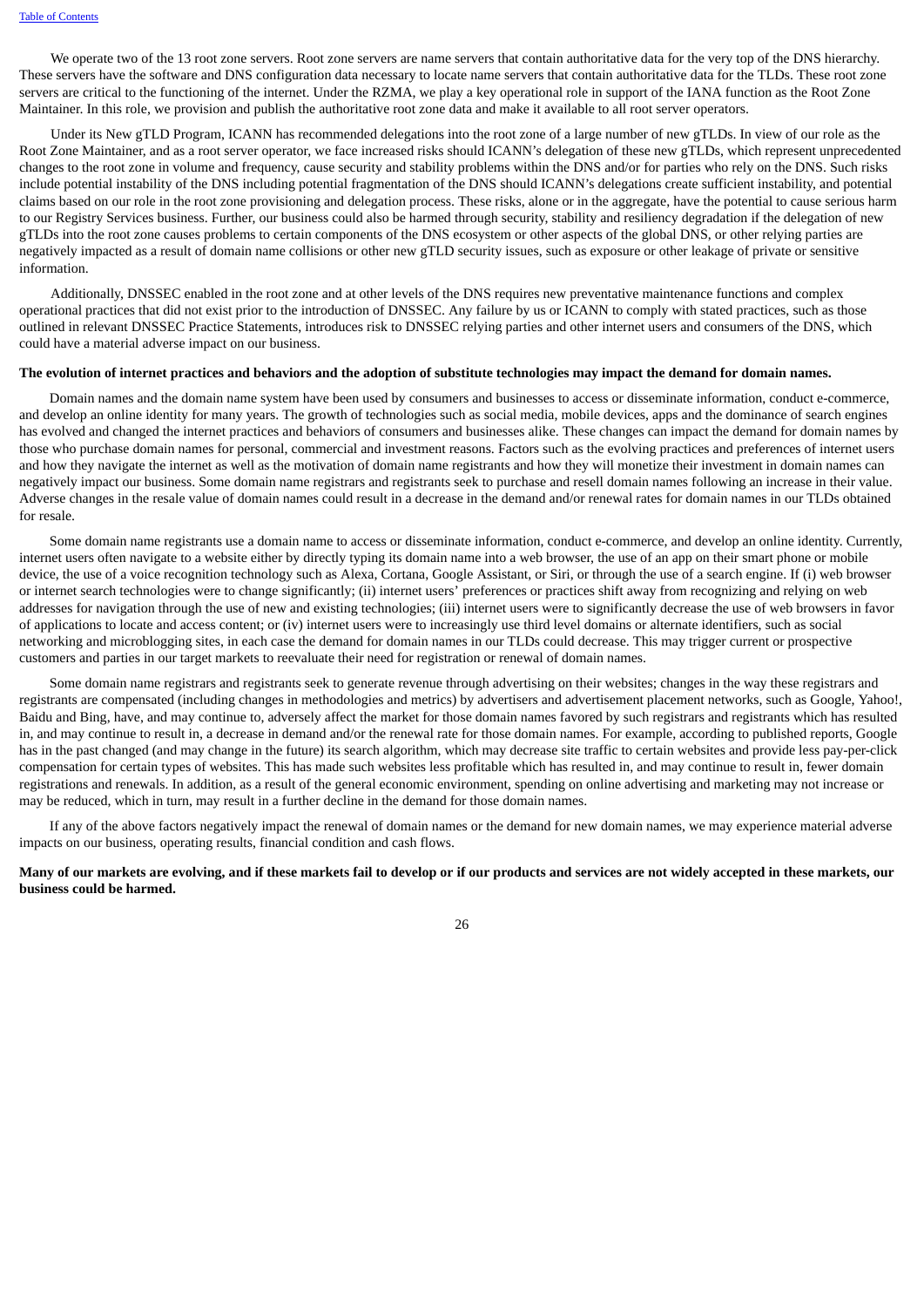We seek to serve many new, developing and emerging markets in foreign countries to grow our business. These markets are rapidly evolving, and may not grow. Even if these markets grow, our services may not be widely used or accepted. Accordingly, the demand for our services in these markets is very uncertain. The factors that may affect market acceptance or adoption of our services in these markets include the following:

- regional internet infrastructure development, expansion, penetration and adoption;
- market acceptance and adoption of products and services based upon technologies other than those we use, which are substitutes for our products and services;
- public perception of the security of our technologies and of IP and other networks;
- the introduction and consumer acceptance of new generations of mobile devices, and in particular the use of alternative internet navigation mechanisms other than web browsers;
- increasing cyber threats and the associated customer need and demand for our Security Services offerings;
- government regulations affecting internet access and availability, domain name registrations or the provision of registry services, or e-commerce and telecommunications over the internet;
- the maturity and depth of the sales channels within developing and emerging markets and their ability and motivation to establish and support sales for domain names;
- preference by markets for the use of their own country's ccTLDs as a substitute or alternative to our TLDs; and
- increased acceptance and use of new gTLDs as substitutes for established gTLDs.

If the market for e-commerce and communications over IP and other networks does not grow or these services are not widely accepted in the market, our business could be materially harmed.

# We may face operational and other risks from the introduction of new gTLDs by ICANN and our provision of back-end registry services.

Approximately 1,000 new gTLDs have already been delegated in this initial round of new gTLDs. ICANN plans on offering a second round of new gTLDs after the completion of the initial round, the timing of which is uncertain. As set forth in the Verisign Labs Technical Report #1130007 version 2.2: New gTLD Security and Stability Considerations released on March 28, 2013, and expanded upon in our more recent publications, we continue to believe there are issues regarding the deployment of the new gTLDs that should have been addressed before any new gTLDs were delegated, and despite our and others' efforts, some of these issues have not been addressed by ICANN sufficiently, if at all. For example, domain name collisions have been reported to ICANN, which have resulted in various network interruptions for enterprises as well as confusion and usability issues that have led to phishing attacks. It is anticipated that as additional new gTLDs are delegated more domain name collisions and associated security issues will occur.

We have entered into agreements to provide back-end registry services to other registry operators and applicants for new gTLDs. We may face risks regarding ICANN requirements for mitigating name collisions in the new gTLDs which we operate or for which we provide back-end registry services. For example, the possibility exists that "controlled interruption" periods may disrupt network services or that privacy or secure communications may be impacted as a result of insufficient preparedness by ICANN and the community for the launch of new gTLDs.

Our agreements with ICANN to provide registry services in connection with our new gTLDs, including our IDN gTLDs, and our agreements to provide back-end registry services directly to other applicants and indirectly through reseller relationships expose us to operational and other risks. For example, the increase in the number of gTLDs for which we provide registry services on a standalone basis or as a back-end service provider could further increase costs or increase the frequency or scope of targeted attacks from nefarious actors.

# The business environment is highly competitive and, if we do not compete effectively, we may suffer lower demand for our products, price **reductions, reduced gross margins and loss of market share.**

The internet and communications network services industries are characterized by rapid technological change and frequent new product and service announcements which require us continually to improve the performance, features and reliability of our services, particularly in response to competitive offerings or alternatives to our products and services. In order to remain competitive and retain our market position, we must continually improve our access to technology and software, support the latest transmission technologies, and adapt our products and services to changing market conditions and our customers' and internet users' preferences and practices, or launch entirely new products and services such as new gTLDs in anticipation of, or in response to, market trends. We cannot assure that competing technologies developed by others or the emergence of new industry standards will not adversely affect our competitive position or render our services or technologies noncompetitive or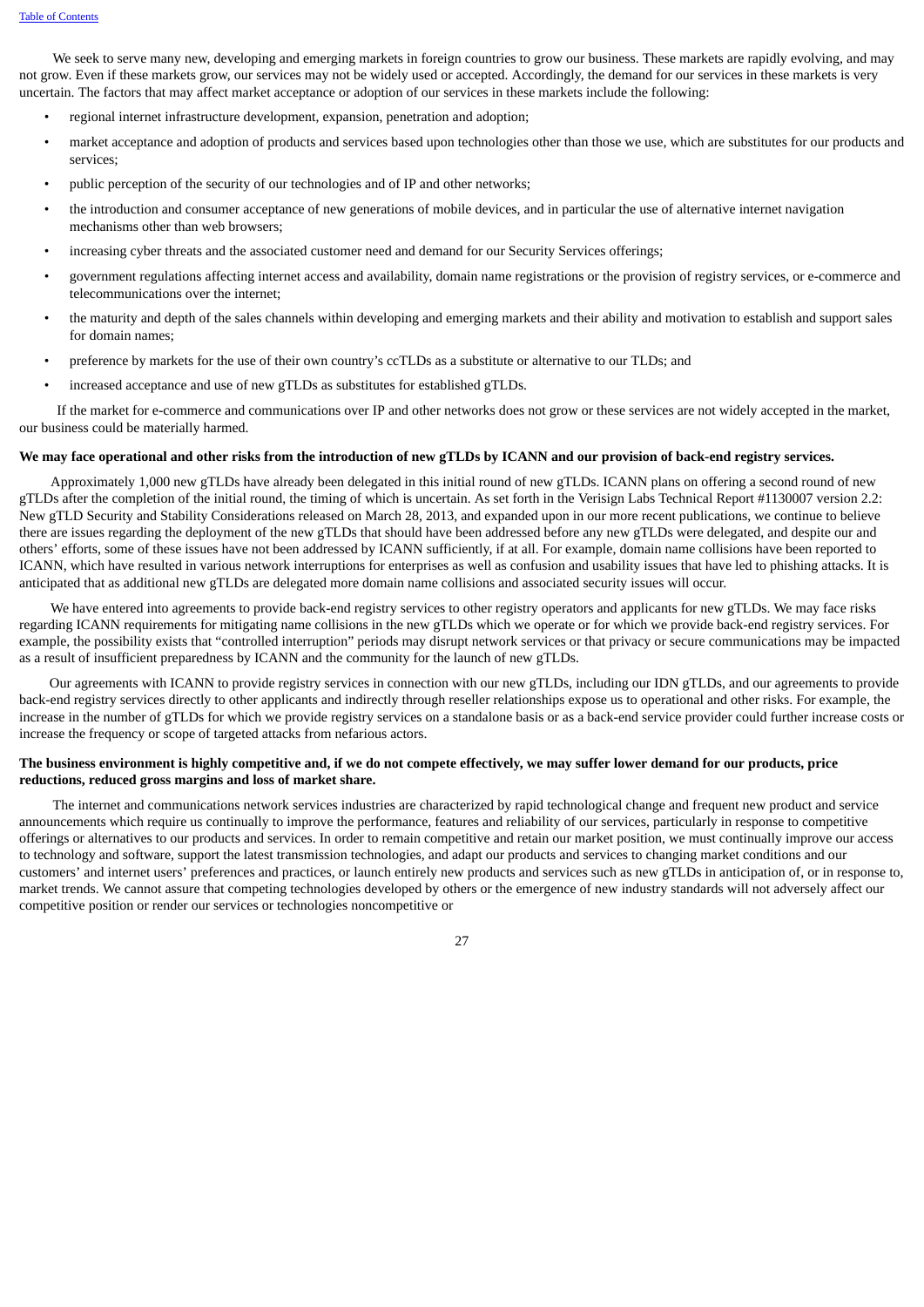obsolete. In addition, our markets are characterized by announcements of collaborative relationships involving our competitors. The existence or announcement of any such relationships could adversely affect our ability to attract and retain customers. As a result of the foregoing and other factors, we may not be able to compete effectively with current or future competitors, and competitive pressures that we face could materially harm our business.

We face competition in the domain name registry space from other gTLD and ccTLD registries that are competing for the business of entities and individuals that are seeking to obtain a domain name registration and/or establish a web presence. We have applied for new gTLDs including certain IDN gTLDs; however, there is no guarantee that such new gTLDs will be as or more successful than the new gTLDs obtained by our competitors. For example, some of the new gTLDs, including our new gTLDs, may face additional universal acceptance and usability challenges in that current desktop and mobile device software does not ubiquitously recognize these new gTLDs and may be slow to adopt standards or support these gTLDs, even if demand for such products is strong. This is particularly true for IDN gTLDs, but applies to conventional gTLDs as well. As a result of these challenges, it is possible that resolution of domain names within some of these new gTLDs may be blocked within certain state or organizational environments, challenging universal resolvability of these strings and their general acceptance and usability on the internet.

See the "Competition" section in Part I, Item 1 of the Company's Annual Report on Form 10-K for the year ended December 31, 2016, which was filed on February 17, 2017, for further information.

#### We must establish and maintain strong relationships with registrars and their resellers to maintain their focus on marketing our products and **services otherwise our Registry Service business could be harmed.**

All of our domain name registrations occur through registrars. Registrars and their resellers utilize substantial marketing efforts to increase the demand and/or renewal rates for domain names as well as their own associated offerings. Consolidation in the registrar or reseller industry or changes in ownership, management, or strategy among individual registrars or resellers could result in significant changes to their business, operating model and cost structure. Such changes could include reduced marketing efforts or other operational changes that could adversely impact the demand and/or the renewal rates for domain names. With the introduction of new gTLDs, many of our registrars have chosen to, and may continue to choose to, focus their short or long-term marketing efforts on these new offerings and/or reduce the prominence or visibility of our products and services on their e-commerce platforms. Our registrars and resellers sell domain name registrations of other competing registries, and some also sell and support their own services for websites such as email, website hosting, as well as other services. Therefore, our registrars and resellers may be more motivated to sell to registrants to whom they can also market their own services. To the extent that registrars and their resellers focus more on selling and supporting their services and less on the registration and renewal of our TLDs, our revenues could be adversely impacted. Our ability to successfully market our services to, and build and maintain strong relationships with, new and existing registrars or resellers is a factor upon which successful operation of our business is dependent. If we are unable to keep a significant portion of their marketing efforts focused on selling our TLDs as opposed to other competing TLDs or their own services, our business could be harmed.

#### If we encounter system interruptions or failures, we could be exposed to liability and our reputation and business could suffer.

We depend on the uninterrupted operation of our various systems, secure data centers and other computer and communication networks. Our systems and operations are vulnerable to damage or interruption from:

- power loss, transmission cable cuts and other telecommunications failures;
- damage or interruption caused by fire, earthquake, and other natural disasters;
- attacks, including hacktivism, by miscreants or other nefarious actors;
- computer viruses or software defects;
- physical or electronic break-ins, sabotage, intentional acts of vandalism, terrorist attacks, unintentional mistakes or errors, and other events beyond our control;
- risks inherent in or arising from the terms and conditions of our agreements with service providers to operate our networks and data centers;
- state suppression of internet operations; and
- any failure to implement effective and timely remedial actions in response to any damage or interruption.

Most of the computing infrastructure for our Shared Registration System is located at, and most of our customer information is stored in, our facilities in New Castle, Delaware; Dulles, Virginia; and Fribourg, Switzerland. To the extent we are unable to partially or completely switch over to our primary alternate or tertiary sites, any damage or failure that causes interruptions in any of these facilities or our other computer and communications systems could materially harm our business.

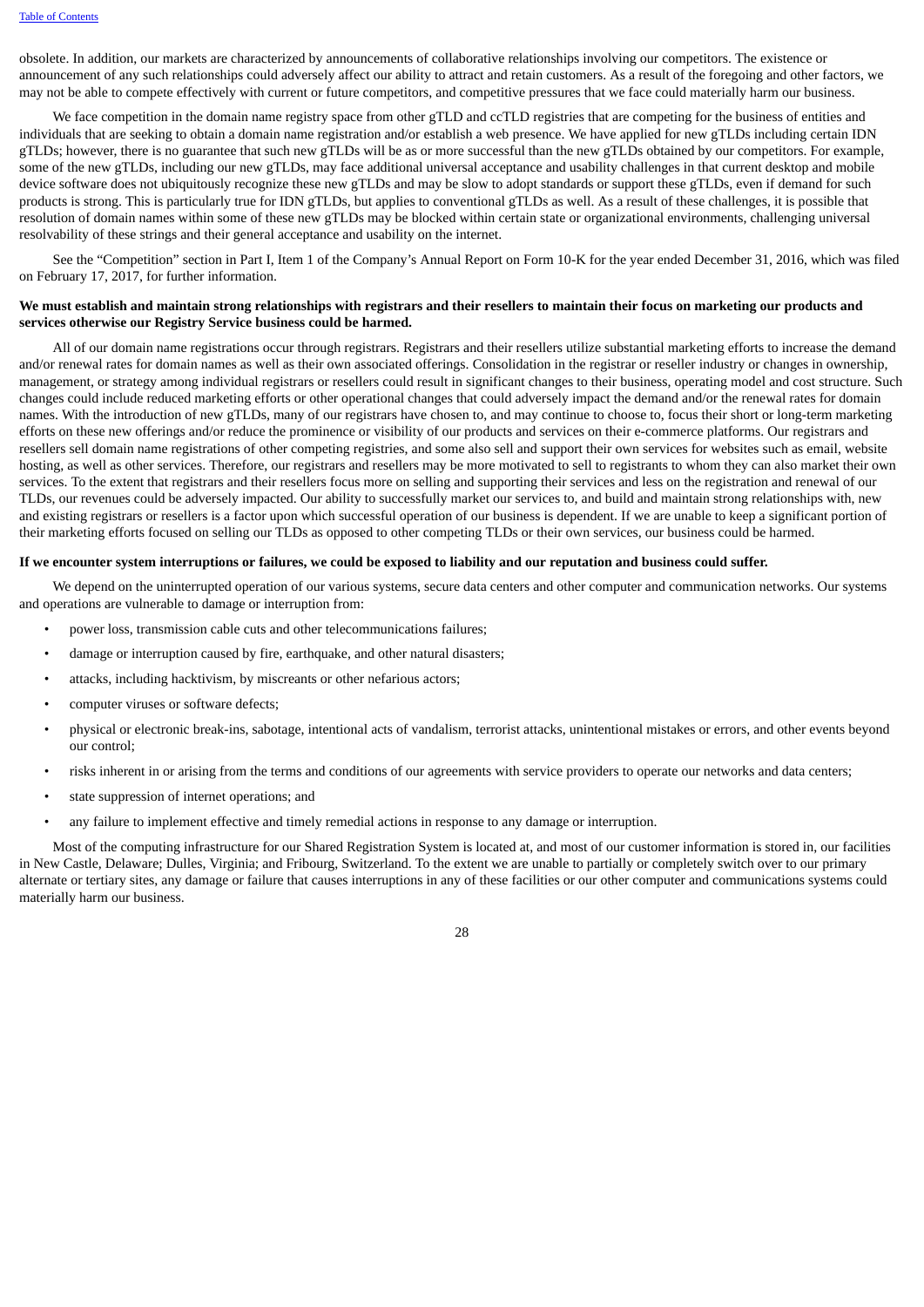Although we carry insurance for property damage, we do not carry insurance or financial reserves for such interruptions, or for potential losses arising from terrorism.

In addition, our Registry Services business and certain of our other services depend on the efficient operation of the internet connections to and from customers to our Shared Registration System residing in our secure data centers. These connections depend upon the efficient operation of internet service providers and internet backbone service providers, some or all of which have had periodic operational problems or experienced outages in the past beyond our scope of control. In addition, if these service providers do not protect, maintain, improve, and reinvest in their networks or present inconsistent data regarding the DNS through their networks, our business could be harmed.

A failure in the operation or update of the root zone servers, the root zone file, the root zone management system, the TLD name servers, or the TLD zone files that we operate, including, for example, our operation of the *.gov* registry, or other network functions, could result in a DNS resolution or other service outage or degradation; the deletion of one or more TLDs from the internet; the deletion of one or more second-level domain names from the internet for a period of time; or a misdirection of a domain name to a different server. A failure in the operation or update of the supporting cryptographic and other operational infrastructure that we maintain could result in similar consequences. A failure in the operation of our Shared Registration System could result in the inability of one or more registrars to register or maintain domain names for a period of time. In the event that a registrar has not implemented back-up services in conformance with industry best practices, the failure could result in permanent loss of transactions at the registrar during that period. Any of these problems or outages could create potential liability, including liability arising from a failure to meet our service level agreements in our Registry Agreements, and could decrease customer satisfaction, harming our business or resulting in adverse publicity and damage to our reputation that could adversely affect the market's perception of the security of e-commerce and communications over the internet as well as of the reliability of our services or call into question our ability to preserve the security and stability of the internet.

#### Our operating results may be adversely affected as a result of unfavorable market, economic, social and political conditions.

An unfavorable global economic, social and political environment has impacted or may negatively impact, among other things:

- our customers' continued growth and development of their businesses and our customers' ability to continue as going concerns or maintain their businesses, which could affect demand for our products and services;
- current and future demand for our services, including decreases as a result of reduced spending on information technology and communications by our customers;
- price competition for our products and services;
- the price of our common stock;
- our liquidity and our associated ability to execute on any share repurchase plans;
- our ability to service our debt, to obtain financing or assume new debt obligations; and
- our ability to obtain payment for outstanding debts owed to us by our customers or other parties with whom we do business.

In addition, to the extent that the economic, social and political environment impacts specific industry and geographic sectors in which many of our customers are concentrated, that may have a disproportionate negative impact on our business.

#### Our international operations subject our business to additional economic, legal and political risks that could have an adverse impact on our revenues **and business.**

A significant portion of our revenues is derived from customers outside the U.S. Doing business in international markets has required and will continue to require significant management attention and resources. We may also need to tailor some of our services for a particular market and to enter into international distribution and operating relationships. We may fail to maintain our ability to conduct business, including potentially material business operations in some international locations, or we may not succeed in expanding our services into new international markets or expand our presence in existing markets. Failure to do so could materially harm our business. Moreover, local laws and customs in many countries differ significantly from those in the U.S. In many foreign countries, particularly in those with developing economies, it is common for others to engage in business practices that are prohibited by our internal policies and procedures or U.S. law or regulations applicable to us. There can be no assurance that our employees, contractors and agents will not take actions in violation of such policies, procedures, laws and/or regulations. Violations of laws, regulations or internal policies and procedures by our employees, contractors or agents could result in financial reporting problems, investigations, fines, penalties, or prohibition on the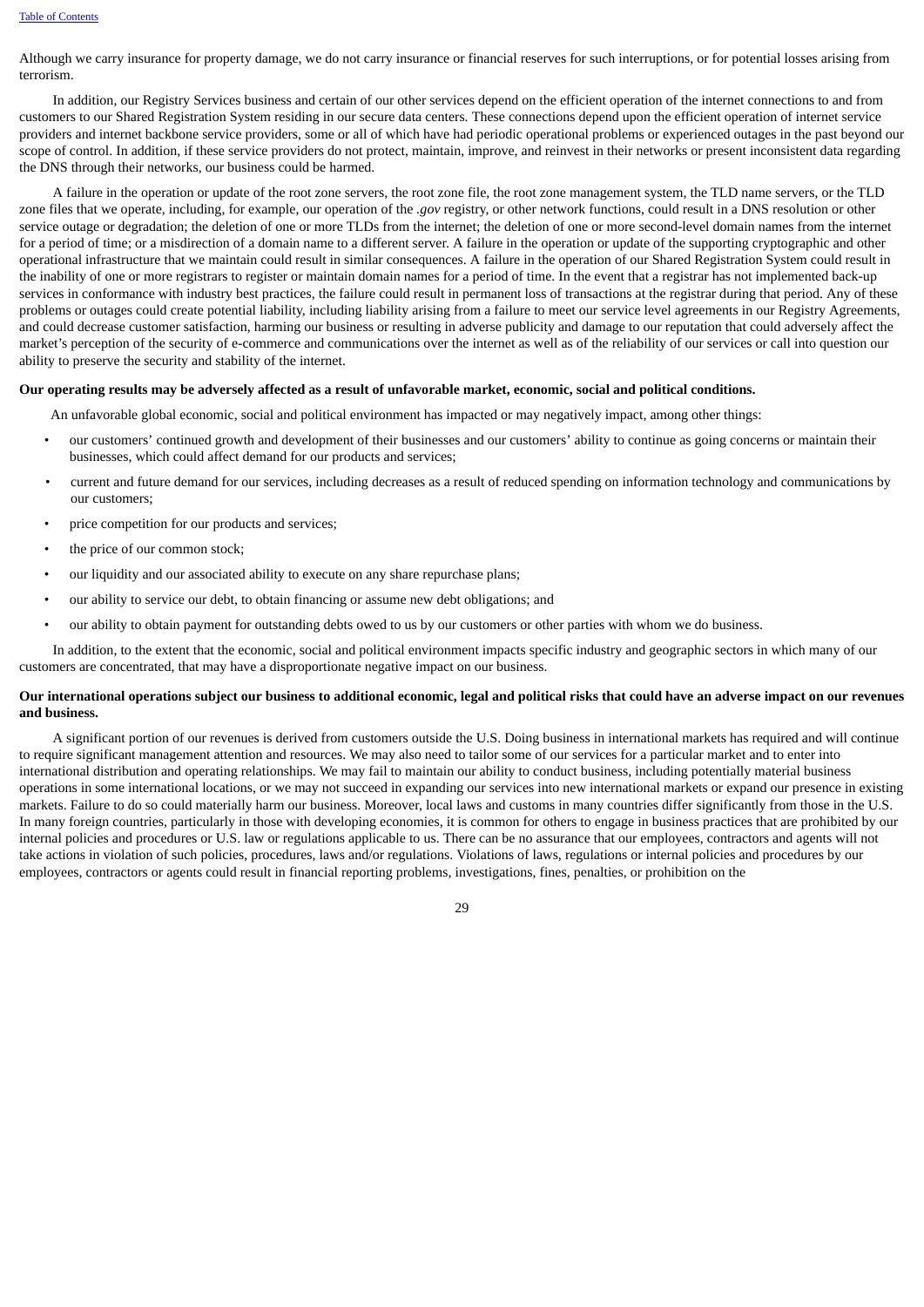importation or exportation of our products and services and could have a material adverse effect on our business. In addition, we face risks inherent in doing business on an international basis, including, among others:

- competition with foreign companies or other domestic companies entering the foreign markets in which we operate, as well as foreign governments actively promoting ccTLDs, which we do not operate;
- legal uncertainty regarding liability, enforcing our contracts and compliance with foreign laws;
- tariffs and other trade barriers and restrictions;
- difficulties in staffing and managing foreign operations;
- currency fluctuations:
- potential problems associated with adapting our services to technical conditions existing in different countries;
- difficulty of verifying customer information, including complying with the customer verification requirements of certain countries;
- more stringent privacy policies in some foreign countries;
- additional vulnerability from terrorist groups targeting U.S. interests abroad;
- potentially conflicting or adverse tax consequences;
- reliance on third parties in foreign markets in which we only recently started doing business; and
- potential concerns of international customers and prospects regarding doing business with U.S. technology companies due to alleged U.S. government data collection policies.

### We rely on our intellectual property rights to protect our proprietary assets, and any failure by us to protect or enforce, or any misappropriation of, **our intellectual property could harm our business.**

Our success depends in part on our internally developed technologies and related intellectual property. Despite our precautions, it may be possible for an external party to copy or otherwise obtain and use our intellectual property without authorization. Furthermore, the laws of foreign countries may not protect our proprietary rights in those countries to the same extent U.S. law protects these rights in the U.S. In addition, it is possible that others may independently develop substantially equivalent intellectual property. If we do not effectively protect our intellectual property, our business could suffer. Additionally, we have filed patent applications with respect to some of our technology in the U.S. Patent and Trademark Office and patent offices outside the U.S. Patents may not be awarded with respect to these applications and even if such patents are awarded, third parties may seek to oppose or otherwise challenge our patents, and such patents' scope may differ significantly from what was requested in the patent applications and may not provide us with sufficient protection of our intellectual property. In the future, we may have to resort to litigation to enforce and protect our intellectual property rights, to protect our trade secrets or to determine the validity and scope of the proprietary rights of others. This type of litigation is inherently unpredictable and, regardless of its outcome, could result in substantial costs and diversion of management attention and technical resources. Some of the software and protocols used in our business are based on standards set by standards setting organizations such as the Internet Engineering Task Force. To the extent any of our patents are considered "standards essential patents," we may be required to license such patents to our competitors on reasonable and non-discriminatory terms.

We also license externally developed technology that is used in some of our products and services to perform key functions. These externally developed technology licenses may not continue to be available to us on commercially reasonable terms or at all. The loss of or our inability to obtain or maintain any of these technology licenses could hinder or increase the cost of our launching new products and services, entering into new markets and/or otherwise harm our business. Some of the software and protocols used in our Registry Services business are in the public domain or may otherwise become publicly available, which means that such software and protocols are equally available to our competitors.

We rely on the strength of our Verisign brand to help differentiate ourselves in the marketing of our products. Dilution of the strength of our brand could harm our business. We are at risk that we will be unable to fully register, build equity in, or enforce the Verisign logo in all markets where Verisign products and services are sold. In addition, in the U.S. and most other countries' word marks for TLDs have currently not been successfully registered as trademarks. Accordingly, we may not be able to fully realize or maintain the value of these intellectual property assets.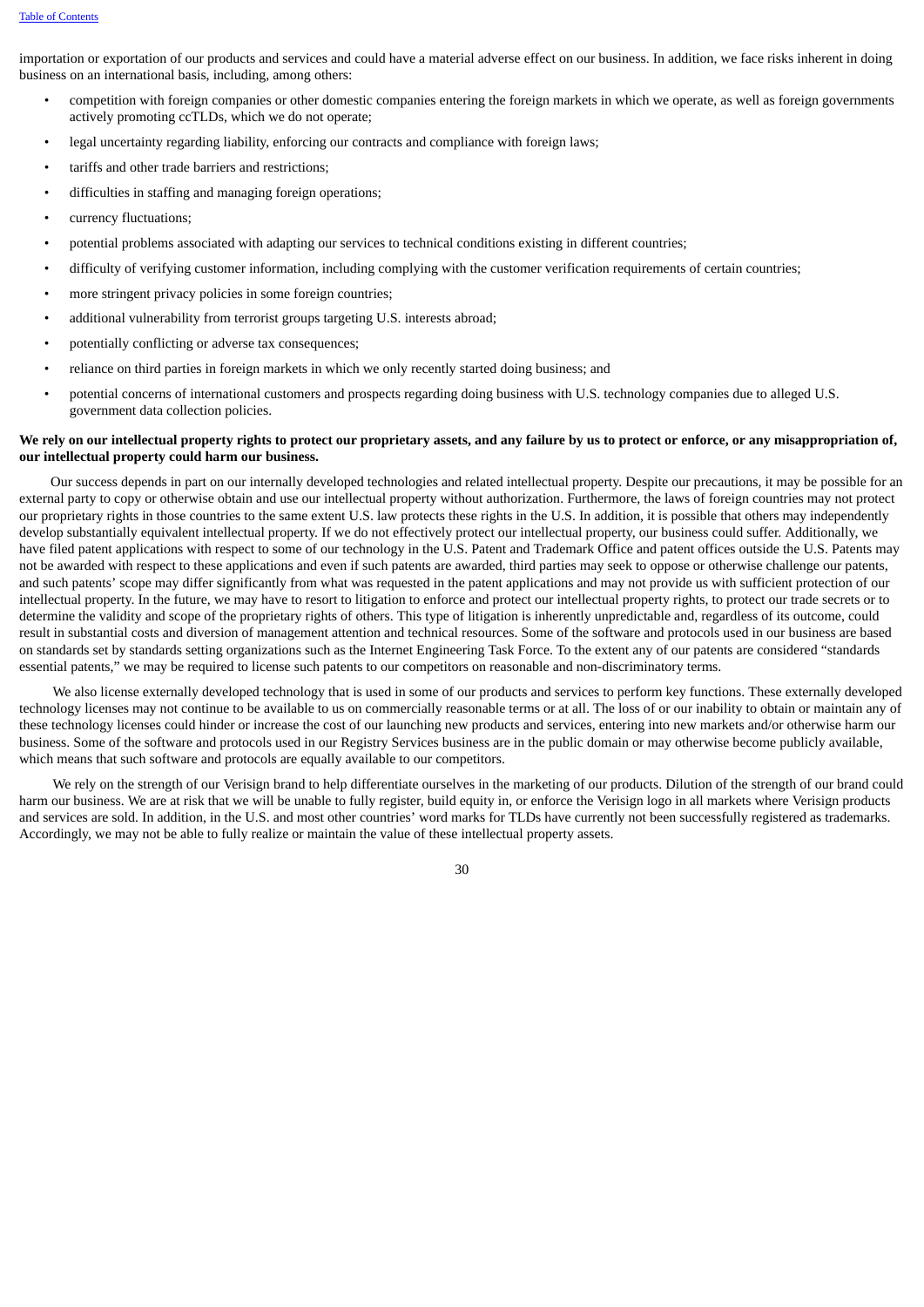#### We could become subject to claims of infringement of intellectual property of others, which could be costly to defend and could harm our business.

We cannot be certain that we do not and will not infringe the intellectual property rights of others. Claims relating to infringement of intellectual property of others or other similar claims have been made against us in the past and could be made against us in the future. It is possible that we could become subject to additional claims for infringement of the intellectual property of other parties. The international use of our logo could present additional potential risks for external party claims of infringement. Any claims, with or without merit, could be time consuming, result in costly litigation and diversion of technical and management personnel attention, cause delays in our business activities generally, or require us to develop a non-infringing logo or technology or enter into royalty or licensing agreements. Royalty or licensing agreements, if required, may not be available on acceptable terms or at all. If a successful claim of infringement were made against us, we could be required to pay damages or have portions of our business enjoined. If we could not identify and adopt an alternative non-infringing logo, develop non-infringing technology or license the infringed or similar technology on a timely and cost-effective basis, our business could be harmed.

An external party could claim that the technology we license from other parties infringes a patent or other proprietary right. Litigation between the licensor and a third party or between us and a third party could lead to royalty obligations for which we are not indemnified or for which indemnification is insufficient, or we may not be able to obtain any additional license on commercially reasonable terms or at all.

In addition, legal standards relating to the validity, enforceability, and scope of protection of intellectual property rights in internet-related businesses, including patents related to software and business methods, are uncertain and evolving. Because of the growth of the internet and internet-related businesses, patent applications are continuously being filed in connection with internet-related technology. There are a significant number of U.S. and foreign patents and patent applications in our areas of interest, and we believe that there has been, and is likely to continue to be, significant litigation in the industry regarding patent and other intellectual property rights.

#### **We could become involved in claims, lawsuits, audits or investigations that may result in adverse outcomes.**

In addition to possible intellectual property litigation and infringement claims, we are, and may in the future, become involved in other claims, lawsuits, audits and investigations, including with respect to the RZMA. Such proceedings may initially be viewed as immaterial but could prove to be material. Litigation is inherently unpredictable, and excessive verdicts do occur. Adverse outcomes in lawsuits, audits and investigations could result in significant monetary damages, including indemnification payments, or injunctive relief that could adversely affect our ability to conduct our business and may have a material adverse effect on our financial condition, results of operations and cash flows. Given the inherent uncertainties in litigation, even when we are able to reasonably estimate the amount of possible loss or range of loss and therefore record an aggregate litigation accrual for probable and reasonably estimable loss contingencies, the accrual may change in the future due to new developments or changes in approach. In addition, such claims, lawsuits, audits and investigations could involve significant expense and diversion of management's attention and resources from other matters.

# We continue to explore new strategic initiatives, the pursuit of any of which may pose significant risks and could have a material adverse effect on **our business, financial condition and results of operations.**

We explore possible strategic initiatives which may include, among other things, the investment in, and the pursuit of, new revenue streams, services or products, changes to our offerings, initiatives to leverage our patent portfolio, our Security Services business, back-end registry services and IDN gTLDs. In addition, we have evaluated and are pursuing and will continue to evaluate and pursue acquisitions of TLDs that are currently in operation and those that have not yet been awarded as long as they support our growth strategy.

Any such strategic initiative may involve a number of risks, including: the diversion of our management's attention from our existing business to develop the initiative, related operations and any requisite personnel; possible regulatory scrutiny or third-party claims; possible material adverse effects on our results of operations during and after the development process; our possible inability to achieve the intended objectives of the initiative; as well as damage to our reputation if we are unsuccessful in pursuing a strategic initiative. Such initiatives may result in a reduction of cash or increased costs. We may not be able to successfully or profitably develop, integrate, operate, maintain and manage any such initiative and the related operations or employees in a timely manner or at all. Furthermore, under our agreements with ICANN, we are subject to certain restrictions in the operation of *.com*, *.net, .name* and other TLDs, including required ICANN approval of new registry services for such TLDs. If any new initiative requires ICANN review or ICANN determines that such a review is required, we cannot predict whether this process will prevent us from implementing the initiative in a timely manner or at all. Any strategic initiative to leverage our patent portfolio will likely increase litigation risks from potential licensees and we may have to resort to litigation to enforce our intellectual property rights.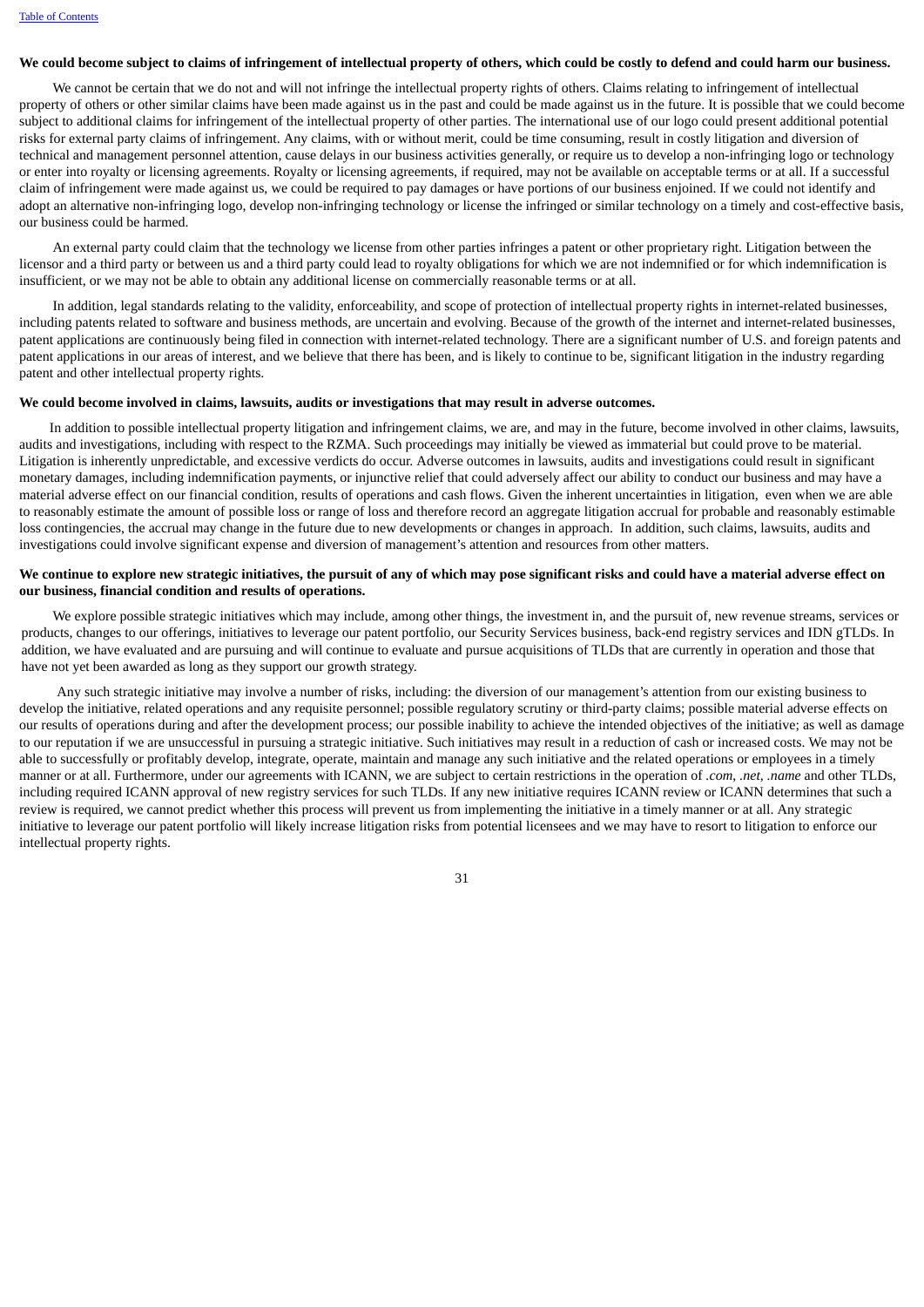#### We depend on key employees to manage our business effectively, and we may face difficulty attracting and retaining qualified leaders.

We operate in a unique competitive and highly regulated environment and we depend on the knowledge, experience, and performance of our senior management team and other key employees in this regard and otherwise. We periodically experience changes in our management team. If we are unable to attract, integrate, retain and motivate these key individuals and additional highly skilled technical, sales and marketing, and other experienced employees, and implement succession plans for these personnel, our business may suffer. For example, our service products are highly technical and require individuals skilled and knowledgeable in unique platforms and software implementation.

#### Changes in, or interpretations of, tax rules and regulations or our tax positions may adversely affect our effective tax rates.

We are subject to income taxes in both the U.S. and numerous foreign jurisdictions. Significant judgment is required in determining our worldwide provision for income taxes. In the ordinary course of our business, there are many transactions and calculations where the ultimate tax determination is uncertain. We are subject to audit by various tax authorities. In accordance with U.S. GAAP, we recognize income tax benefits, net of required valuation allowances and accrual for uncertain tax positions. For example, we claimed a worthless stock deduction on our 2013 federal income tax return and recorded a net income tax benefit of \$380.1 million. Although we believe our tax estimates are reasonable, the final determination of tax audits and any related litigation could be materially different than that which is reflected in historical income tax provisions and accruals. Should additional taxes be assessed as a result of an audit or litigation, an adverse effect on our results of operations, financial condition and cash flows in the period or periods for which that determination is made could result.

A significant portion of our foreign earnings for the current fiscal year was earned in low tax jurisdictions. Our effective tax rate could fluctuate significantly on a quarterly basis and could be adversely affected to the extent earnings are lower than anticipated in countries where we have lower statutory rates and higher than anticipated in countries where we have higher statutory rates.

Various legislative changes that would reform U.S. corporate tax laws have been or may be proposed by the Trump administration as well as members of Congress, including proposals that would significantly impact how U.S. multinational corporations are taxed on foreign earnings. We are unable to predict whether these or other proposals will be implemented. Although we cannot predict whether or in what form any proposed legislation may pass, if enacted, such legislation could have a material adverse impact on our tax expense or cash flow.

#### Our foreign earnings, which are indefinitely reinvested offshore, constitute a majority of our cash, cash equivalents and marketable securities, and there is a high cost associated with a change in our indefinite reinvestment assertion or a repatriation of those funds to the U.S.

A majority of our cash, cash equivalents and marketable securities are held by our foreign subsidiaries. Our foreign earnings are indefinitely reinvested offshore and are not available to be used in the U.S. for working capital needs, debt obligations, acquisitions, share repurchases, dividends or other general corporate purposes. In the event that funds from our foreign operations are needed in the U.S. for any purpose, we would be required to accrue and pay additional U.S. taxes in order to repatriate those funds, which could be significant. Further, if we are unable to indefinitely reinvest our foreign earnings our effective tax rate would increase. These could adversely impact our business valuation and stock price.

# Our marketable securities portfolio could experience a decline in market value, which could materially and adversely affect our financial results.

As of March 31, 2017, we had \$1.8 billion in cash, cash equivalents, marketable securities and restricted cash, of which \$1.3 billion was invested in marketable securities. The marketable securities consist primarily of debt securities issued by the U.S. Treasury meeting the criteria of our investment policy, which is focused on the preservation of our capital through the investment in investment grade securities. We currently do not use derivative financial instruments to adjust our investment portfolio risk or income profile.

These investments, as well as any cash deposited in bank accounts, are subject to general credit, liquidity, market and interest rate risks, which may be exacerbated by financial market credit and liquidity events. If the global credit or liquidity market deteriorates or other events negatively impact the market for U.S. Treasury securities, our investment portfolio may be impacted and we could determine that some of our investments have experienced an other-thantemporary decline in fair value, requiring an impairment charge which could adversely impact our results of operations and cash flows.

#### **We are subject to the risks of owning real property.**

We own the land and building in Reston, Virginia, which constitutes our headquarters facility. Ownership of this property, as well as our data centers in Dulles, Virginia and New Castle, Delaware, may subject us to risks, including: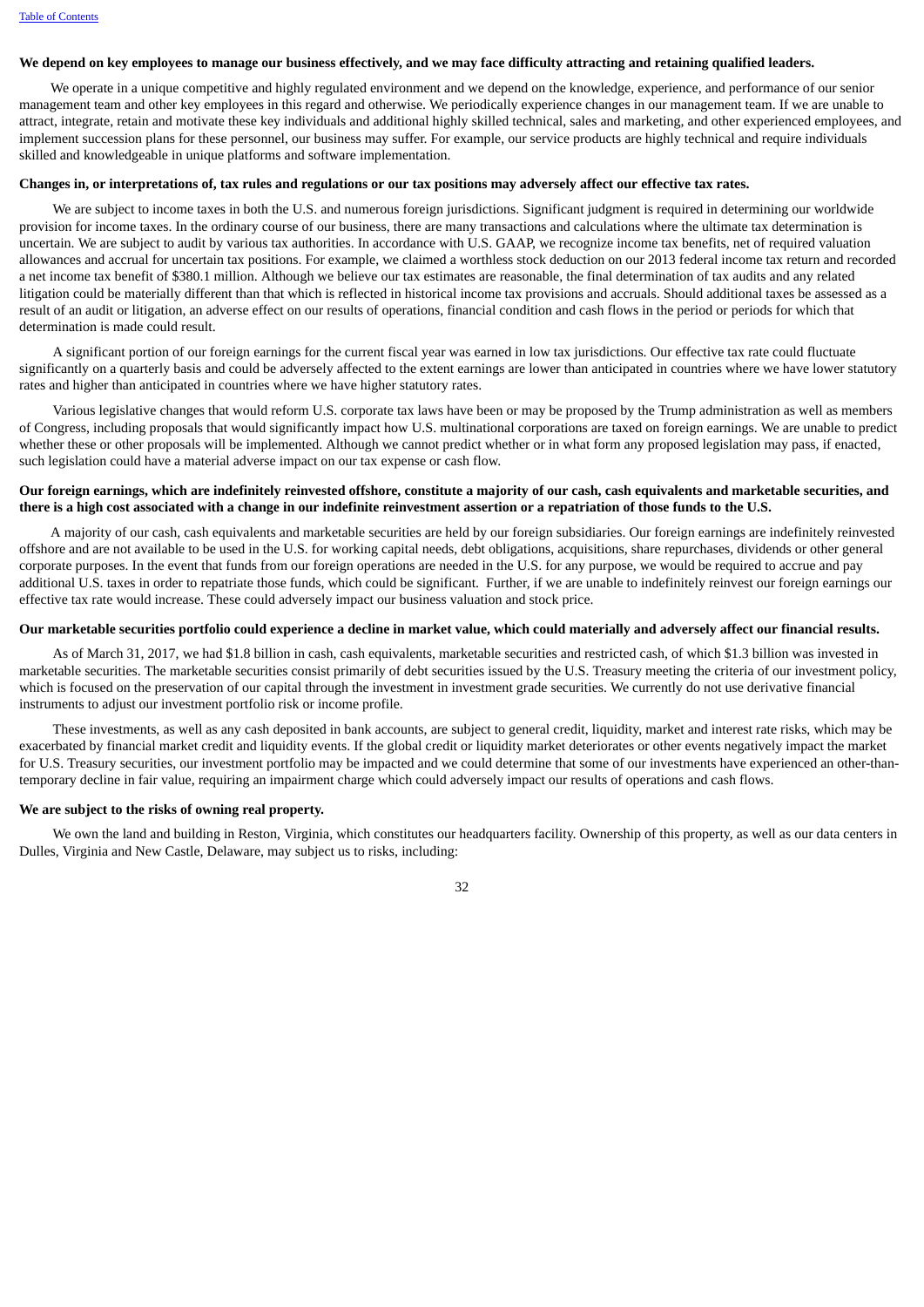- adverse changes in the value of the properties, due to interest rate changes, changes in the commercial property markets, or other factors;
- ongoing maintenance expenses and costs of improvements;
- the possible need for structural improvements in order to comply with environmental, health and safety, zoning, seismic, disability law, or other requirements;
- the possibility of environmental contamination or notices of violation from federal or state environmental agencies; and
- possible disputes with neighboring owners, tenants, service providers or others.

#### We have anti-takeover protections that may discourage, delay or prevent a change in control that could benefit our stockholders.

Our amended and restated Certificate of Incorporation and Bylaws contain provisions that could make it more difficult for an outside party to acquire us without the consent of our Board of Directors ("Board"). These provisions include:

- our stockholders may take action only at a duly called meeting and not by written consent;
- special meetings of our stockholders may be called only by the chairman of the board of directors, the president, our Board, or the secretary (acting as a representative of the stockholders) whenever a stockholder or group of stockholders owning at least thirty-five percent (35%) in the aggregate of the capital stock issued, outstanding and entitled to vote, and who held that amount in a net long position continuously for at least one year, so request in writing;
- vacancies on our Board can be filled until the next annual meeting of stockholders by a majority of directors then in office; and
- our Board has the ability to designate the terms of and issue new series of preferred stock without stockholder approval.

In addition, Section 203 of the General Corporation Law of Delaware prohibits a publicly held Delaware corporation from engaging in a business combination with an interested stockholder, generally a person which together with its affiliates owns or within the last three years has owned 15% or more of our voting stock, for a period of three years after the date of the transaction in which the person became an interested stockholder, unless in the same transaction the interested stockholder acquired 85% ownership of our voting stock (excluding certain shares) or the business combination is approved in a prescribed manner. Section 203 therefore may impact the ability of an acquirer to complete an acquisition of us after a successful tender offer and accordingly could discourage, delay or prevent an acquirer from making an unsolicited offer without the approval of our Board.

#### **We have a considerable number of common shares subject to future issuance.**

As of March 31, 2017, we had one billion authorized common shares, of which 101.8 million shares were outstanding. In addition, of our authorized common shares, 11.7 million common shares were reserved for issuance pursuant to outstanding equity and employee stock purchase plans ("Equity Plans"), and 36.4 million shares were reserved for issuance upon conversion of our 3.25% Junior Subordinated Convertible Debentures due 2037 ("Subordinated Convertible Debentures"). As a result, we keep substantial amounts of our common stock available for issuance upon exercise or settlement of equity awards outstanding under our Equity Plans and/or the conversion of Subordinated Convertible Debentures into our common stock. Issuance of all or a large portion of such shares would be dilutive to existing security holders, could adversely affect the prevailing market price of our common stock and could impair our ability to raise additional capital through the sale of equity securities.

# Our financial condition and results of operations could be adversely affected if we do not effectively manage our indebtedness.

We have a significant amount of outstanding debt, and we may incur additional indebtedness in the future. Our substantial indebtedness, including any future indebtedness, requires us to dedicate a significant portion of our cash flow from operations or to arrange alternative liquidity sources to make principal and interest payments, when due, or to repurchase or settle our debt, if triggered, by certain corporate events, certain events of default, or conversion. It could also limit our flexibility in planning for or reacting to changes in our business and our industry, or make required capital expenditures and investments in our business; make it difficult or more expensive to refinance our debt or obtain new debt; trigger an event of default; and increase our vulnerability to adverse changes in general economic and industry conditions. Some of our debt contains covenants which may limit our operating flexibility, including restrictions on share repurchases, dividends, prepayment or repurchase of debt, acquisitions, disposing of assets, if we do not continue to meet certain financial ratios. Any rating assigned to our debt securities could be lowered or withdrawn by a rating agency, which could make it more difficult or more expensive for us to obtain additional debt financing in the future. The settlement amount, contingent interest, and potential recapture of income tax deductions related to our Subordinated Convertible Debentures can be substantial, and can increase significantly based on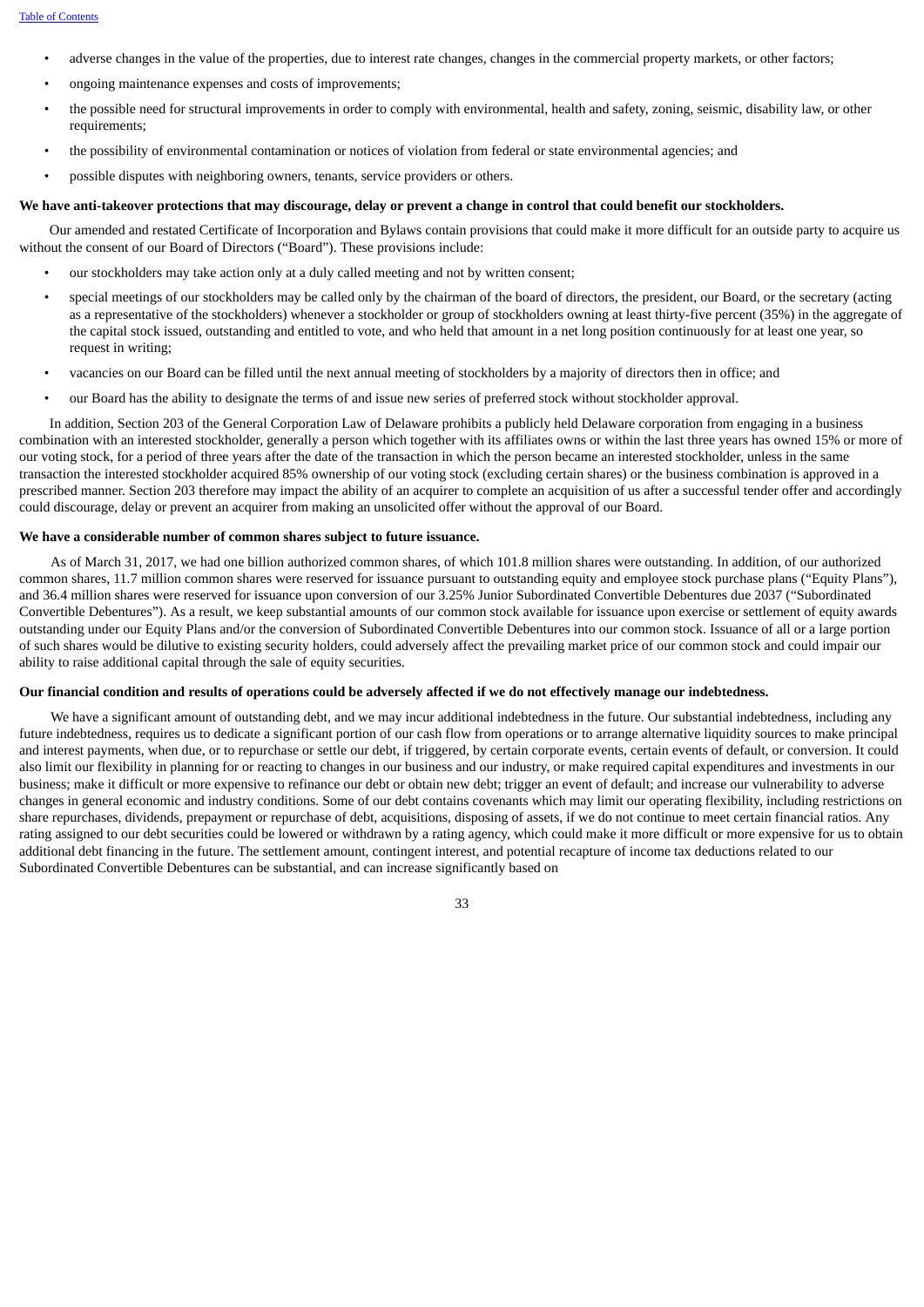changes in our stock price. The occurrence of any of the foregoing factors could have a material adverse effect on our business, cash flows, results of operations and financial condition.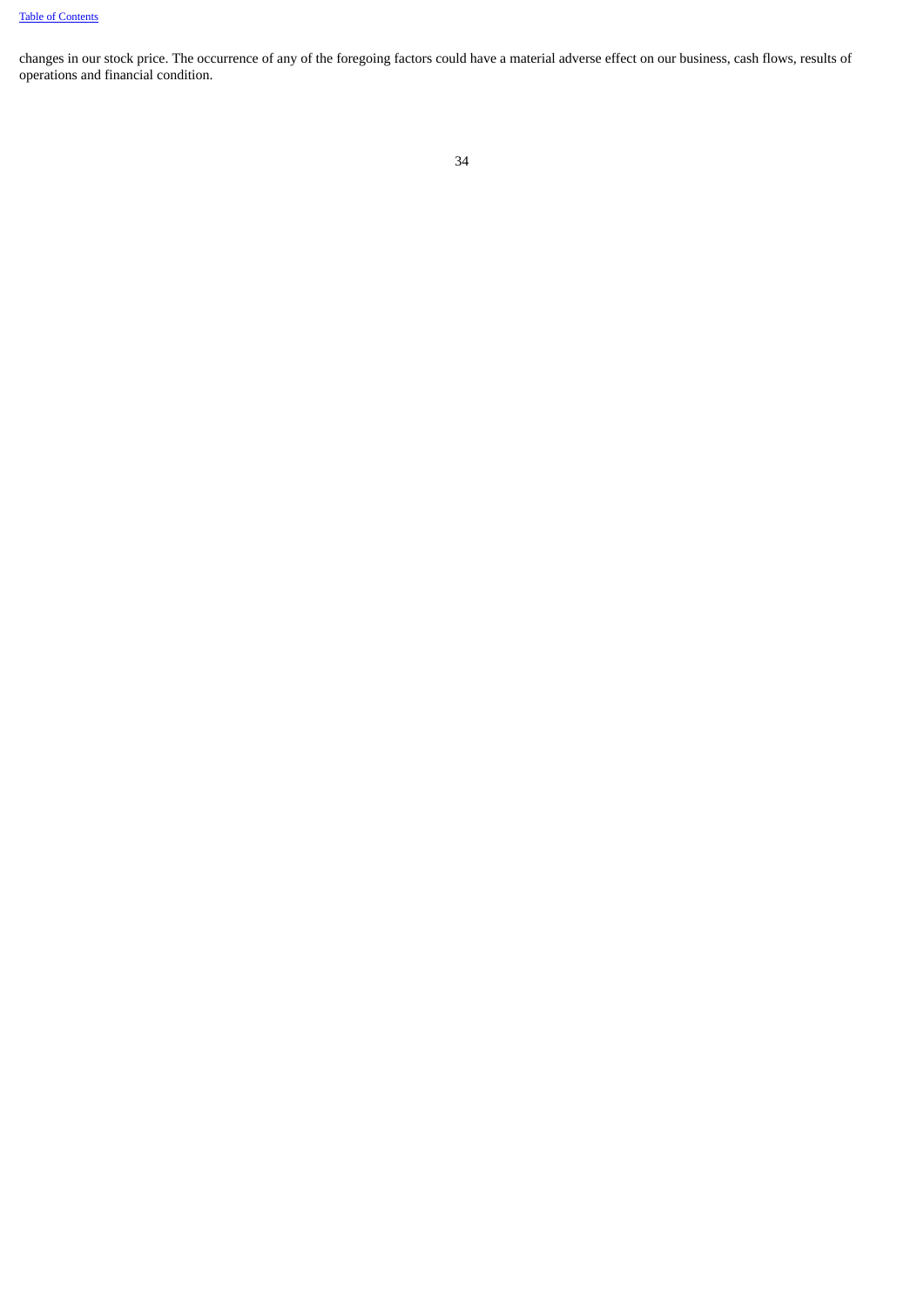# <span id="page-34-0"></span>**ITEM 2. UNREGISTERED SALES OF EQUITY SECURITIES AND USE OF PROCEEDS**

The following table presents the share repurchase activity during the three months ended March 31, 2017:

|                         | <b>Total Number</b><br>of Shares<br><b>Purchased</b> |      | Average<br><b>Price Paid</b><br>per Share | <b>Total Number</b><br>of Shares<br><b>Purchased as</b><br><b>Part of Publicly</b><br>Announced<br><b>Plans</b> or<br>Programs (1) |      | Approximate<br>Dollar Value of<br><b>Shares That May</b><br><b>Yet Be Purchased</b><br><b>Under the Plans or</b><br>Programs (1) |  |  |
|-------------------------|------------------------------------------------------|------|-------------------------------------------|------------------------------------------------------------------------------------------------------------------------------------|------|----------------------------------------------------------------------------------------------------------------------------------|--|--|
|                         | (Shares in thousands)                                |      |                                           |                                                                                                                                    |      |                                                                                                                                  |  |  |
| January $1 - 31$ , 2017 | 664                                                  | - \$ | 79.44                                     | 664                                                                                                                                | - \$ | 376.4 million                                                                                                                    |  |  |
| February 1 - 28, 2017   | 550                                                  | - \$ | 82.14                                     | 550                                                                                                                                | S    | 972.2 million                                                                                                                    |  |  |
| March 1 - 31, 2017      | 610                                                  | - \$ | 85.39                                     | 610                                                                                                                                | -\$  | 920.1 million                                                                                                                    |  |  |
|                         | 1,824                                                |      |                                           | 1,824                                                                                                                              |      |                                                                                                                                  |  |  |

(1) Effective February 9, 2017, our Board authorized the repurchase of approximately \$640.9 million of our common stock, in addition to the \$359.1 million of our common stock remaining available for repurchase under the previous share repurchase program, for a total repurchase authorization of up to \$1.0 billion of our common stock. The share repurchase program has no expiration date. Purchases made under the program could be effected through open market transactions, block purchases, accelerated share repurchase agreements or other negotiated transactions.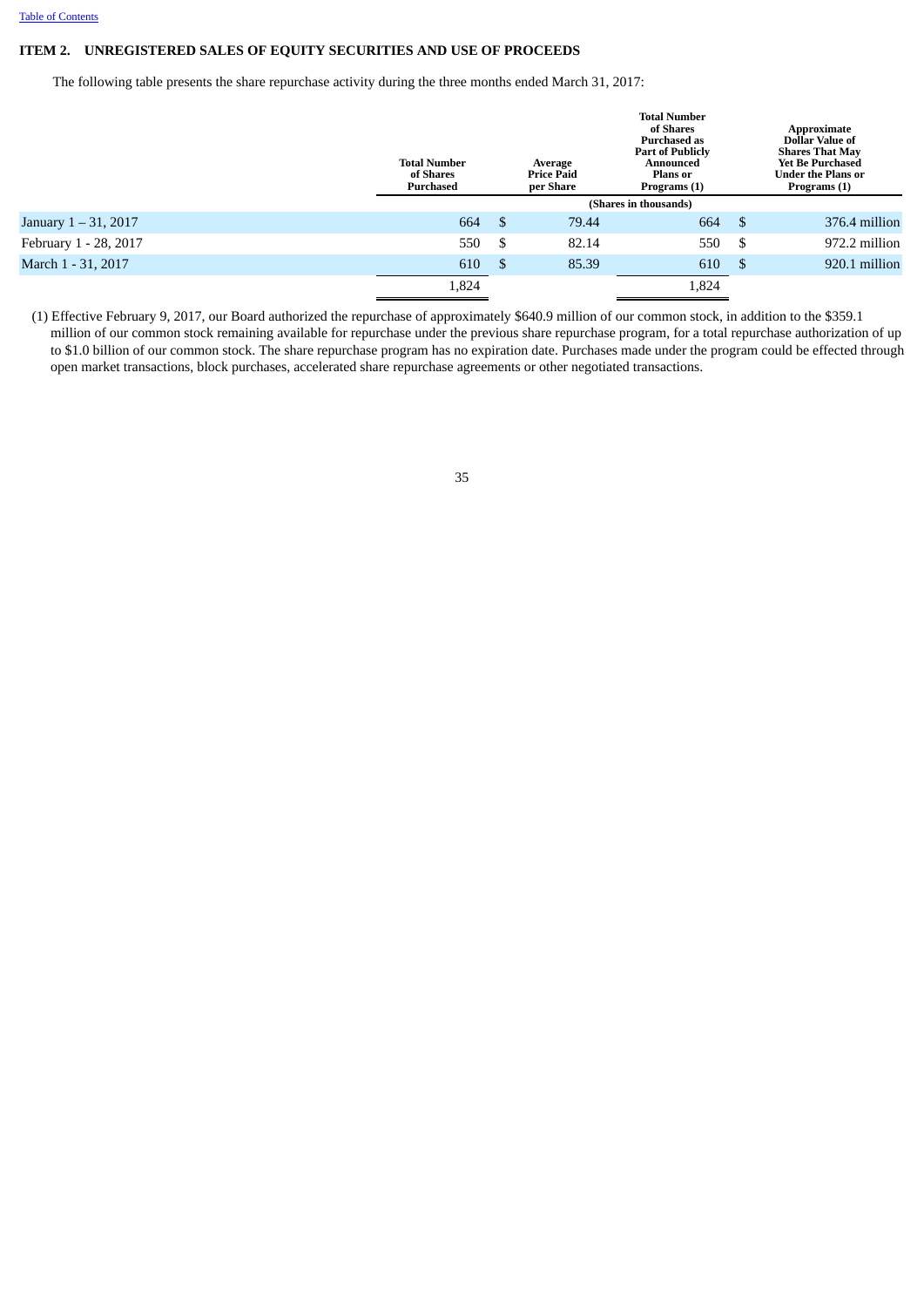# <span id="page-35-0"></span>**ITEM 6. EXHIBITS**

As required under Item 6—Exhibits, the exhibits filed as part of this report are provided in this separate section. The exhibits included in this section are as follows:

| <b>Exhibit</b><br><b>Number</b> | <b>Exhibit Description</b>                                                                                                                                                         |      | <b>Incorporated by Reference</b> |        |                       |
|---------------------------------|------------------------------------------------------------------------------------------------------------------------------------------------------------------------------------|------|----------------------------------|--------|-----------------------|
|                                 |                                                                                                                                                                                    | Form | Date                             | Number | <b>Filed Herewith</b> |
| 31.01                           | Certification of Principal Executive Officer pursuant to<br>Exchange Act Rule 13a-14(a).                                                                                           |      |                                  |        | X                     |
| 31.02                           | Certification of Principal Financial Officer pursuant to<br>Exchange Act Rule 13a-14(a).                                                                                           |      |                                  |        | X                     |
| 32.01                           | Certification of Principal Executive Officer pursuant to<br>Exchange Act Rule 13a-14(b) and Section 1350 of<br>Chapter 63 of Title 18 of the U.S. Code<br>$(18$ U.S.C. 1350). $*$  |      |                                  |        | X                     |
| 32.02                           | Certification of Principal Financial Officer pursuant to<br>Exchange Act Rule 13a-14(b) and Section 1350 of<br>Chapter 63 of Title 18 of the U.S. Code (18 U.S.C.<br>$1350$ ). $*$ |      |                                  |        | X                     |
| 101.INS                         | <b>XBRL Instance Document</b>                                                                                                                                                      |      |                                  |        | X                     |
| 101.SCH                         | XBRL Taxonomy Extension Schema                                                                                                                                                     |      |                                  |        | X                     |
| 101.CAL                         | XBRL Taxonomy Extension Calculation Linkbase                                                                                                                                       |      |                                  |        | X                     |
| 101.DEF                         | XBRL Taxonomy Extension Definition Linkbase                                                                                                                                        |      |                                  |        | X                     |
| 101.LAB                         | XBRL Taxonomy Extension Label Linkbase                                                                                                                                             |      |                                  |        | X                     |
| 101.PRE                         | <b>XBRL Taxonomy Extension Presentation Linkbase</b>                                                                                                                               |      |                                  |        | X                     |

\* As contemplated by SEC Release No. 33-8212, these exhibits are furnished with this Quarterly Report on Form 10-Q and are not deemed filed with the SEC and are not incorporated by reference in any filing of VeriSign, Inc. under the Securities Act of 1933 or the Securities Exchange Act of 1934, whether made before or after the date hereof and irrespective of any general incorporation language in such filings.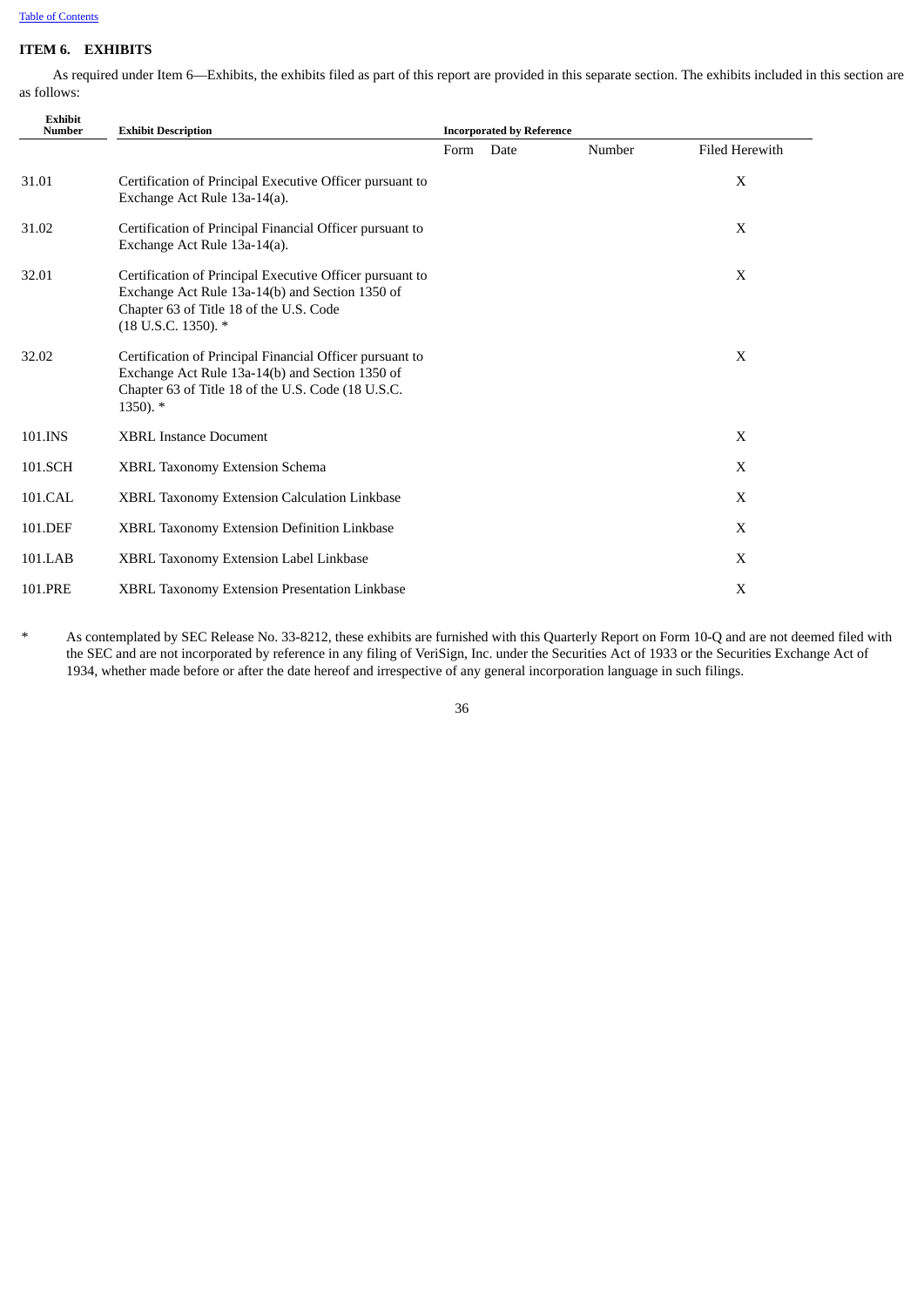# **SIGNATURES**

<span id="page-36-0"></span>Pursuant to the requirements of the Securities Exchange Act of 1934, the registrant has duly caused this report to be signed on its behalf by the undersigned thereunto duly authorized.

Date: April 27, 2017 **By:** *By: IS By: IS By: IS By:* **By:** *IS By:* **IS** *BIDZOS* **D. James Bidzos** *Chief Executive Officer* Date: April 27, 2017 **By:** *By: /S/ GEORGE E. KILGUSS, III* **George E. Kilguss, III** *Chief Financial Officer*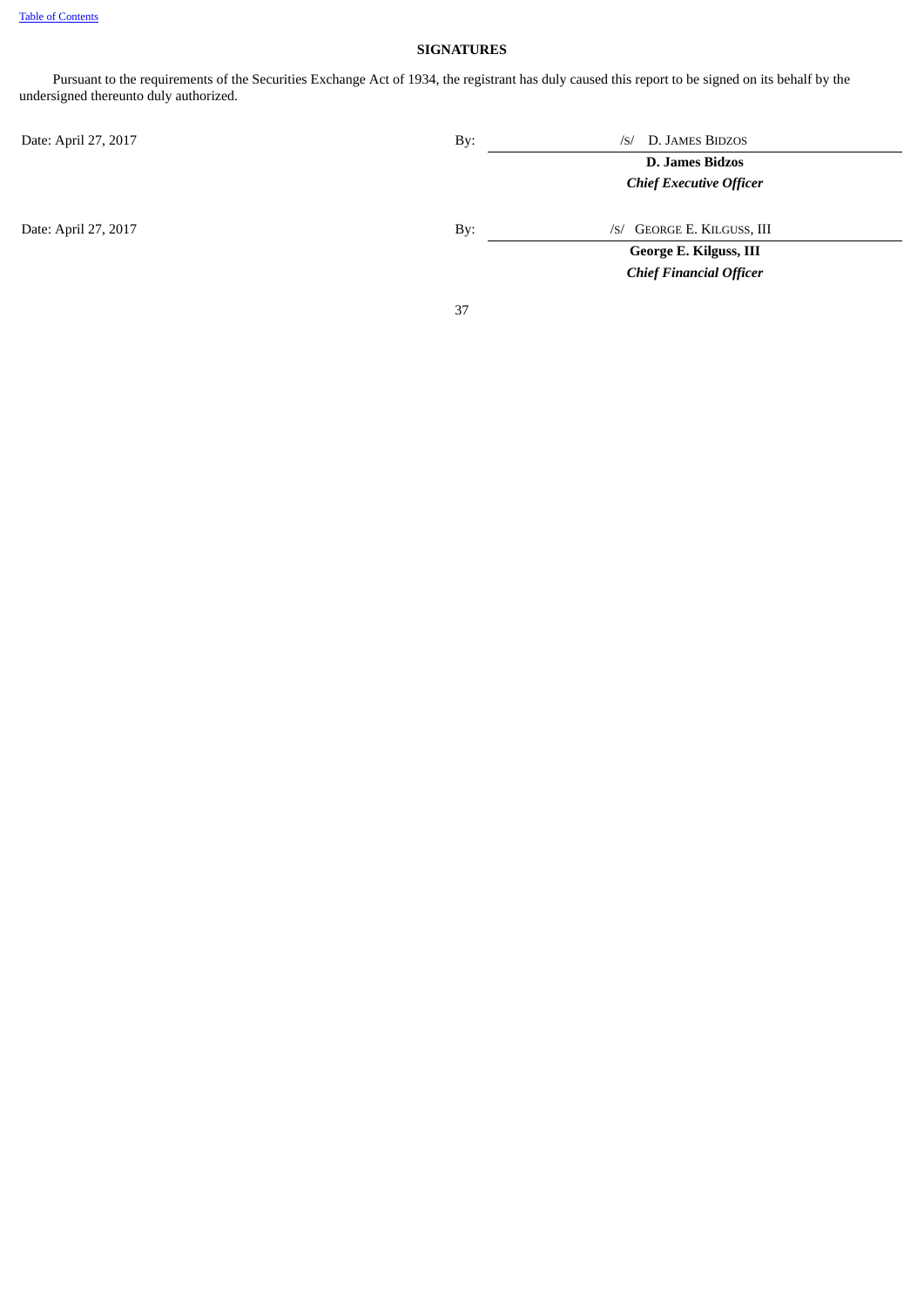# **CERTIFICATION OF PRINCIPAL EXECUTIVE OFFICER PURSUANT TO EXCHANGE ACT RULE 13a-14(a)/15d-14(a) AS ADOPTED PURSUANT TO SECTION 302 OF THE SARBANES-OXLEY ACT OF 2002**

I, D. James Bidzos, certify that:

1. I have reviewed this quarterly report on Form 10-Q of VeriSign, Inc.;

2. Based on my knowledge, this report does not contain any untrue statement of a material fact or omit to state a material fact necessary to make the statements made, in light of the circumstances under which such statements were made, not misleading with respect to the period covered by this report;

3. Based on my knowledge, the financial statements, and other financial information included in this report, fairly present in all material respects the financial condition, results of operations and cash flows of the registrant as of, and for, the periods presented in this report;

4. The registrant's other certifying officer(s) and I are responsible for establishing and maintaining disclosure controls and procedures (as defined in Exchange Act Rules 13a-15(e) and 15d-15(e)) and internal control over financial reporting (as defined in Exchange Act Rules 13a-15(f) and 15d-15(f)) for the registrant and have:

a) Designed such disclosure controls and procedures, or caused such disclosure controls and procedures to be designed under our supervision, to ensure that material information relating to the registrant, including its consolidated subsidiaries, is made known to us by others within those entities, particularly during the period in which this report is being prepared;

b) Designed such internal control over financial reporting, or caused such internal control over financial reporting to be designed under our supervision, to provide reasonable assurance regarding the reliability of financial reporting and the preparation of financial statements for external purposes in accordance with generally accepted accounting principles;

c) Evaluated the effectiveness of the registrant's disclosure controls and procedures and presented in this report our conclusions about the effectiveness of the disclosure controls and procedures, as of the end of the period covered by this report based on such evaluation; and

d) Disclosed in this report any change in the registrant's internal control over financial reporting that occurred during the registrant's most recent fiscal quarter (the registrant's fourth fiscal quarter in the case of an annual report) that has materially affected, or is reasonably likely to materially affect, the registrant's internal control over financial reporting; and

5. The registrant's other certifying officer(s) and I have disclosed, based on our most recent evaluation of internal control over financial reporting, to the registrant's auditors and the audit committee of the registrant's board of directors (or persons performing the equivalent functions):

a) All significant deficiencies and material weaknesses in the design or operation of internal control over financial reporting which are reasonably likely to adversely affect the registrant's ability to record, process, summarize and report financial information; and

b) Any fraud, whether or not material, that involves management or other employees who have a significant role in the registrant's internal control over financial reporting.

Date: April 27, 2017 **By:** /S/ D. JAMES BIDZOS

**D. James Bidzos** *Chief Executive Officer*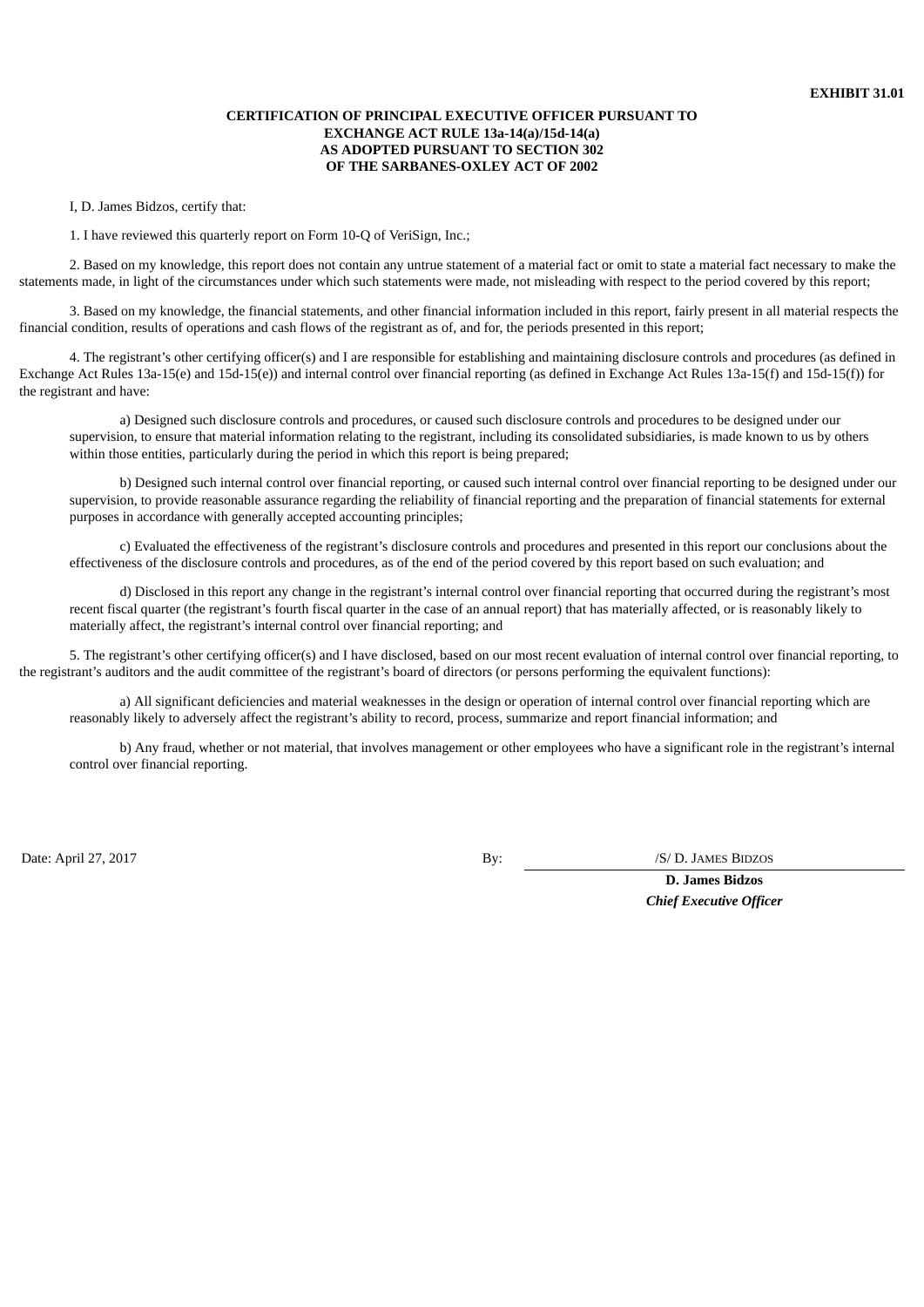# **CERTIFICATION OF PRINCIPAL FINANCIAL OFFICER PURSUANT TO EXCHANGE ACT RULE 13a-14(a)/15d-14(a) AS ADOPTED PURSUANT TO SECTION 302 OF THE SARBANES-OXLEY ACT OF 2002**

I, George E. Kilguss, III, certify that:

1. I have reviewed this quarterly report on Form 10-Q of VeriSign, Inc.;

2. Based on my knowledge, this report does not contain any untrue statement of a material fact or omit to state a material fact necessary to make the statements made, in light of the circumstances under which such statements were made, not misleading with respect to the period covered by this report;

3. Based on my knowledge, the financial statements, and other financial information included in this report, fairly present in all material respects the financial condition, results of operations and cash flows of the registrant as of, and for, the periods presented in this report;

4. The registrant's other certifying officer(s) and I are responsible for establishing and maintaining disclosure controls and procedures (as defined in Exchange Act Rules 13a-15(e) and 15d-15(e)) and internal control over financial reporting (as defined in Exchange Act Rules 13a-15(f) and 15d-15(f)) for the registrant and have:

a) Designed such disclosure controls and procedures, or caused such disclosure controls and procedures to be designed under our supervision, to ensure that material information relating to the registrant, including its consolidated subsidiaries, is made known to us by others within those entities, particularly during the period in which this report is being prepared;

b) Designed such internal control over financial reporting, or caused such internal control over financial reporting to be designed under our supervision, to provide reasonable assurance regarding the reliability of financial reporting and the preparation of financial statements for external purposes in accordance with generally accepted accounting principles;

c) Evaluated the effectiveness of the registrant's disclosure controls and procedures and presented in this report our conclusions about the effectiveness of the disclosure controls and procedures, as of the end of the period covered by this report based on such evaluation; and

d) Disclosed in this report any change in the registrant's internal control over financial reporting that occurred during the registrant's most recent fiscal quarter (the registrant's fourth fiscal quarter in the case of an annual report) that has materially affected, or is reasonably likely to materially affect, the registrant's internal control over financial reporting; and

5. The registrant's other certifying officer(s) and I have disclosed, based on our most recent evaluation of internal control over financial reporting, to the registrant's auditors and the audit committee of the registrant's board of directors (or persons performing the equivalent functions):

a) All significant deficiencies and material weaknesses in the design or operation of internal control over financial reporting which are reasonably likely to adversely affect the registrant's ability to record, process, summarize and report financial information; and

b) Any fraud, whether or not material, that involves management or other employees who have a significant role in the registrant's internal control over financial reporting.

Date: April 27, 2017 **By:** *By: By: By: S/ GEORGE E. KILGUSS, III* 

**George E. Kilguss, III** *Chief Financial Officer*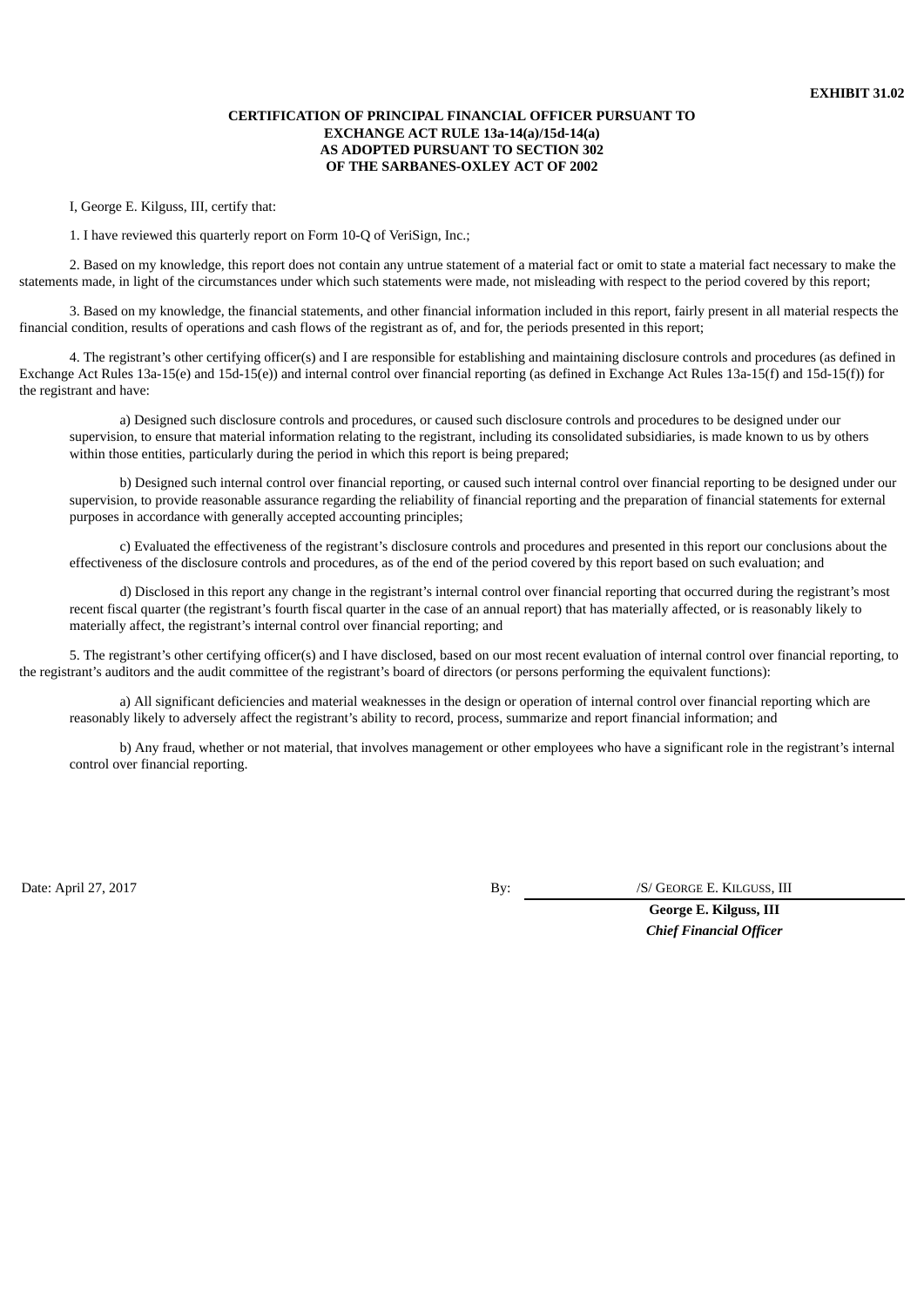# **CERTIFICATION OF PRINCIPAL EXECUTIVE OFFICER PURSUANT TO 18 U.S.C. SECTION 1350 AS ADOPTED PURSUANT TO SECTION 906 OF THE SARBANES-OXLEY ACT OF 2002**

I, D. James Bidzos, Chief Executive Officer of VeriSign, Inc. (the "Company"), do hereby certify, pursuant to 18 U.S.C. Section 1350, as adopted pursuant to Section 906 of the Sarbanes-Oxley Act of 2002, that, to my knowledge:

1. the Quarterly Report on Form 10-Q of the Company for the fiscal quarter ended March 31, 2017, as filed with the Securities and Exchange Commission (the "Report"), fully complies with the requirements of Section 13(a) or 15(d) of the Securities Exchange Act of 1934; and

2. the information contained in the Report fairly presents, in all material respects, the financial condition and results of operations of the Company.

Date: April 27, 2017 /S/ D. JAMES BIDZOS

**D. James Bidzos** *Chief Executive Officer*